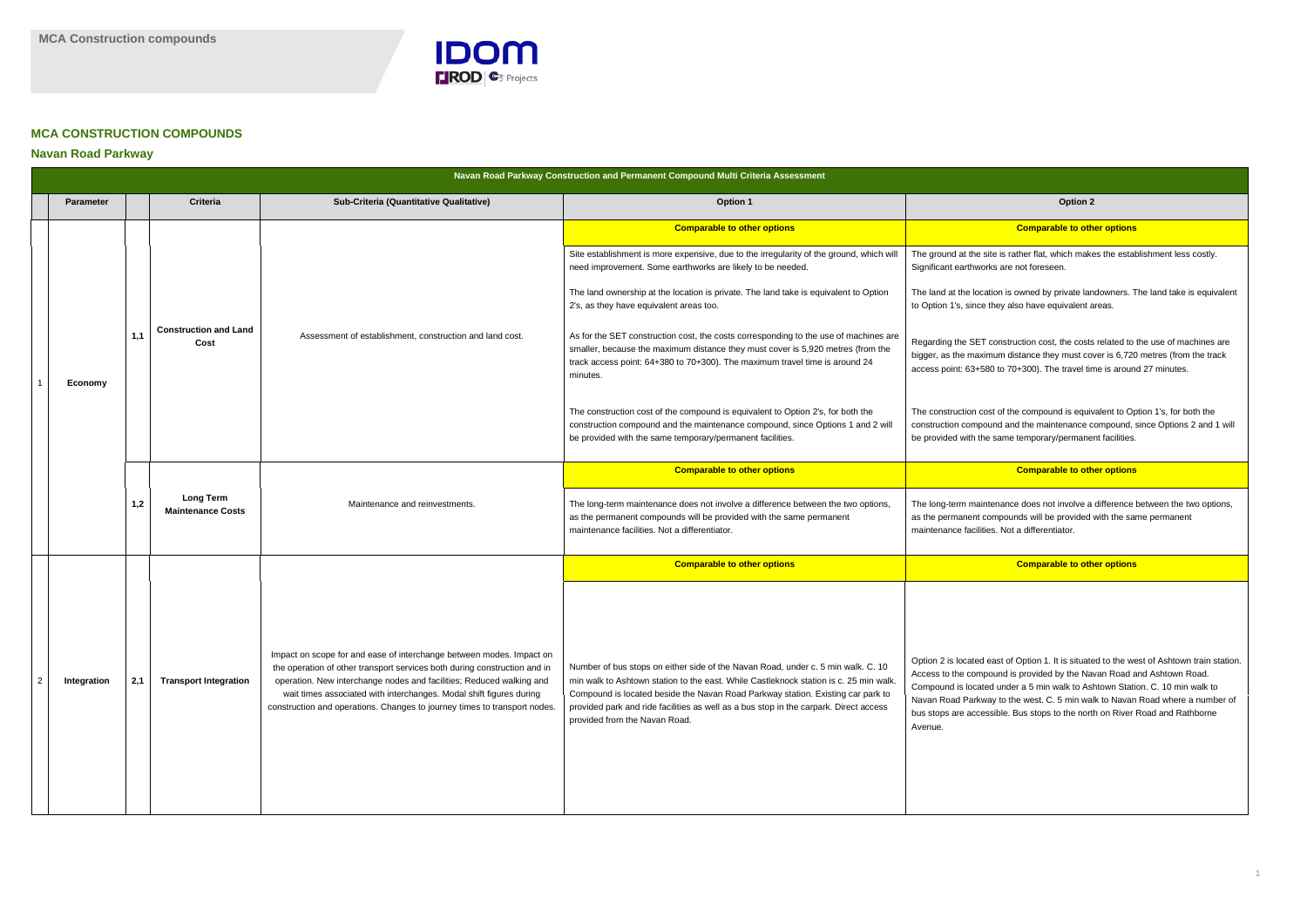

| Navan Road Parkway Construction and Permanent Compound Multi Criteria Assessment |                  |     |                                    |                                                                                                            |                                                                                                                                                                                                                   |                                                                                                                                                                                                                                                                                                                                                                                                                                                                                                                                                                                                                                                                                                                                                                               |                                                                                                                                                                                                                                                                                                                 |  |  |
|----------------------------------------------------------------------------------|------------------|-----|------------------------------------|------------------------------------------------------------------------------------------------------------|-------------------------------------------------------------------------------------------------------------------------------------------------------------------------------------------------------------------|-------------------------------------------------------------------------------------------------------------------------------------------------------------------------------------------------------------------------------------------------------------------------------------------------------------------------------------------------------------------------------------------------------------------------------------------------------------------------------------------------------------------------------------------------------------------------------------------------------------------------------------------------------------------------------------------------------------------------------------------------------------------------------|-----------------------------------------------------------------------------------------------------------------------------------------------------------------------------------------------------------------------------------------------------------------------------------------------------------------|--|--|
|                                                                                  | <b>Parameter</b> |     | <b>Criteria</b>                    | Sub-Criteria (Quantitative Qualitative)                                                                    | <b>Option 1</b>                                                                                                                                                                                                   | Option 2                                                                                                                                                                                                                                                                                                                                                                                                                                                                                                                                                                                                                                                                                                                                                                      |                                                                                                                                                                                                                                                                                                                 |  |  |
|                                                                                  |                  |     |                                    |                                                                                                            | Some comparative disadvantage over other options                                                                                                                                                                  | Some comparative advantag                                                                                                                                                                                                                                                                                                                                                                                                                                                                                                                                                                                                                                                                                                                                                     |                                                                                                                                                                                                                                                                                                                 |  |  |
|                                                                                  |                  | 2,2 |                                    | <b>Land Use Integration</b>                                                                                | Impact on land-use strategies and regional and local plans. Assessment of<br>support for land use factors local land use and planning. Inclusion of<br>project in relevant local and regional planning documents. | This Option is located on undeveloped lands subject to the Fingal DP 2017 - 2023<br>Land Use Zoning Objective "HT - High Technology" as part of the Navan Road<br>Parkway Local Area Plan (LAP). This option is a permanent compound and goes<br>against High Technology Objective ED95 "Encourage the development of corporate<br>offices and knowledge- based enterprise in the County on High Technology zoned<br>lands [.]".<br>Planning permission was granted to Flynn & O'Flaherty Construction (FW18A/0080)<br>by Fingal County Council in 2019 on lands adjacent to the site of Option 1. The<br>granted development consists of provision of access road on lands immediately left<br>of Option 1 into proposed apartment blocks south of the N3 Dublin-Navan road. | This Option is located on undeveloped lands so<br>Land Use Zoning Objective "HT - High Techno<br>Parkway Local Area Plan (LAP). This option is<br>against High Technology Objective ED95 "Enc<br>offices and knowledge- based enterprise in the<br>lands [.]".<br>No planning applications have been granted at |  |  |
|                                                                                  |                  |     | Geographical<br>2,3<br>Integration | Integration of the compounds in nodes of the railway network or in other<br>singular elements of the line. | Some comparative advantage over other options                                                                                                                                                                     | Some comparative disadvanta                                                                                                                                                                                                                                                                                                                                                                                                                                                                                                                                                                                                                                                                                                                                                   |                                                                                                                                                                                                                                                                                                                 |  |  |
|                                                                                  |                  |     |                                    |                                                                                                            | The Option 1 location is adjacent to Navan Road Parkway station, which creates a<br>more integrated configuration.                                                                                                | The location of Option 2 is approximately 600 r<br>beside an industrial area. So, this site offers les                                                                                                                                                                                                                                                                                                                                                                                                                                                                                                                                                                                                                                                                        |                                                                                                                                                                                                                                                                                                                 |  |  |
|                                                                                  |                  |     |                                    |                                                                                                            | <b>Comparable to other options</b>                                                                                                                                                                                | <b>Comparable to oth</b>                                                                                                                                                                                                                                                                                                                                                                                                                                                                                                                                                                                                                                                                                                                                                      |                                                                                                                                                                                                                                                                                                                 |  |  |
|                                                                                  |                  | 2,4 |                                    | <b>Other Government</b><br><b>Policy</b>                                                                   | Integration with Government Policy, Smarter Travel, Investment<br>Programmes, rail safety, electrification, etc.                                                                                                  | DART+ West is supported by higher level policies such as Project Ireland 2040,<br>RPGs, Transport Strategy for GDA. Not a differentiator.                                                                                                                                                                                                                                                                                                                                                                                                                                                                                                                                                                                                                                     | DART+ West is supported by higher level polic<br>RPGs, Transport Strategy for GDA. Not a differ                                                                                                                                                                                                                 |  |  |
|                                                                                  |                  | 3,1 | <b>Noise and Vibration</b>         | Overall potential significant impacts due to construction noise & vibration                                | Some comparative advantage over other options                                                                                                                                                                     | Some comparative disadvanta                                                                                                                                                                                                                                                                                                                                                                                                                                                                                                                                                                                                                                                                                                                                                   |                                                                                                                                                                                                                                                                                                                 |  |  |
| 3                                                                                | Environment      |     |                                    | on nearby sensitive locations.                                                                             | Located further from residential property and will therefore have a lower potential for<br>adverse impact. No noise sensitive properties within 100m.                                                             | Located in closer proximity to residential prope<br>potential for adverse impact. 6 apartment block                                                                                                                                                                                                                                                                                                                                                                                                                                                                                                                                                                                                                                                                           |                                                                                                                                                                                                                                                                                                                 |  |  |
|                                                                                  |                  |     |                                    |                                                                                                            | <b>Comparable to other options</b>                                                                                                                                                                                | <b>Comparable to oth</b>                                                                                                                                                                                                                                                                                                                                                                                                                                                                                                                                                                                                                                                                                                                                                      |                                                                                                                                                                                                                                                                                                                 |  |  |
|                                                                                  |                  | 3,2 | <b>Air Quality and Climate</b>     | Local air quality effects. Number of receptors within 50m.                                                 | No residential properties and 1 air quality sensitive ecological receptor within 50m.<br>Potential for impact is not significant with mitigation measures put in place.                                           | No residential properties and 1 air quality sensi<br>Potential for impact is not significant with mitiga                                                                                                                                                                                                                                                                                                                                                                                                                                                                                                                                                                                                                                                                      |                                                                                                                                                                                                                                                                                                                 |  |  |

# **Somarative advantage over other options** ed on undeveloped lands subject to the Fingal DP 2017 - 2023 bjective "HT - High Technology" as part of the Navan Road Plan (LAP). This option is a permanent compound and goes ology Objective ED95 "Encourage the development of corporate dge- based enterprise in the County on High Technology zoned ations have been granted at this site. **comparative disadvantage over other options** ion 2 is approximately 600 m from the station along the railway, l area. So, this site offers less integration. **Comparable to other options** ported by higher level policies such as Project Ireland 2040, rategy for GDA. Not a differentiator. **comparative disadvantage over other options** oximity to residential property and will therefore have a greater impact. 6 apartment blocks within 100m. **Comparable to other options Comparable to other options** erties and 1 air quality sensitive ecological receptor within 50m. is not significant with mitigation measures put in place.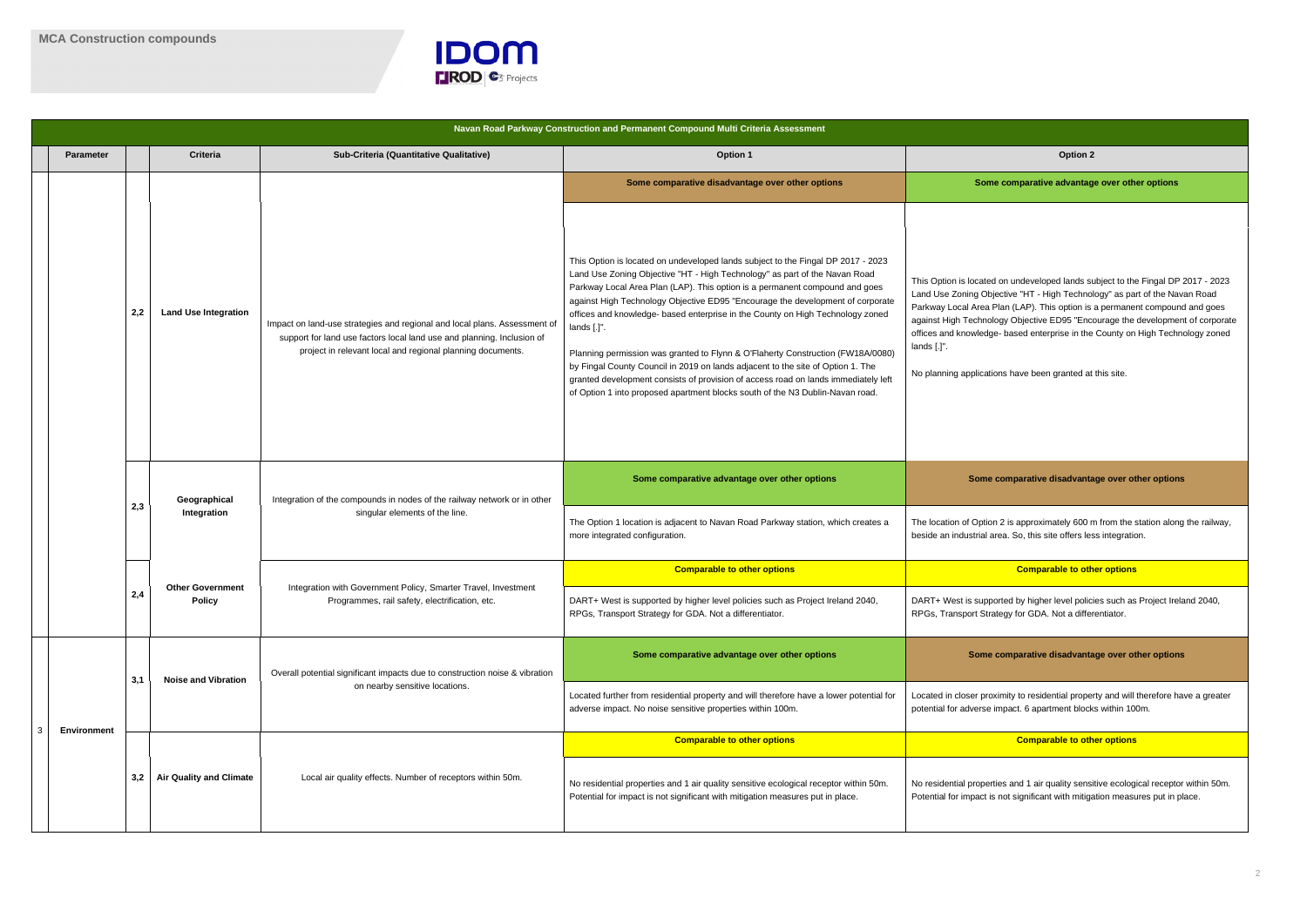



ew, however it is important to note that this Option is located in ne Royal Canal and the site has potential to flood. This option an area of probable flooding and the closest flood event occurred ption location (CFRAM Flood Maps). This option is located on the Canal and has potential for causing water quality impacts on this

|                  |     |                                                                  |                                                                                                                                                                                                                                                                                  | Navan Road Parkway Construction and Permanent Compound Multi Criteria Assessment                                                                                                                                                                                                                                                                                                                                                                                                         |                                                                                                                                                                                                                                                                                                                        |  |
|------------------|-----|------------------------------------------------------------------|----------------------------------------------------------------------------------------------------------------------------------------------------------------------------------------------------------------------------------------------------------------------------------|------------------------------------------------------------------------------------------------------------------------------------------------------------------------------------------------------------------------------------------------------------------------------------------------------------------------------------------------------------------------------------------------------------------------------------------------------------------------------------------|------------------------------------------------------------------------------------------------------------------------------------------------------------------------------------------------------------------------------------------------------------------------------------------------------------------------|--|
| <b>Parameter</b> |     | <b>Criteria</b>                                                  | Sub-Criteria (Quantitative Qualitative)                                                                                                                                                                                                                                          | Option 1                                                                                                                                                                                                                                                                                                                                                                                                                                                                                 | Option 2                                                                                                                                                                                                                                                                                                               |  |
|                  |     | <b>Landscape and Visual</b>                                      | Key landscape characteristics affected; Effects on listed / key views /                                                                                                                                                                                                          | Some comparative advantage over other options                                                                                                                                                                                                                                                                                                                                                                                                                                            | Some comparative disadvanta                                                                                                                                                                                                                                                                                            |  |
|                  | 3,3 | (including light)                                                | views from properties; Impact on landscape character.                                                                                                                                                                                                                            | Compound located within part of remnant / abandoned field northwest of Navan<br>Road Parkway.                                                                                                                                                                                                                                                                                                                                                                                            | Compound located northwest of business park                                                                                                                                                                                                                                                                            |  |
|                  |     |                                                                  |                                                                                                                                                                                                                                                                                  | Some comparative advantage over other options                                                                                                                                                                                                                                                                                                                                                                                                                                            | Some comparative disadvanta                                                                                                                                                                                                                                                                                            |  |
|                  | 3,4 | <b>Biodiversity (flora and</b><br>fauna)                         | Potential compliance/conflict with biodiversity objectives; Indirect impacts<br>on protected species, designated sites; Overall effect on nature<br>conservation resource.                                                                                                       | This compound is located within a partially developed site with built ground, scrub<br>and immature trees directly west of existing station. Loss of trees and scrub habitat<br>will be required. The site is located approx. 20m form Royal Canal pNHA. Potential<br>for water quality, noise and lighting impacts.                                                                                                                                                                     | This compound is located within a field with scr<br>of Ashtown business park. Loss of trees and so<br>Treeline/Hedgerow may also be impacted to a<br>located approx. 20m form Royal Canal pNHA.<br>lighting impacts.                                                                                                   |  |
|                  | 3,5 |                                                                  |                                                                                                                                                                                                                                                                                  | <b>Comparable to other options</b>                                                                                                                                                                                                                                                                                                                                                                                                                                                       | <b>Comparable to oth</b>                                                                                                                                                                                                                                                                                               |  |
|                  |     | Cultural,<br>Archaeological and<br><b>Architectural Heritage</b> | Overall effect on cultural, archaeological and architecture heritage<br>resource. Likely effects on RPS, National Monuments, SMRs,<br>Conservation areas, etc.<br>Number of designated<br>sites/structures (by level of designation) directly impacted by scheme (land<br>take). | This option is adjacent to the Royal Canal (RPS) and is likely to have an indirect<br>impact on its setting. Potential to encounter unknown archaeological deposits on<br>greenfield sites.                                                                                                                                                                                                                                                                                              | This option is adjacent to the Royal Canal (RP)<br>impact on its setting. Potential to encounter unl<br>greenfield sites.                                                                                                                                                                                              |  |
|                  |     |                                                                  |                                                                                                                                                                                                                                                                                  | <b>Comparable to other options</b>                                                                                                                                                                                                                                                                                                                                                                                                                                                       | <b>Comparable to oth</b>                                                                                                                                                                                                                                                                                               |  |
|                  | 3,6 | <b>Water Resources</b>                                           | Overall potential significant effects on water resource attribute likely to be<br>affected during construction and operation.                                                                                                                                                    | According the CFRAM flood mapping, the flood risk potential of the site of Option 1 is<br>currently under review, however it is important to note that this Option is located in<br>close proximity to the Royal Canal and the site has potential to flood. The closest<br>flood event occurred c. 200m from the option location (CFRAM Flood Maps). This<br>option is located on the banks of the Royal Canal and has potential for causing water<br>quality impacts on this waterbody. | According the CFRAM flood mapping, the flood<br>currently under review, however it is important<br>close proximity to the Royal Canal and the site<br>does not lie within an area of probable flooding<br>c. 230m from the option location (CFRAM Floo<br>banks of the Royal Canal and has potential for<br>waterbody. |  |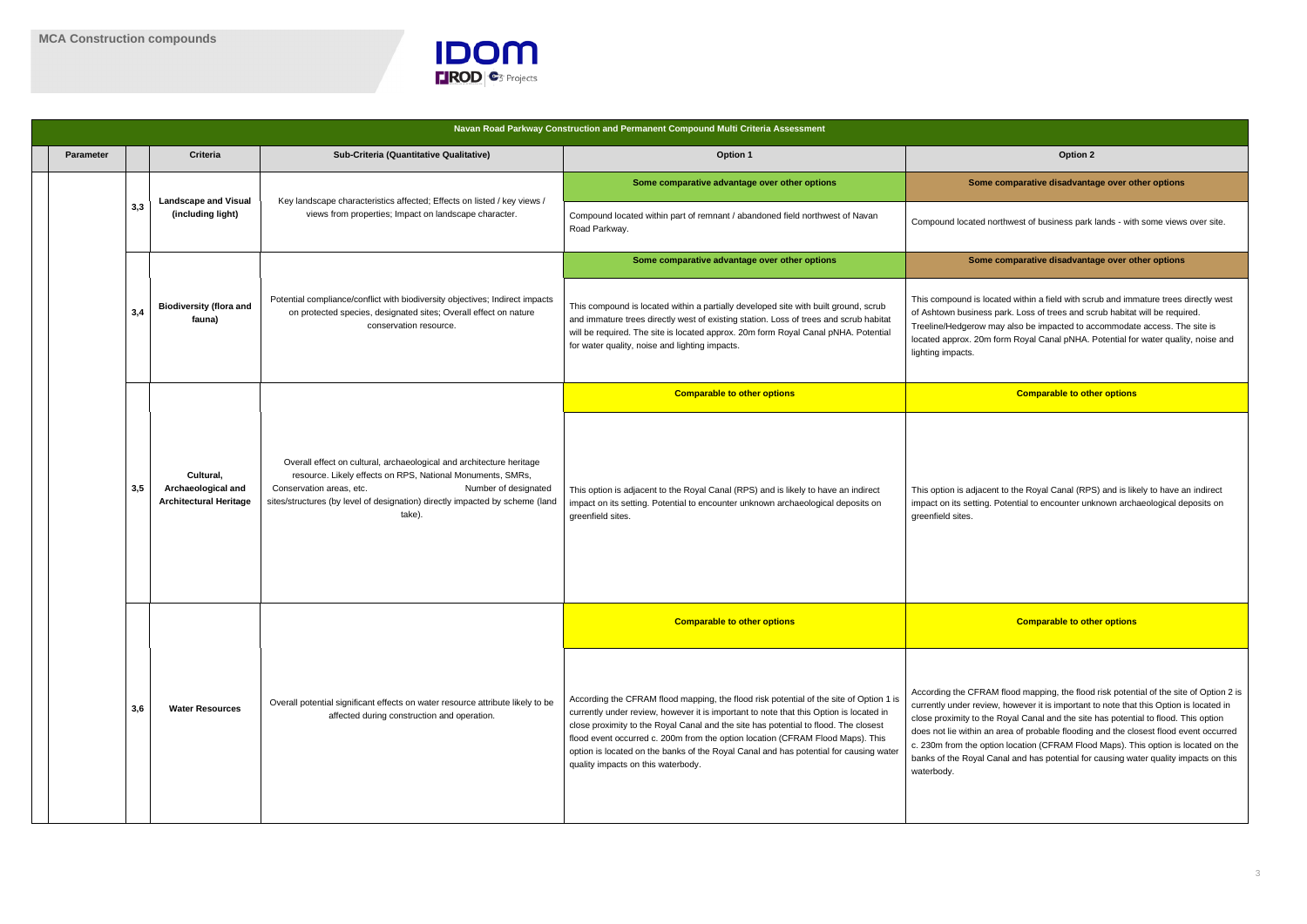

|   | <b>Parameter</b>                     |     | <b>Criteria</b>                               | Sub-Criteria (Quantitative Qualitative)                                                                                                                                                                                                                                                                                                                                                                              | Option 1                                                                                                                                                                                                                                | Option 2                                                                                                                            |  |                                                                  |                                                                  |                                                                                                                                                                                    |
|---|--------------------------------------|-----|-----------------------------------------------|----------------------------------------------------------------------------------------------------------------------------------------------------------------------------------------------------------------------------------------------------------------------------------------------------------------------------------------------------------------------------------------------------------------------|-----------------------------------------------------------------------------------------------------------------------------------------------------------------------------------------------------------------------------------------|-------------------------------------------------------------------------------------------------------------------------------------|--|------------------------------------------------------------------|------------------------------------------------------------------|------------------------------------------------------------------------------------------------------------------------------------------------------------------------------------|
|   |                                      |     |                                               |                                                                                                                                                                                                                                                                                                                                                                                                                      | Some comparative disadvantage over other options                                                                                                                                                                                        | Some comparative advantag                                                                                                           |  |                                                                  |                                                                  |                                                                                                                                                                                    |
|   |                                      | 3,7 | <b>Agriculture and Non-</b><br>Agricultural   | Overall impact on land take & property. Number of properties to be<br>impacted/acquired. Likely temporary or permanent severance effects, etc.                                                                                                                                                                                                                                                                       | This option located on non-agricultural development lands north west of Navan Road<br>Parkway with planning permission for development.                                                                                                 | This option located on non-agricultural lands no<br>Centre.                                                                         |  |                                                                  |                                                                  |                                                                                                                                                                                    |
|   |                                      |     |                                               |                                                                                                                                                                                                                                                                                                                                                                                                                      | <b>Comparable to other options</b>                                                                                                                                                                                                      | <b>Comparable to oth</b>                                                                                                            |  |                                                                  |                                                                  |                                                                                                                                                                                    |
|   |                                      | 3,8 | <b>Geology and Soils</b><br>(including Waste) | Soils and Geology and likely impact on geological resources based on<br>preliminary/likely construction details. Likely soil resources to be<br>developed/removed. Existing information relating to potential to encounter<br>contaminated land. High-level assessment based on the likely structures/<br>works required and the potential for ground contamination due to historic<br>landfills, pits and quarries. | This option partially lies on undeveloped land and made ground and has the<br>potential to result in some loss of soil resources and soil sealing. There are no<br>geological heritage sites in the area. Contaminated land is unknown. | This option lies on undeveloped land and has t<br>soil resources and soil sealing. There are no go<br>Contaminated land is unknown. |  |                                                                  |                                                                  |                                                                                                                                                                                    |
|   |                                      | 3,9 | <b>Radiation and Stray</b><br><b>Current</b>  | Overall likely impact on nearby receptors.                                                                                                                                                                                                                                                                                                                                                                           | <b>Comparable to other options</b>                                                                                                                                                                                                      | <b>Comparable to oth</b>                                                                                                            |  |                                                                  |                                                                  |                                                                                                                                                                                    |
|   |                                      |     |                                               |                                                                                                                                                                                                                                                                                                                                                                                                                      | There are no EMI or EMR impacts expected to arise from this option.                                                                                                                                                                     | There are no EMI or EMR impacts expected to                                                                                         |  |                                                                  |                                                                  |                                                                                                                                                                                    |
|   |                                      |     |                                               |                                                                                                                                                                                                                                                                                                                                                                                                                      | <b>Comparable to other options</b>                                                                                                                                                                                                      | <b>Comparable to oth</b>                                                                                                            |  |                                                                  |                                                                  |                                                                                                                                                                                    |
| 4 | <b>Accessibility &amp;</b><br>Social | 4,1 | <b>Impact on Vulnerable</b><br><b>Groups</b>  | Impacts on low-income groups, non-car owners, people with a disability.<br>Quantification of increased service levels to these groups; Quantification of<br>infrastructure and rolling stock improvements aimed at these groups;<br>distribution of consumers surplus.                                                                                                                                               | The compound has no impact on vulnerable groups. Not a differentiator.                                                                                                                                                                  | The compound has no impact on vulnerable gr                                                                                         |  |                                                                  |                                                                  |                                                                                                                                                                                    |
|   | inclusion                            | 4,2 |                                               |                                                                                                                                                                                                                                                                                                                                                                                                                      | <b>Comparable to other options</b>                                                                                                                                                                                                      | <b>Comparable to oth</b>                                                                                                            |  |                                                                  |                                                                  |                                                                                                                                                                                    |
|   |                                      |     |                                               |                                                                                                                                                                                                                                                                                                                                                                                                                      |                                                                                                                                                                                                                                         |                                                                                                                                     |  | <b>Pedestrians</b><br><b>Accessibility to</b><br><b>Stations</b> | Impact on the accessibility of pedestrians to station buildings. | The compound is situated on the Navan Road providing vehicular accessibility as<br>well as access to Navan Road Parkway Station and to a number of bus stops on the<br>Navan Road. |
|   |                                      |     |                                               |                                                                                                                                                                                                                                                                                                                                                                                                                      |                                                                                                                                                                                                                                         |                                                                                                                                     |  |                                                                  |                                                                  |                                                                                                                                                                                    |

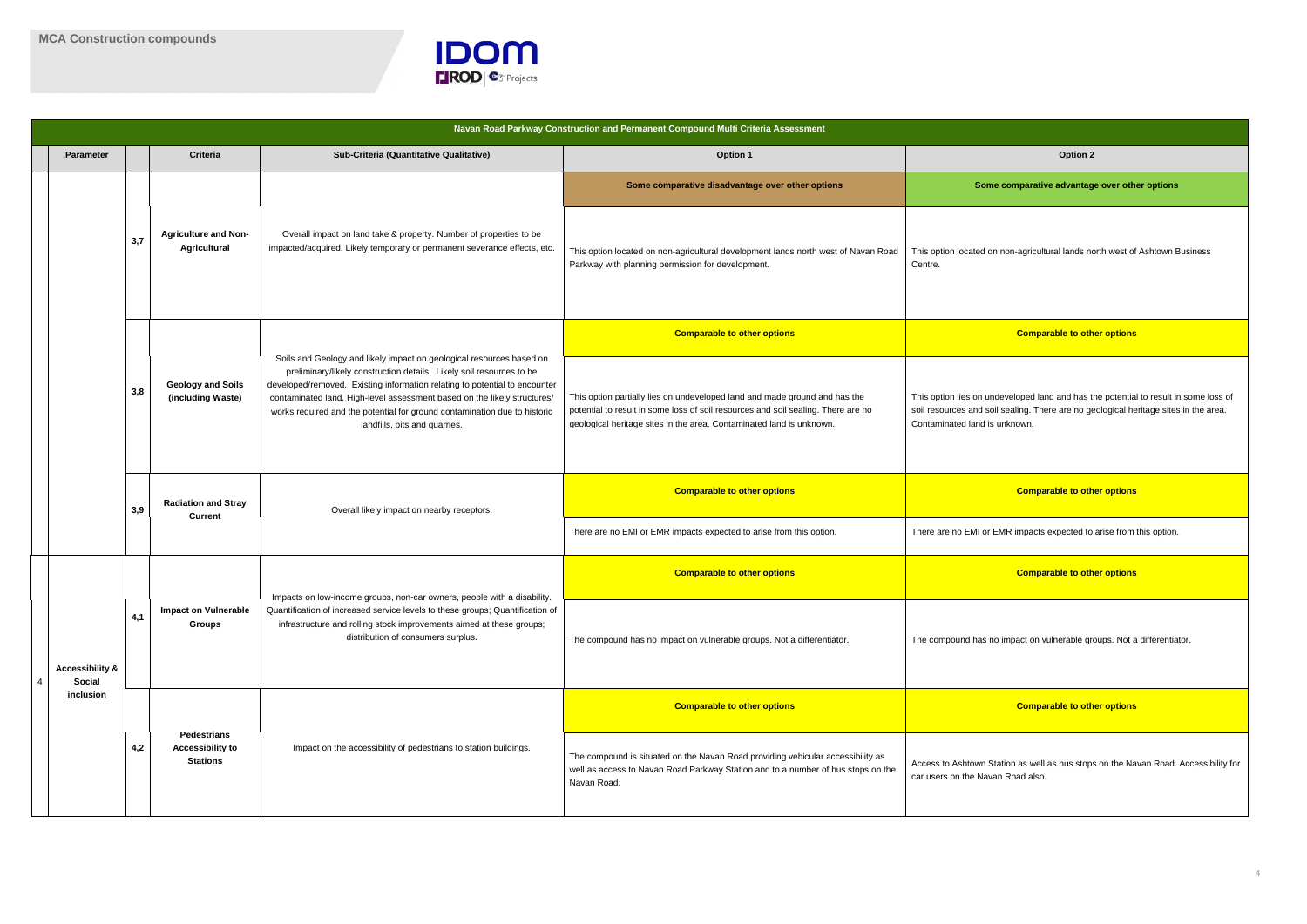

he compound and its operation are not related to this criterion as mon Appraisal Framework. Not a differentiator.

#### **Comparable to other options Comparable to other options**

ccessible from R147. Not a differentiator.

**Somarative advantage over other options** 

e compound does not interfere in rail users safety.

#### **Significant comparative disadvantage over other options**

compound from the east side of R147 involves continuing until the turning around. That is, the access route is longer. The access is level and is shared with the vehicles of the adjacent industrial mean bigger probability of potential accidents.

#### **Somparative disadvantage over other options**

ith a narrow sidewalk, which could be potentially used by cyclists. If they pass through the sidewalk indeed, they would be construction traffic at the access point to the site.

| Navan Road Parkway Construction and Permanent Compound Multi Criteria Assessment |                  |     |                                             |                                                                                        |                                                                                                                                                                                                                |                                                                                                                                                                                                                                                                    |                                                                                                                                                                                                       |  |
|----------------------------------------------------------------------------------|------------------|-----|---------------------------------------------|----------------------------------------------------------------------------------------|----------------------------------------------------------------------------------------------------------------------------------------------------------------------------------------------------------------|--------------------------------------------------------------------------------------------------------------------------------------------------------------------------------------------------------------------------------------------------------------------|-------------------------------------------------------------------------------------------------------------------------------------------------------------------------------------------------------|--|
|                                                                                  | <b>Parameter</b> |     | <b>Criteria</b>                             | Sub-Criteria (Quantitative Qualitative)                                                | Option 1                                                                                                                                                                                                       | Option 2                                                                                                                                                                                                                                                           |                                                                                                                                                                                                       |  |
|                                                                                  |                  |     |                                             |                                                                                        | <b>Comparable to other options</b>                                                                                                                                                                             | <b>Comparable to oth</b>                                                                                                                                                                                                                                           |                                                                                                                                                                                                       |  |
|                                                                                  |                  | 4,3 | <b>Impact on Social</b><br><b>Inclusion</b> | Quantification of service levels impacts including severance to all groups.            | The installation of the compound and its operation are not related to this criterion as<br>defined by the Common Appraisal Framework. Not a differentiator.                                                    | The installation of the compound and its operat<br>defined by the Common Appraisal Framework.                                                                                                                                                                      |                                                                                                                                                                                                       |  |
|                                                                                  |                  | 4.4 | <b>Accessibility by road</b>                | Existence or not of a suitable main road providing access to the compound<br>location. | <b>Comparable to other options</b>                                                                                                                                                                             | <b>Comparable to oth</b>                                                                                                                                                                                                                                           |                                                                                                                                                                                                       |  |
|                                                                                  |                  |     |                                             |                                                                                        | The compound is accessible from R147. Not a differentiator.                                                                                                                                                    | The compound is accessible from R147. Not a                                                                                                                                                                                                                        |                                                                                                                                                                                                       |  |
|                                                                                  |                  |     |                                             |                                                                                        | Some comparative disadvantage over other options                                                                                                                                                               | Some comparative advantag                                                                                                                                                                                                                                          |                                                                                                                                                                                                       |  |
|                                                                                  |                  | 5,1 | <b>Rail Safety</b>                          | Safety for rail users.                                                                 | The cars accessing/leaving the parking and their occupants entering/exiting the<br>building station are in conflict with the construction traffic, which passes in front of it<br>in its way to/from compound. | The operation of the compound does not interf                                                                                                                                                                                                                      |                                                                                                                                                                                                       |  |
|                                                                                  |                  |     |                                             |                                                                                        | Significant comparative advantage over other options                                                                                                                                                           | <b>Significant comparative disadva</b>                                                                                                                                                                                                                             |                                                                                                                                                                                                       |  |
| -5                                                                               | <b>Safety</b>    | 5,2 |                                             | <b>Vehicular Traffic Safety</b>                                                        | Quality of access for these road users, lengths of diversions, removal of<br>interface with rail and other modes of transport.                                                                                 | The access to the compound is provided from a node on the R147, which makes it<br>possible from both directions. Consequently, the access route is shorter. The access<br>is provided at a different level in relation to R147.                                    | The access to the compound from the east sid<br>following node and turning around. That is, the<br>located at the R147 level and is shared with the<br>area. These factors mean bigger probability of |  |
|                                                                                  |                  |     | Pedestrian, Cyclist and                     |                                                                                        | Some comparative advantage over other options                                                                                                                                                                  | Some comparative disadvanta                                                                                                                                                                                                                                        |                                                                                                                                                                                                       |  |
|                                                                                  |                  | 5,3 |                                             | <b>Vulnerable Road User</b><br><b>Safety</b>                                           | Quality of access for these road users, removal of interfaces.                                                                                                                                                 | Due to the location of the station, beside a main road, it is not probable that<br>pedestrians or cyclists gain access directly to it. It is more likely that the user arrives<br>at the station by car/bus. So, the pedestrians/cyclist safety is not threatened. | R147 is provided with a narrow sidewalk, which<br>pedestrians and/or cyclists. If they pass througl<br>in conflict with the construction traffic at the acc                                           |  |
|                                                                                  | Physical         | 6,1 | <b>Connectivity to</b><br>adjoining         |                                                                                        | <b>Comparable to other options</b>                                                                                                                                                                             | <b>Comparable to oth</b>                                                                                                                                                                                                                                           |                                                                                                                                                                                                       |  |
|                                                                                  | <b>Activity</b>  |     |                                             | cycling/pedestrian<br>facilities                                                       | Analysis of the compatibility with cycle/pedestrian tracks.                                                                                                                                                    | Option 1 does not present advantage nor drawback regarding the connectivity to<br>adjoining cycling/pedestrian facilities. Not a differentiator.                                                                                                                   | Option 2 does not present advantage nor draw<br>adjoining cycling/pedestrian facilities. Not a diff                                                                                                   |  |
|                                                                                  |                  |     |                                             |                                                                                        |                                                                                                                                                                                                                |                                                                                                                                                                                                                                                                    |                                                                                                                                                                                                       |  |

#### **Comparable to other options Comparable to other options**

resent advantage nor drawback regarding the connectivity to edestrian facilities. Not a differentiator.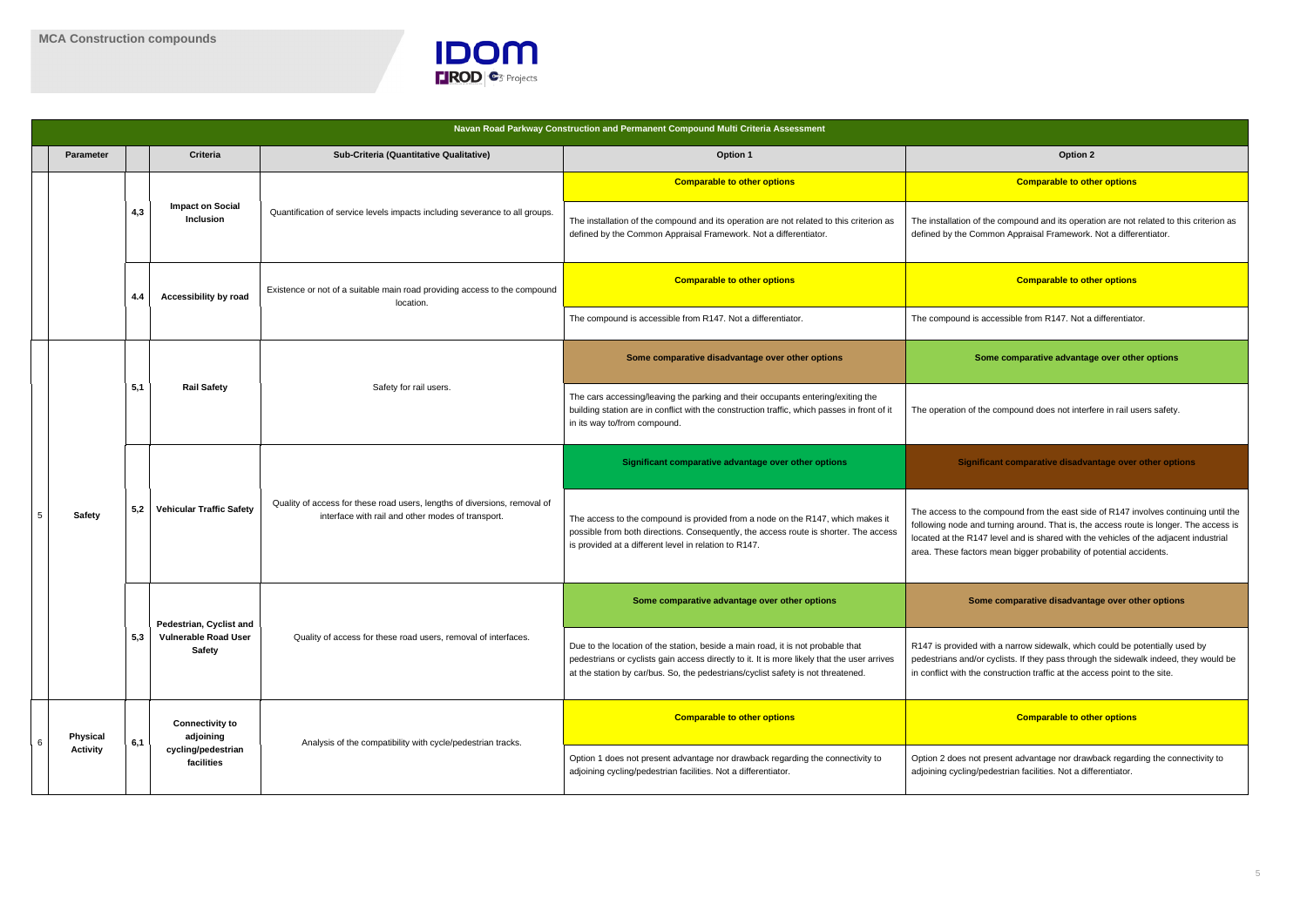

|                         |                                             | MCA SUMMARY. NAVAN ROAD PARKWAY CONSTRUCTION AND PERMANENT COMPOUND |                                                         |
|-------------------------|---------------------------------------------|---------------------------------------------------------------------|---------------------------------------------------------|
|                         | <b>Parameter</b>                            | <b>Option 1</b>                                                     | <b>Option 2</b>                                         |
|                         | Economy                                     | <b>Comparable to other options</b>                                  | <b>Comparable to other options</b>                      |
| 2                       | Integration                                 | <b>Comparable to other options</b>                                  | <b>Comparable to other options</b>                      |
|                         | Environment                                 | Some comparative advantage over other options                       | Some comparative disadvantage over other options        |
|                         | <b>Accessibility &amp; Social inclusion</b> | <b>Comparable to other options</b>                                  | <b>Comparable to other options</b>                      |
|                         | Safety                                      | Significant comparative advantage over other options                | Significant comparative disadvantage over other options |
|                         | <b>Physical Activity</b>                    | <b>Comparable to other options</b>                                  | <b>Comparable to other options</b>                      |
| <b>Preferred Option</b> |                                             | Yes                                                                 | No                                                      |

| <b>Option 2</b>                         |
|-----------------------------------------|
| nparable to other options               |
| nparable to other options               |
| tive disadvantage over other options    |
| nparable to other options               |
| arative disadvantage over other options |
| nparable to other options               |
| <b>No</b>                               |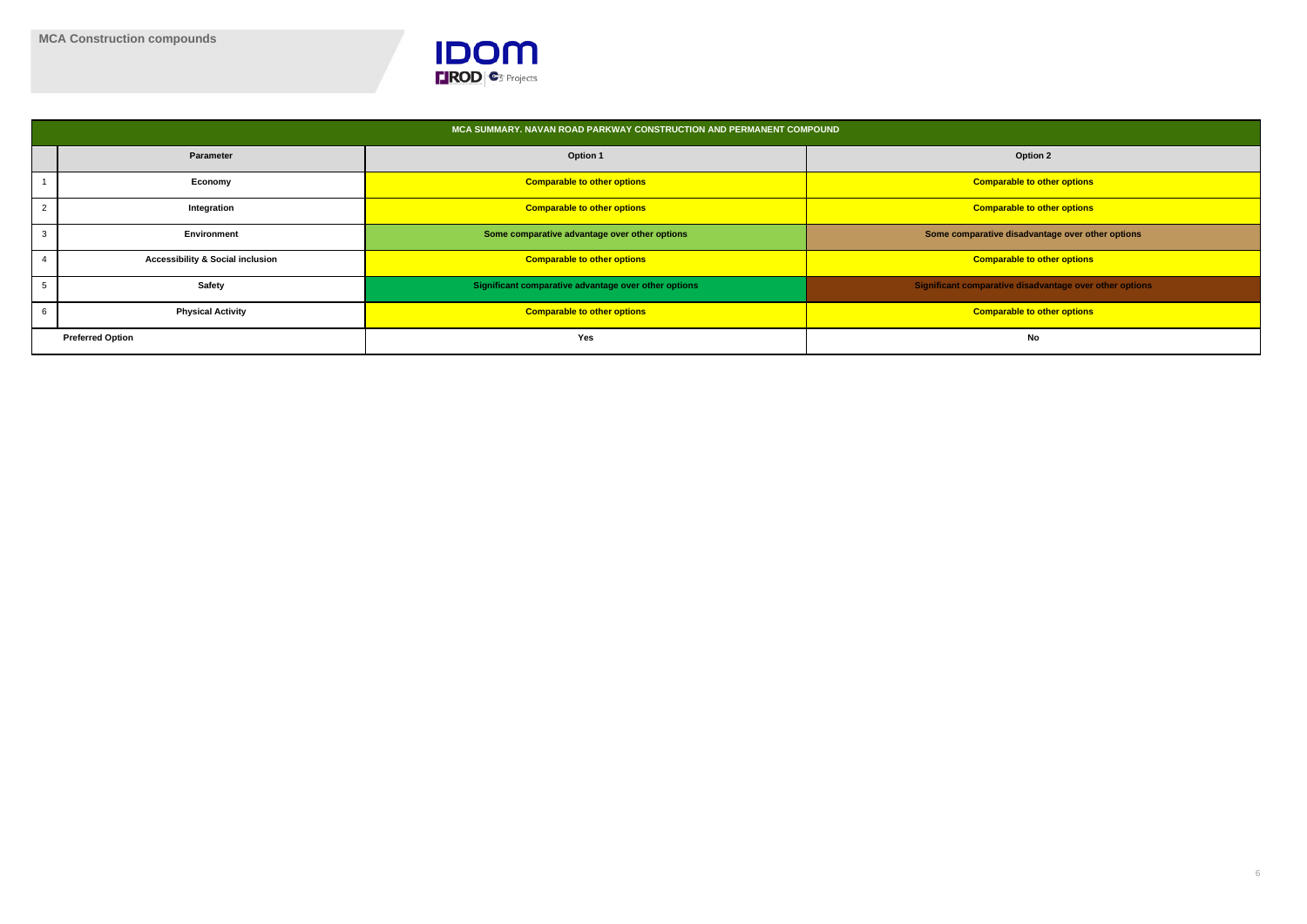

### **Clonsilla**

The following table shows the assessments for each sub-criterion:

#### **Some comparative advantage over other options Some comparative disadvantage over other options**

tion is owned by private landowners. The temporary land take cost is 1's, since they also have equivalent areas.

quire ground clearance. The ground at the west part of the site dients. Thus, some earthworks are necessary. A section of new required. The cost of installation consists of earthworks, hoarding b, it results greater than the cost of Option 1.

### **Comparable to other options Comparable to other options**

temporary facility that will be finally dismantled. Long-term needed. Not a differentiator.

### **Comparable to other options**

n-west of Clonsilla Train Station. Parallel to the train line. Bus stop to I Larch Grove. Park and ride facilities to the north-west of the station yal canal located to the north, on opposite side of railway line. ound should not impact on operation of local transport

|                |                  |       |                                       |                                                                                                                                                                                                                                                                                                                              | <b>Clonsilla PW Construction Compound Multi Criteria Assessment</b>                                                                                                                                                                                                                                                                                                                                                                                                                                                                                                                                                                     |                                                                                                                                                                                                                                                                                   |
|----------------|------------------|-------|---------------------------------------|------------------------------------------------------------------------------------------------------------------------------------------------------------------------------------------------------------------------------------------------------------------------------------------------------------------------------|-----------------------------------------------------------------------------------------------------------------------------------------------------------------------------------------------------------------------------------------------------------------------------------------------------------------------------------------------------------------------------------------------------------------------------------------------------------------------------------------------------------------------------------------------------------------------------------------------------------------------------------------|-----------------------------------------------------------------------------------------------------------------------------------------------------------------------------------------------------------------------------------------------------------------------------------|
|                | <b>Parameter</b> |       | <b>Criteria</b>                       | Sub-Criteria (Quantitative Qualitative)                                                                                                                                                                                                                                                                                      | <b>Option 1</b>                                                                                                                                                                                                                                                                                                                                                                                                                                                                                                                                                                                                                         | Option 2                                                                                                                                                                                                                                                                          |
|                |                  |       |                                       | Assessment of establishment, construction and land<br>cost.                                                                                                                                                                                                                                                                  | Some comparative advantage over other options                                                                                                                                                                                                                                                                                                                                                                                                                                                                                                                                                                                           | Some comparative disadvanta                                                                                                                                                                                                                                                       |
|                |                  | 1.1   | <b>Construction and Land</b>          |                                                                                                                                                                                                                                                                                                                              | The land ownership at the location is private. The cost of temporary land take is equivalent<br>to Option 2's, as they have both equivalent areas too.                                                                                                                                                                                                                                                                                                                                                                                                                                                                                  | The land at the location is owned by private land<br>equivalent to Option 1's, since they also have eq                                                                                                                                                                            |
|                | Economy          |       | Cost                                  |                                                                                                                                                                                                                                                                                                                              | The ground at the site is regular and rather flat and it does not need clearing. Significant<br>earthworks are not necessary either. The location is adjacent to an existing road.<br>Consequently, it must not be provided with new access. So, the cost of installation<br>corresponds to the perimeter hoarding, which is equivalent to Options 2 hoarding cost, as<br>the locations have equivalent perimeter length.                                                                                                                                                                                                               | The site does not require ground clearance. The<br>presents some gradients. Thus, some earthwork<br>access road is also required. The cost of installat<br>and access road. So, it results greater than the c                                                                     |
|                |                  |       |                                       | Maintenance and reinvestments.                                                                                                                                                                                                                                                                                               | <b>Comparable to other options</b>                                                                                                                                                                                                                                                                                                                                                                                                                                                                                                                                                                                                      | <b>Comparable to oth</b>                                                                                                                                                                                                                                                          |
|                |                  | $1.2$ | <b>Long Term Maintenance</b><br>Costs |                                                                                                                                                                                                                                                                                                                              | The compound is a temporary facility that will be finally dismantled. Long-term<br>maintenance is not needed. Not a differentiator.                                                                                                                                                                                                                                                                                                                                                                                                                                                                                                     | The compound is a temporary facility that will be<br>maintenance is not needed. Not a differentiator.                                                                                                                                                                             |
|                |                  | 2.1   |                                       | Impact on scope for and ease of interchange between                                                                                                                                                                                                                                                                          | <b>Comparable to other options</b>                                                                                                                                                                                                                                                                                                                                                                                                                                                                                                                                                                                                      | <b>Comparable to oth</b>                                                                                                                                                                                                                                                          |
|                |                  |       | <b>Transport Integration</b>          | modes. Impact on the operation of other transport<br>services both during construction and in operation.<br>New interchange nodes and facilities; Reduced<br>walking and wait times associated with interchanges.<br>Modal shift figures during construction and operations.<br>Changes to journey times to transport nodes. | Located to the south-east of Clonsilla Train Station. Parallel to the train line. Bus stop to<br>the north located on Larch Grove. Park and ride facilities to the north-west of the station<br>on Larch Grove. Royal canal located to the north, on opposite side of railway line.<br>Construction compound should not impact on operation of local transport<br>services/facilities.                                                                                                                                                                                                                                                  | Located to the south-west of Clonsilla Train Stati<br>the north located on Larch Grove. Park and ride t<br>on Larch Grove. Royal canal located to the north<br>Construction compound should not impact on op<br>services/facilities.                                              |
|                |                  |       |                                       |                                                                                                                                                                                                                                                                                                                              | Some comparative advantage over other options                                                                                                                                                                                                                                                                                                                                                                                                                                                                                                                                                                                           | Some comparative disadvanta                                                                                                                                                                                                                                                       |
| $\overline{2}$ | Integration      | 2.2   | <b>Land Use Integration</b>           | Impact on land-use strategies and regional and local<br>plans. Assessment of support for land use factors<br>local land use and planning. Inclusion of project in<br>relevant local and regional planning documents.                                                                                                         | This Option is located within undeveloped lands that are subject to the Fingal DP 2017 -<br>2023 Land Use Zoning Objective RA - Residential Area "Provide for new residential<br>communities subject to the provision of the necessary social and physical infrastructure'<br>as part of the Kellystown Local Area Plan (LAP). An Issues paper for the Kellystown LAP<br>was published in 2019 which includes provisions for primarily residential development.<br>This option is likely to temporarily restrict the development of lands as part of the<br>Kellystown LAP.<br>No planning applications have been granted at this site. | This Option is located within undeveloped lands t<br>2023 Land Use Zoning Objective HA - High Ame<br>areas". This option goes against 'High Amenity' O<br>areas from inappropriate development and reinfo<br>sense of place".<br>No planning applications have been granted at th |

### **Some comparative advantage over other options Some comparative disadvantage over other options**

ed within undeveloped lands that are subject to the Fingal DP 2017 -2023 Land Poligective HA - High Amenity *"Protect and enhance high amenity areas"*. This option goes against 'High Amenity' Objective NH51 *"Protect High Amenity ariate development and reinforce their character, distinctiveness and* 

tions have been granted at this site.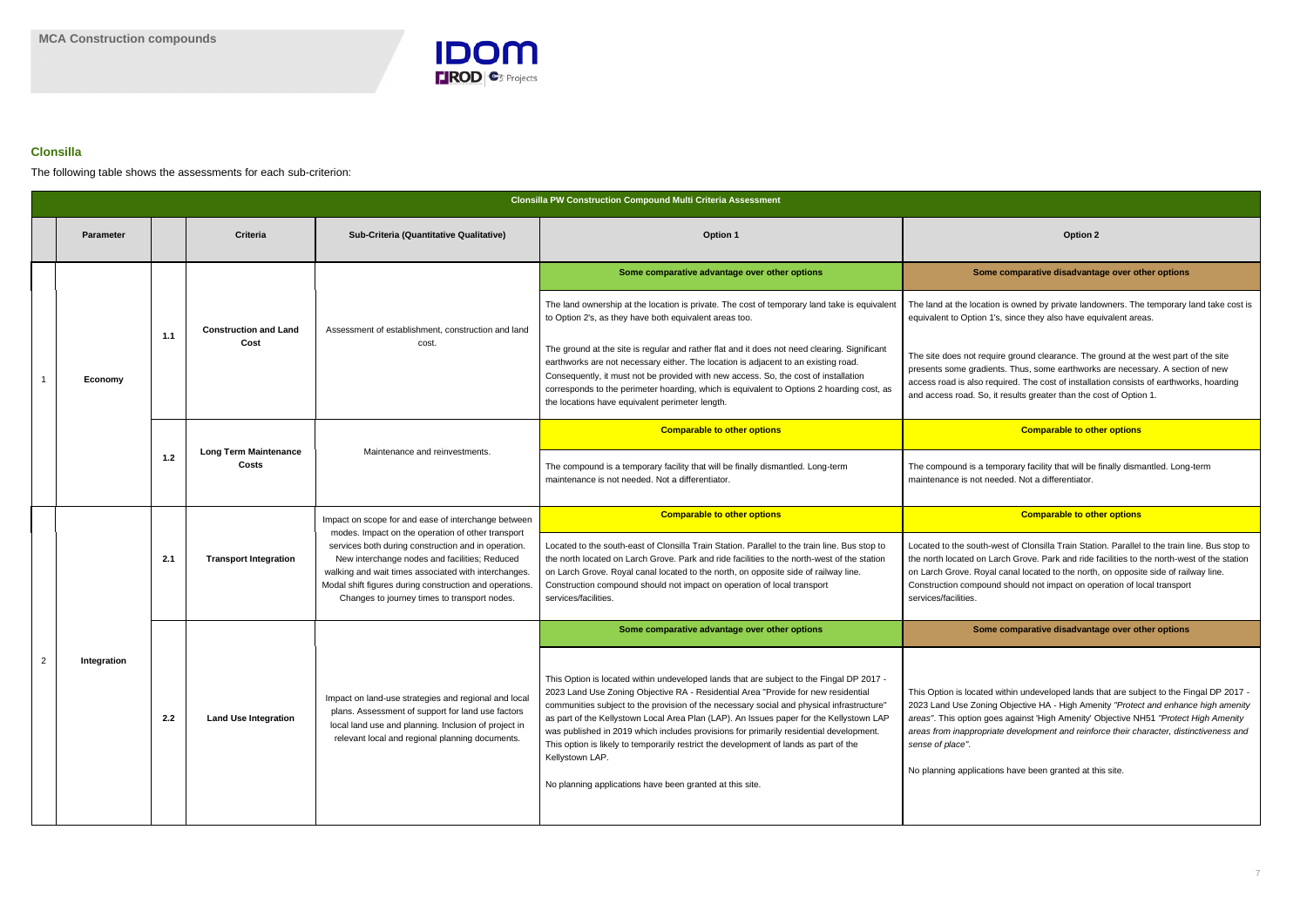

near the station of Clonsilla. This characteristic is shared with Option ifferentiator.

#### **Comparable to other options**

ported by higher level policies such as Project Ireland 2040, RPGs, or GDA. Not a differentiator.

**Some comparative advantage over other options** 

residential property and will therefore have a lower potential for noise sensitive properties within 100m.

**Some comparative advantage over other options** 

of 0 residential property and 1 air quality sensitive ecological or impact is not significant when mitigation measures are put in

|   |                    |     |                                                  |                                                                                                                                                                               | <b>Clonsilla PW Construction Compound Multi Criteria Assessment</b>                                                                                                                                         |                                                                                                                                                                                                                    |  |
|---|--------------------|-----|--------------------------------------------------|-------------------------------------------------------------------------------------------------------------------------------------------------------------------------------|-------------------------------------------------------------------------------------------------------------------------------------------------------------------------------------------------------------|--------------------------------------------------------------------------------------------------------------------------------------------------------------------------------------------------------------------|--|
|   | <b>Parameter</b>   |     | <b>Criteria</b>                                  | Sub-Criteria (Quantitative Qualitative)                                                                                                                                       | Option 1                                                                                                                                                                                                    | Option 2                                                                                                                                                                                                           |  |
|   |                    |     |                                                  | Integration of the compounds in nodes of the railway<br>network or in other singular elements of the line.                                                                    | <b>Comparable to other options</b>                                                                                                                                                                          | <b>Comparable to oth</b>                                                                                                                                                                                           |  |
|   |                    | 2.3 | <b>Geographical Integration</b>                  |                                                                                                                                                                               | Option 1 is located near the station of Clonsilla. This characteristic is shared with Option<br>2's location. Not a differentiator.                                                                         | Option 2 is located near the station of Clonsilla. T<br>1's location. Not a differentiator.                                                                                                                        |  |
|   |                    |     |                                                  | Integration with Government Policy, Smarter Travel,                                                                                                                           | <b>Comparable to other options</b>                                                                                                                                                                          | <b>Comparable to oth</b>                                                                                                                                                                                           |  |
|   |                    | 2.4 | <b>Other Government Policy</b>                   | Investment Programmes, rail safety, electrification,<br>etc.                                                                                                                  | DART+ West is supported by higher level policies such as Project Ireland 2040, RPGs,<br>Transport Strategy for GDA. Not a differentiator.                                                                   | DART+ West is supported by higher level policie<br>Transport Strategy for GDA. Not a differentiator.                                                                                                               |  |
|   |                    |     |                                                  | Overall potential significant impacts due to                                                                                                                                  | Some comparative disadvantage over other options                                                                                                                                                            | Some comparative advantag                                                                                                                                                                                          |  |
|   |                    | 3.1 | <b>Noise and Vibration</b>                       | construction noise & vibration on nearby sensitive<br>locations.                                                                                                              | Located in closer proximity to residential property and will therefore have a greater<br>potential for adverse impact. 21 noise sensitive properties within 100m.                                           | Located further from residential property and will<br>adverse impact. No noise sensitive properties wit                                                                                                            |  |
|   |                    |     |                                                  | Local air quality effects. Number of receptors within<br>50m.                                                                                                                 | Some comparative disadvantage over other options                                                                                                                                                            | Some comparative advantag                                                                                                                                                                                          |  |
|   |                    | 3.2 | <b>Air Quality and Climate</b>                   |                                                                                                                                                                               | Located within 50m of 2 residential property and 1 air quality sensitive ecological receptor.<br>Potential for impact is not significant when mitigation measures are put in place.                         | Located within 50m of 0 residential property and<br>receptor. Potential for impact is not significant wh<br>place.                                                                                                 |  |
|   |                    |     |                                                  |                                                                                                                                                                               | <b>Comparable to other options</b>                                                                                                                                                                          | <b>Comparable to oth</b>                                                                                                                                                                                           |  |
| 3 | <b>Environment</b> | 3.3 | <b>Landscape and Visual</b><br>(including light) | Key landscape characteristics affected; Effects on<br>listed / key views / views from properties; Impact on<br>landscape character.                                           | Compound located within open field east of Clonsilla Road and south of railway. Zoned<br>Residential. Setback compound from tree-lined railway boundary and parkland trees.                                 | Compound located within open field west of Clon<br>High Amenity and Nature Development Area. Se                                                                                                                    |  |
|   |                    |     |                                                  |                                                                                                                                                                               | Some comparative advantage over other options                                                                                                                                                               | Some comparative disadvanta                                                                                                                                                                                        |  |
|   |                    | 3.4 | <b>Biodiversity (flora and</b><br>fauna)         | Potential compliance/conflict with biodiversity<br>objectives; Indirect impacts on protected species,<br>designated sites; Overall effect on nature conservation<br>resource. | This compound is located in agricultural grassland directly south of the railway. The site is<br>located approx. 20m from the Royal Canal pNHA. Potential for water quality, noise and<br>lighting impacts. | This compound is located directly south of railwa<br>part of Beech Parks Allotments. The site is locate<br>pNHA. Potential for water quality, noise and light<br>previously been recorded along railway corridor a |  |

#### **Comparable to other options Comparable to other options**

within open field west of Clonsilla Road and south of railway. Zoned lature Development Area. Setback compound from parkland trees.

**Some comparative advantage over other options Some comparative disadvantage over other options**

cated directly south of railway in an amenity grassland which forms Allotments. The site is located approx. 20m from the Royal Canal water quality, noise and lighting impacts. Japanese Knotweed has prded along railway corridor adjacent to the site.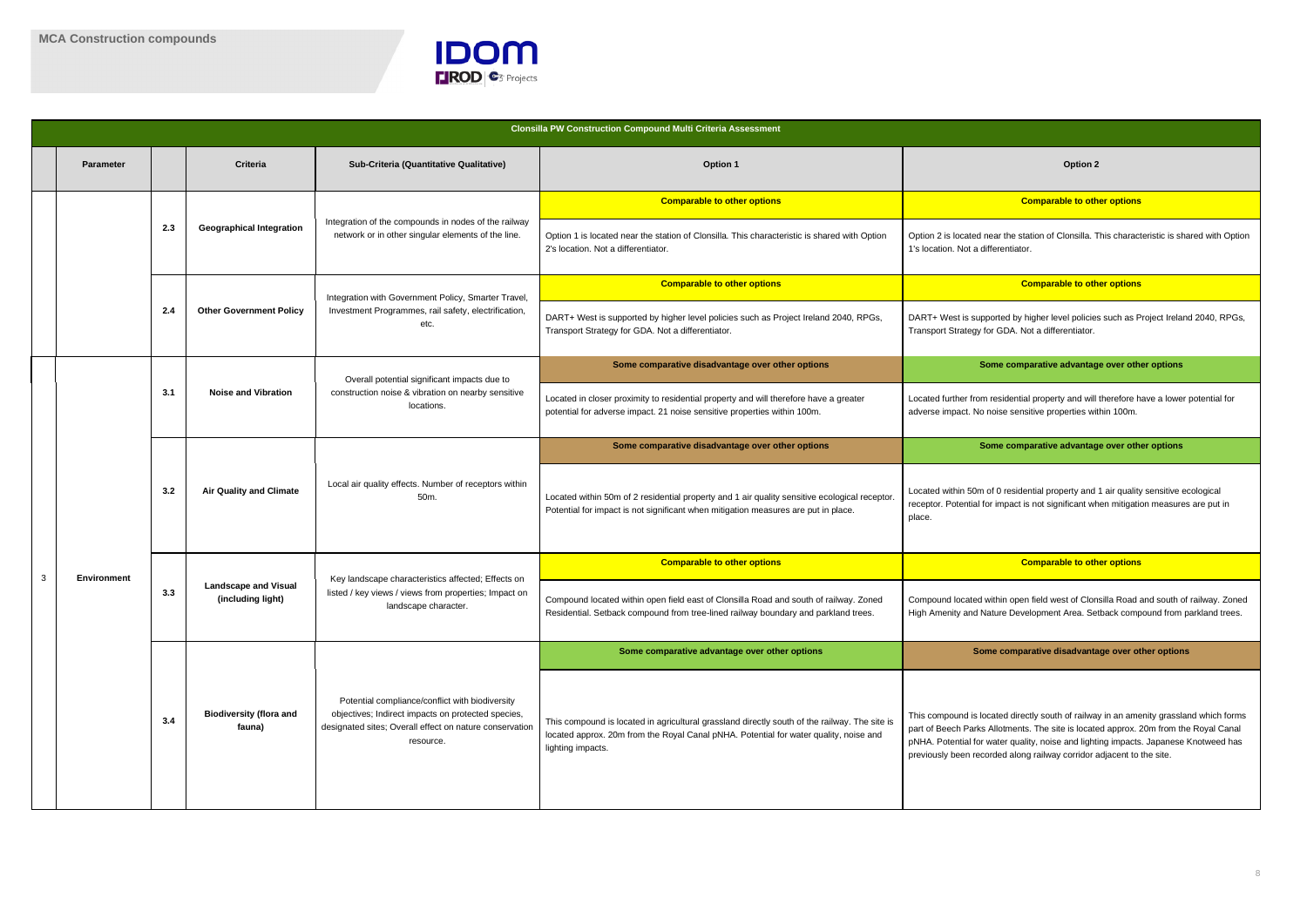

t lie within or adjacent to any areas of probable flooding and the occurred at Portersgate (CFRAM Flood Maps). This option is also the Royal Canal and has potential for causing water quality impacts

**Some comparative advantage over other options** 

I on non-agricultural amenity park lands south of the rail line. The n-agricultural property include land take.

| <b>Parameter</b> |     | <b>Criteria</b>                                        | Sub-Criteria (Quantitative Qualitative)                                                                                                                                                                                                                                                                                                                                                                                    | <b>Option 1</b>                                                                                                                                                                                                                                                                                                                                                                                                                                                                                                                                                                    | <b>Option 2</b>                                                                                                                                                                                                          |
|------------------|-----|--------------------------------------------------------|----------------------------------------------------------------------------------------------------------------------------------------------------------------------------------------------------------------------------------------------------------------------------------------------------------------------------------------------------------------------------------------------------------------------------|------------------------------------------------------------------------------------------------------------------------------------------------------------------------------------------------------------------------------------------------------------------------------------------------------------------------------------------------------------------------------------------------------------------------------------------------------------------------------------------------------------------------------------------------------------------------------------|--------------------------------------------------------------------------------------------------------------------------------------------------------------------------------------------------------------------------|
|                  |     |                                                        |                                                                                                                                                                                                                                                                                                                                                                                                                            | Significant comparative advantage over other options                                                                                                                                                                                                                                                                                                                                                                                                                                                                                                                               | <b>Significant comparative disadva</b>                                                                                                                                                                                   |
|                  | 3.5 | Cultural, Archaeological<br>and Architectural Heritage | Overall effect on cultural, archaeological and<br>architecture heritage resource. Likely effects on RPS,<br>National Monuments, SMRs, Conservation areas, etc.<br>Number of designated sites/structures (by level of<br>designation) directly impacted by scheme (land take).                                                                                                                                              | This option is located in close proximity to 1 cultural heritage area, the Royal Canal (RPS<br>no. 0944a) and is likely to have an impact on this setting. Potential to encounter unknown<br>archaeological deposits on greenfield sites.                                                                                                                                                                                                                                                                                                                                          | This Option is in close proximity to four cultural h<br>their setting: Clonsilla Signal Box & Overbridge (I<br>no. 0706), Royal Canal (RPS no. 0944a) and loc<br>no DU013-018). Potential to encounter unknown<br>sites. |
|                  |     |                                                        |                                                                                                                                                                                                                                                                                                                                                                                                                            | <b>Comparable to other options</b>                                                                                                                                                                                                                                                                                                                                                                                                                                                                                                                                                 | <b>Comparable to oth</b>                                                                                                                                                                                                 |
|                  | 3.6 | <b>Water Resources</b>                                 | Overall potential significant effects on water resource<br>attribute likely to be affected during construction and<br>operation.                                                                                                                                                                                                                                                                                           | This option does not lie within or adjacent to any areas of probable flooding and the<br>closest flood event occurred at Portersgate (CFRAM Flood Maps). This option is also<br>located c. 50m from the Royal Canal and has potential for causing water quality impacts<br>on this watercourse.                                                                                                                                                                                                                                                                                    | This option does not lie within or adjacent to any<br>closest flood event occurred at Portersgate (CFR<br>located c. 50m from the Royal Canal and has pot<br>on this watercourse.                                        |
|                  |     |                                                        |                                                                                                                                                                                                                                                                                                                                                                                                                            | Some comparative disadvantage over other options                                                                                                                                                                                                                                                                                                                                                                                                                                                                                                                                   | Some comparative advantag                                                                                                                                                                                                |
|                  | 3.7 | <b>Agriculture and Non-</b><br>Agricultural            | Overall impact on land take & property. Number of<br>properties to be impacted/acquired. Likely temporary<br>or permanent severance effects, etc.                                                                                                                                                                                                                                                                          | This option is located on agricultural lands south of the rail line. The field is comprised of<br>permanent pasture used for livestock grazing. This option is located in proximity (from c.<br>30m) to lands used for grazing equine stock and are at distance (c. 200m) from the equine<br>yard and facilities used for intensive interaction with horses. The equine yard has a high<br>level of screening. The direct impacts on agricultural property include land take. Indirect<br>impacts of noise / visual impact on the equine operation will be of slight significance. | This option is located on non-agricultural amenity<br>direct impacts on non-agricultural property includ                                                                                                                 |
|                  |     |                                                        |                                                                                                                                                                                                                                                                                                                                                                                                                            | <b>Comparable to other options</b>                                                                                                                                                                                                                                                                                                                                                                                                                                                                                                                                                 | <b>Comparable to oth</b>                                                                                                                                                                                                 |
|                  | 3.8 | <b>Geology and Soils</b><br>(including Waste)          | Soils and Geology and likely impact on geological<br>resources based on preliminary/likely construction<br>details. Likely soil resources to be<br>developed/removed. Existing information relating to<br>potential to encounter contaminated land. High-level<br>assessment based on the likely structures/ works<br>required and the potential for ground contamination<br>due to historic landfills, pits and quarries. | This option lies on undeveloped land and will likely result in some loss of soil resources<br>and soil sealing. There are no geological heritage sites in the area. Potential for<br>contaminated land is unknown.                                                                                                                                                                                                                                                                                                                                                                 | This option lies on undeveloped land and will like<br>and soil sealing. There are no geological heritage<br>contaminated land is unknown.                                                                                |
|                  |     |                                                        |                                                                                                                                                                                                                                                                                                                                                                                                                            | <b>Comparable to other options</b>                                                                                                                                                                                                                                                                                                                                                                                                                                                                                                                                                 | <b>Comparable to oth</b>                                                                                                                                                                                                 |
|                  | 3.9 | <b>Radiation and Stray Current</b>                     | Overall likely impact on nearby receptors.                                                                                                                                                                                                                                                                                                                                                                                 | There is no EMI or EMR impacts expected to arise from this option.                                                                                                                                                                                                                                                                                                                                                                                                                                                                                                                 | There is no EMI or EMR impacts expected to aris                                                                                                                                                                          |
|                  |     |                                                        |                                                                                                                                                                                                                                                                                                                                                                                                                            |                                                                                                                                                                                                                                                                                                                                                                                                                                                                                                                                                                                    |                                                                                                                                                                                                                          |

#### **Significant comparative disadvantage over other options**

se proximity to four cultural heritage sites and will have an impact on la Signal Box & Overbridge (RPS no. 0707), Callaghan Bridge (RPS nal (RPS no. 0944a) and located directly on ring barrow (NIAH Reg. ential to encounter unknown archaeological deposits on greenfield

#### **Comparable to other options Comparable to other options**

ndeveloped land and will likely result in some loss of soil resources ere are no geological heritage sites in the area. Potential for s unknown.

### **Comparable to other options Comparable to other options**

EMR impacts expected to arise from this option.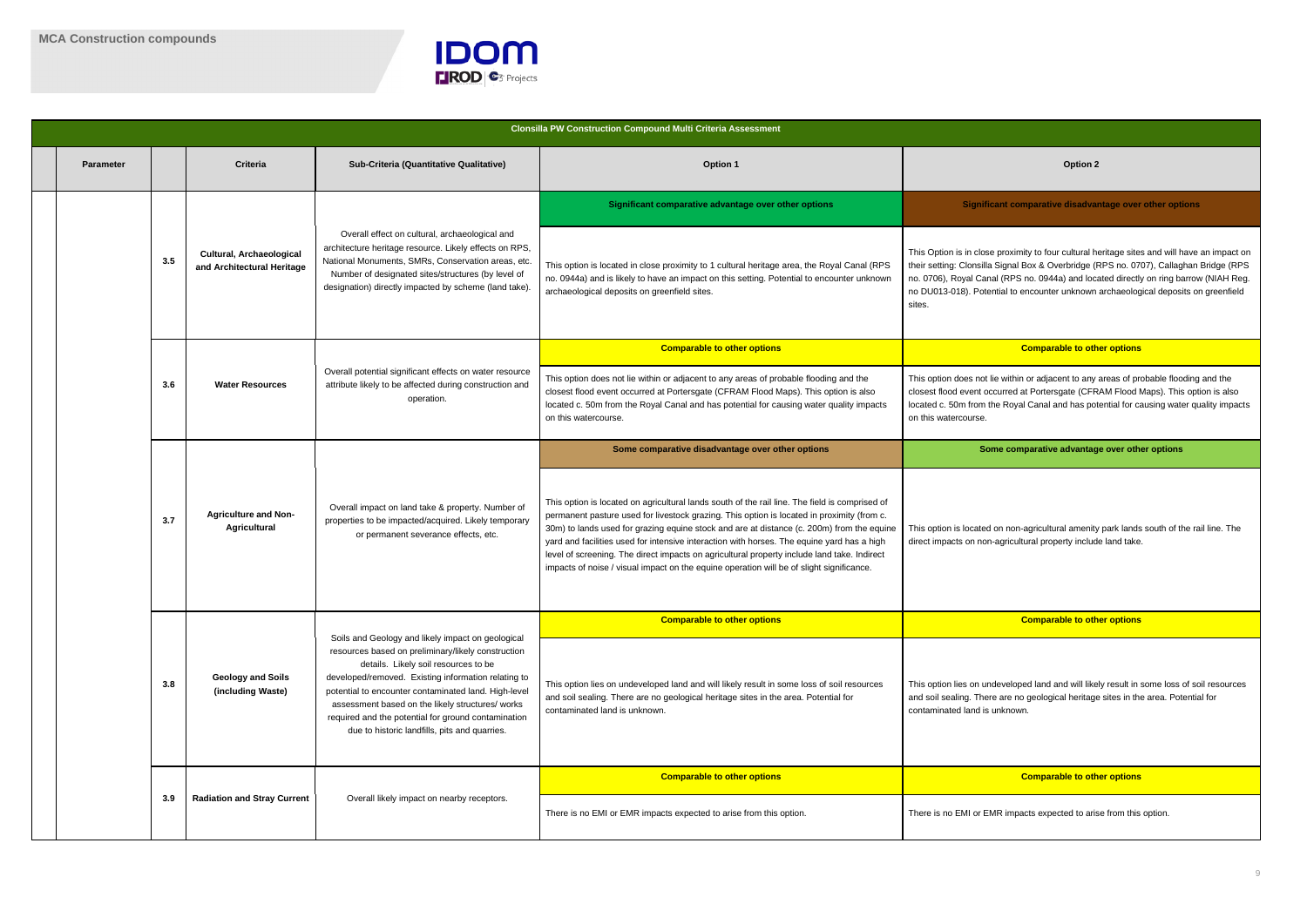

e compound and its temporary operation have no relationship with hed by the Common Appraisal Framework. Not a differentiator.

#### **Comparable to other options**

ent in order to cross rail line. HGVs may be delayed when delivering he station will still be accessible to local users. Not a differentiator.

#### **Comparable to other options**

e compound and its operation are not related to this criterion as mon Appraisal Framework. Not a differentiator.

|   |                                                |     |                                                                         |                                                                                                                                                                                                                          | <b>Clonsilla PW Construction Compound Multi Criteria Assessment</b>                                                                                                                                                                                                                                                                       |                                                                                                                                                                                                            |  |
|---|------------------------------------------------|-----|-------------------------------------------------------------------------|--------------------------------------------------------------------------------------------------------------------------------------------------------------------------------------------------------------------------|-------------------------------------------------------------------------------------------------------------------------------------------------------------------------------------------------------------------------------------------------------------------------------------------------------------------------------------------|------------------------------------------------------------------------------------------------------------------------------------------------------------------------------------------------------------|--|
|   | <b>Parameter</b>                               |     | Criteria                                                                | Sub-Criteria (Quantitative Qualitative)                                                                                                                                                                                  | <b>Option 1</b>                                                                                                                                                                                                                                                                                                                           | <b>Option 2</b>                                                                                                                                                                                            |  |
|   |                                                |     |                                                                         | Impacts on low-income groups, non-car owners,                                                                                                                                                                            | <b>Comparable to other options</b>                                                                                                                                                                                                                                                                                                        | <b>Comparable to oth</b>                                                                                                                                                                                   |  |
|   |                                                | 4.1 | <b>Impact on Vulnerable</b><br><b>Groups</b>                            | people with a disability. Quantification of increased<br>service levels to these groups; Quantification of<br>infrastructure and rolling stock improvements aimed at<br>these groups; distribution of consumers surplus. | The installation of the compound and its temporary operation have no relationship with<br>this criterion as defined by the Common Appraisal Framework. Not a differentiator.                                                                                                                                                              | The installation of the compound and its tempora<br>this criterion as defined by the Common Appraisa                                                                                                       |  |
|   |                                                |     |                                                                         |                                                                                                                                                                                                                          | <b>Comparable to other options</b>                                                                                                                                                                                                                                                                                                        | <b>Comparable to oth</b>                                                                                                                                                                                   |  |
|   | <b>Accessibility &amp;</b><br>Social inclusion | 4.2 | <b>Pedestrians Accessibility to</b><br><b>Stations</b>                  | Impact on the accessibility of pedestrians to station<br>buildings.                                                                                                                                                      | Level crossing present in order to cross rail line. HGVs may be delayed when delivering to<br>the compound. The station will still be accessible to local users. Not a differentiator.                                                                                                                                                    | Level crossing present in order to cross rail line.<br>to the compound. The station will still be accessil                                                                                                 |  |
|   |                                                |     |                                                                         |                                                                                                                                                                                                                          | <b>Comparable to other options</b>                                                                                                                                                                                                                                                                                                        | <b>Comparable to oth</b>                                                                                                                                                                                   |  |
|   |                                                | 4.3 | <b>Impact on Social Inclusion</b>                                       | Quantification of service levels impacts including<br>severance to all groups.                                                                                                                                           | The installation of the compound and its operation are not related to this criterion as<br>defined by the Common Appraisal Framework. Not a differentiator.                                                                                                                                                                               | The installation of the compound and its operatio<br>defined by the Common Appraisal Framework. N                                                                                                          |  |
|   |                                                |     |                                                                         | Existence or not of a suitable main road providing<br>access to the compound location.                                                                                                                                   | <b>Comparable to other options</b>                                                                                                                                                                                                                                                                                                        | <b>Comparable to oth</b>                                                                                                                                                                                   |  |
|   |                                                | 4.4 | Accessibility by road                                                   |                                                                                                                                                                                                                          | The compound is accessible from the M3 via the R149, Barberstown Lane North and<br>R121. Approx. travel distance of C. 6km (Northwest route). Compound access can be also<br>gained from the N3 via the R121, Diswellstown Rd, Porterstown Rd and R121 again.<br>Approx. trip distance of C. 5km (Northeast route). Not a differentiator. | The compound is accessible from the M3 via the<br>R121. Approx. travel distance of C. 6km (Northw<br>also gained from the N3 via the R121, Diswellsto<br>again. Approx. trip distance of C. 5km (Northeast |  |
|   |                                                |     |                                                                         |                                                                                                                                                                                                                          | <b>Comparable to other options</b>                                                                                                                                                                                                                                                                                                        | <b>Comparable to oth</b>                                                                                                                                                                                   |  |
|   |                                                | 5.1 | <b>Rail Safety</b>                                                      | Safety for rail users.                                                                                                                                                                                                   | The location of Option 1 does not present advantages nor disadvantages as for rail safety<br>compared to Option 2. Not a differentiator.                                                                                                                                                                                                  | The location of Option 2 does not present advant<br>safety compared to Option 1. Not a differentiator.                                                                                                     |  |
|   |                                                |     |                                                                         | Quality of access for these road users, lengths of                                                                                                                                                                       | <b>Comparable to other options</b>                                                                                                                                                                                                                                                                                                        | <b>Comparable to oth</b>                                                                                                                                                                                   |  |
| 5 | <b>Safety</b>                                  | 5.2 | <b>Vehicular Traffic Safety</b>                                         | diversions, removal of interface with rail and other<br>modes of transport.                                                                                                                                              | Option 1 produces the same traffic as Option 2 and they share the access route.<br>Consequently, Option 1 is comparable to Option 2 regarding traffic safety. Not a<br>differentiator.                                                                                                                                                    | Option 2 produces the same traffic as Option 1 a<br>Consequently, Option 2 is comparable to Option<br>differentiator.                                                                                      |  |
|   |                                                |     |                                                                         |                                                                                                                                                                                                                          | <b>Comparable to other options</b>                                                                                                                                                                                                                                                                                                        | <b>Comparable to oth</b>                                                                                                                                                                                   |  |
|   |                                                | 5.3 | Pedestrian, Cyclist and<br><b>Vulnerable Road User</b><br><b>Safety</b> | Quality of access for these road users, removal of<br>interfaces.                                                                                                                                                        | The presence of pedestrians, cyclists or vulnerable users is more likely to occur on<br>ordinary roads. The length of ordinary roads on the access route is the same for both<br>options. Not a differentiator.                                                                                                                           | The presence of pedestrians, cyclists or vulnerab<br>ordinary roads. The length of ordinary roads on tl<br>options. Not a differentiator.                                                                  |  |

#### **Comparable to other options Comparable to other options**

cessible from the M3 via the R149, Barberstown Lane North and I distance of C. 6km (Northwest route). Compound access can be also N3 via the R121, Diswellstown Rd, Porterstown Rd and R121 listance of C. 5km (Northeast route). Not a differentiator.

#### **Comparable to other options Comparable to other options**

on 2 does not present advantages nor disadvantages as for rail Option 1. Not a differentiator.

#### **Comparable to other options Comparable to other options**

he same traffic as Option 1 and they share the access route. on 2 is comparable to Option 1 regarding traffic safety. Not a

#### **Comparable to other options Comparable to other options**

destrians, cyclists or vulnerable users is more likely to occur on length of ordinary roads on the access route is the same for both entiator.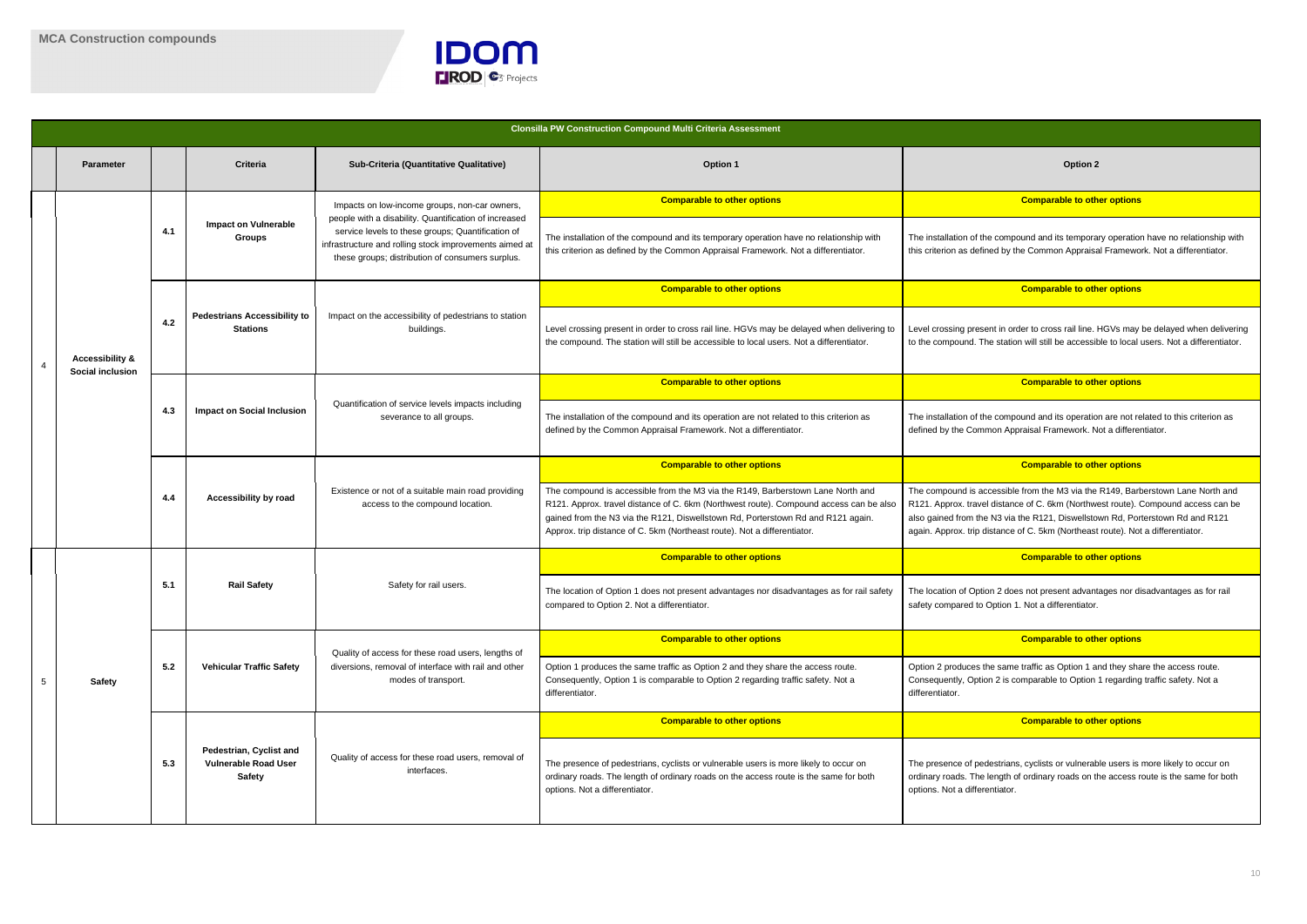

|  |                          |     |                                                                   |                                                                | Clonsilla PW Construction Compound Multi Criteria Assessment                                                                                                                                                             |                                                                                                                                          |
|--|--------------------------|-----|-------------------------------------------------------------------|----------------------------------------------------------------|--------------------------------------------------------------------------------------------------------------------------------------------------------------------------------------------------------------------------|------------------------------------------------------------------------------------------------------------------------------------------|
|  | <b>Parameter</b>         |     | <b>Criteria</b>                                                   | <b>Sub-Criteria (Quantitative Qualitative)</b>                 | <b>Option 1</b>                                                                                                                                                                                                          | Option 2                                                                                                                                 |
|  | <b>Physical Activity</b> |     |                                                                   |                                                                | <b>Comparable to other options</b>                                                                                                                                                                                       | <b>Comparable to oth</b>                                                                                                                 |
|  |                          | 6.1 | <b>Connectivity to adjoining</b><br>cycling/pedestrian facilities | Analysis of the compatibility with cycle/pedestrian<br>tracks. | Option 1 is located a similar distance from adjacent cycling/pedestrian facilities, such as<br>the Royal Canal Greenway, and does not impact on the access to or operation of these<br>facilities. Not a differentiator. | Option 2 is located a similar distance from adjace<br>the Royal Canal Greenway, and does not impact<br>facilities. Not a differentiator. |

a similar distance from adjacent cycling/pedestrian facilities, such as eenway, and does not impact on the access to or operation of these rentiator.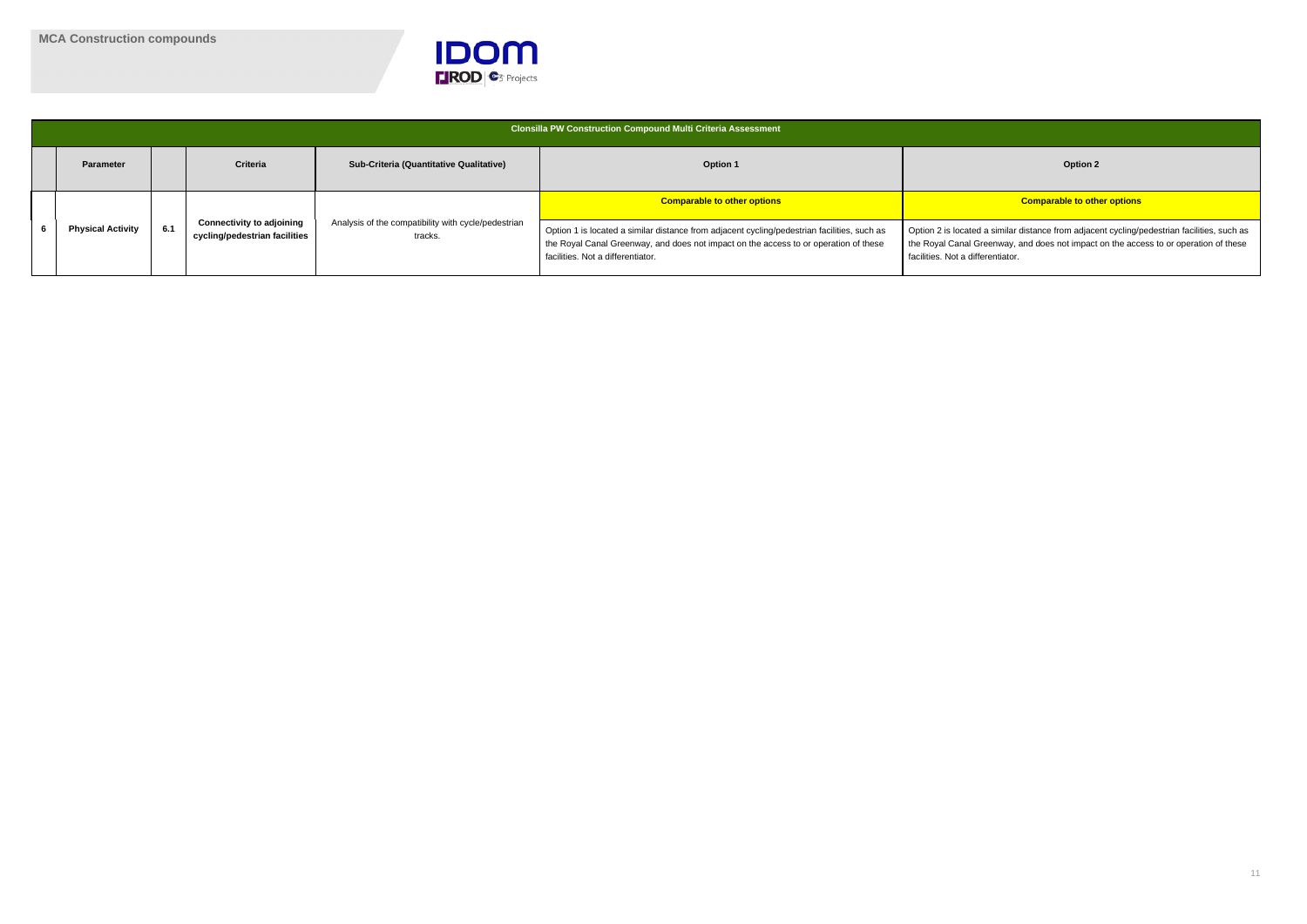

|                                             | MCA SUMMARY. CLONSILLA PW CONSTRUCTION COMPOUND |                                                  |
|---------------------------------------------|-------------------------------------------------|--------------------------------------------------|
| <b>Parameter</b>                            | <b>Option 1</b>                                 | <b>Option 2</b>                                  |
| Economy                                     | Some comparative advantage over other options   | Some comparative disadvantage over other options |
| Integration                                 | Some comparative advantage over other options   | Some comparative disadvantage over other options |
| Environment                                 | Some comparative advantage over other options   | Some comparative disadvantage over other options |
| <b>Accessibility &amp; Social inclusion</b> | <b>Comparable to other options</b>              | <b>Comparable to other options</b>               |
| <b>Safety</b>                               | <b>Comparable to other options</b>              | <b>Comparable to other options</b>               |
| <b>Physical Activity</b>                    | <b>Comparable to other options</b>              | <b>Comparable to other options</b>               |
| <b>Preferred Option</b>                     | Yes                                             | No                                               |

| <b>Option 2</b>                     |
|-------------------------------------|
| ive disadvantage over other options |
| ive disadvantage over other options |
| ive disadvantage over other options |
| parable to other options            |
| parable to other options            |
| parable to other options            |
| No                                  |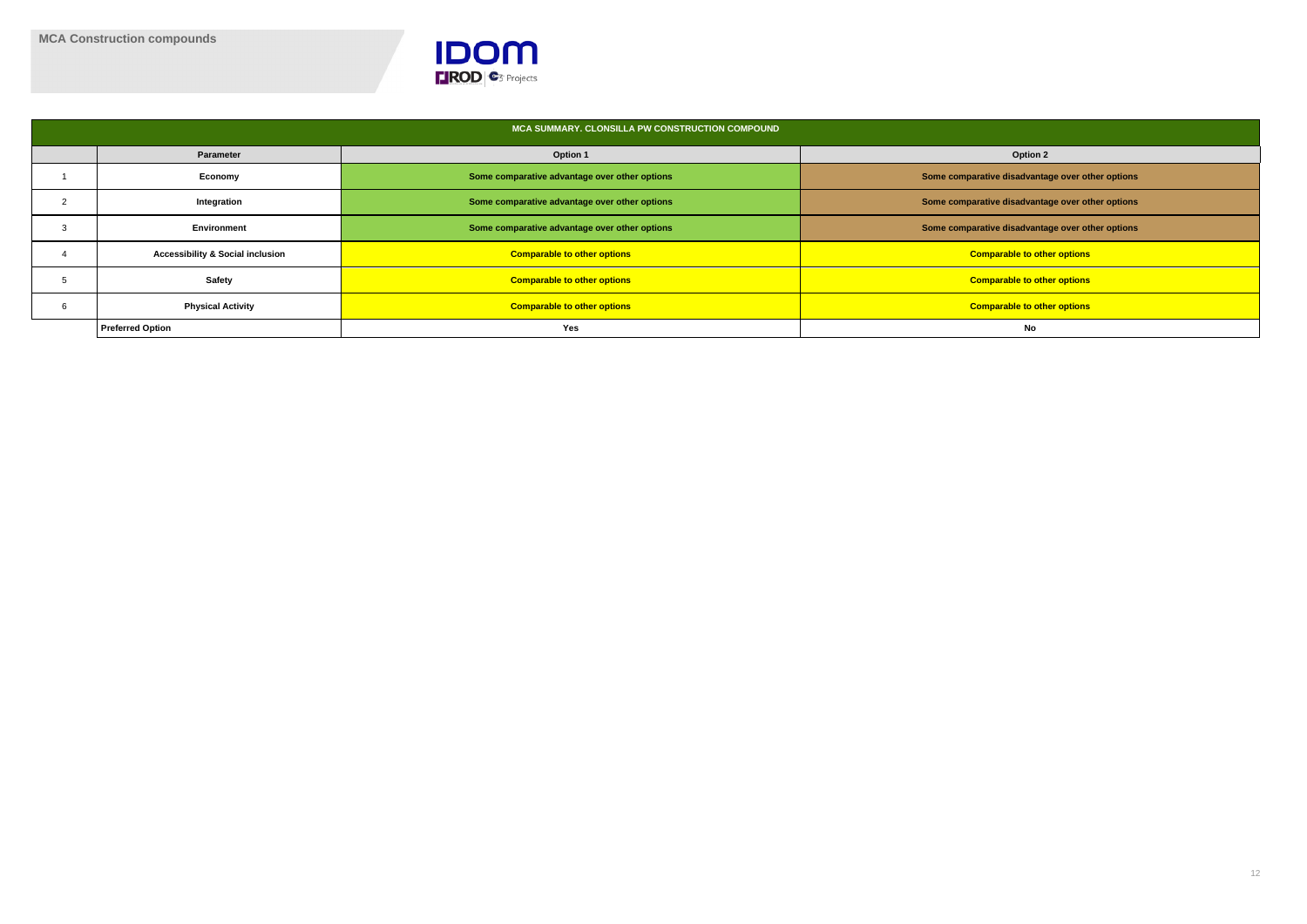

### **Barberstown**

The following table facilitates the partial assessments for each criterion/sub-criterion.

| <b>Barberstown SET Construction Compound Multi Criteria Assessment</b> |     |                                              |                                                             |                                                                                                                                                                                                                                                                                                                                                                         |                                                                                                                                                                                                                                                                                                                                                                                                                                                                                                                                                                                                                                                                      |                                                                                                                                                                                                                                                                                                         |  |  |
|------------------------------------------------------------------------|-----|----------------------------------------------|-------------------------------------------------------------|-------------------------------------------------------------------------------------------------------------------------------------------------------------------------------------------------------------------------------------------------------------------------------------------------------------------------------------------------------------------------|----------------------------------------------------------------------------------------------------------------------------------------------------------------------------------------------------------------------------------------------------------------------------------------------------------------------------------------------------------------------------------------------------------------------------------------------------------------------------------------------------------------------------------------------------------------------------------------------------------------------------------------------------------------------|---------------------------------------------------------------------------------------------------------------------------------------------------------------------------------------------------------------------------------------------------------------------------------------------------------|--|--|
| <b>Parameter</b>                                                       |     | <b>Criteria</b>                              | Sub-Criteria (Quantitative Qualitative)                     | Option 1: Barberstown 1                                                                                                                                                                                                                                                                                                                                                 | Option 2: Barberstown 2 (road access included)                                                                                                                                                                                                                                                                                                                                                                                                                                                                                                                                                                                                                       | Option 3: Barberstown 3                                                                                                                                                                                                                                                                                 |  |  |
|                                                                        |     |                                              |                                                             | Significant comparative advantage over other options                                                                                                                                                                                                                                                                                                                    | Significant comparative disadvantage over other options                                                                                                                                                                                                                                                                                                                                                                                                                                                                                                                                                                                                              | Some comparative advantage over other options                                                                                                                                                                                                                                                           |  |  |
|                                                                        |     |                                              |                                                             | The land to be taken for the installation of the compound, out of<br>Irish Rail boundary, has an area of 10,714 sq. m. This compound<br>really acts as a double one, as it would service a section on the<br>line to M3 Parkway and another section on the line to Maynooth.<br>This factor of concentration of two facilities at just one site<br>results in a saving. | The area of the compound is entirely out of Irish Rail boundary.<br>The land of private ownership to be taken has an area of 9,710<br>sq. m. This compound is only feasible to serve one section on<br>the line to Maynooth, due to its location. This signifies that the<br>investment is less cost-effective than that of Option 1 and Option<br>3.                                                                                                                                                                                                                                                                                                                | The area of the land to acquire is 15,559 sq. m. This compound<br>also offers the effect of a saving due to the feasibility of serving<br>two sections (on the lines to M3 Parkway and to Maynooth) by<br>setting up only one site. However, the cost of land acquisition is<br>bigger than Option 1's. |  |  |
| Economy                                                                | 1.1 | <b>Construction and</b><br><b>Land Cost</b>  | Assessment of establishment, construction and<br>land cost. | As for the cost of establishment, the same effect as before is<br>provided, a saving as a result of the concentration. Ground<br>clearance, in the sense of cutting down trees and removing<br>vegetation, is required. No significant earthworks are foreseen.                                                                                                         | The cost of installation is given mainly by the ground clearance<br>at the perimeter of the plot and the construction of a new access<br>road. Significant earthworks are not foreseen, due to the<br>regularity of the ground at the site. The ground clearance will<br>consist basically of the removal of some trees and vegetation at<br>the point where a new access needs to be opened. The new<br>access will link R121 to the compound location, on the opposite<br>side of the plot. The investment is again less cost-effective than<br>that of Options 1 and 3, since this compound is only feasible to<br>serve the Maynooth line (but not the M3 line). | This site allows a saving too, since the compound would service<br>two sections (on two different lines). Ground clearance works are<br>minor, as the ground is rather regular and the presence of<br>vegetation is reduced. There is no need of significant<br>earthworks.                             |  |  |
|                                                                        |     |                                              |                                                             | <b>Comparable to other options</b>                                                                                                                                                                                                                                                                                                                                      | <b>Comparable to other options</b>                                                                                                                                                                                                                                                                                                                                                                                                                                                                                                                                                                                                                                   | <b>Comparable to other options</b>                                                                                                                                                                                                                                                                      |  |  |
|                                                                        | 1.2 | <b>Long Term</b><br><b>Maintenance Costs</b> | Maintenance and reinvestments.                              | The compound is a temporary facility that will be finally<br>dismantled. Long term maintenance is not needed. Not a<br>differentiator.                                                                                                                                                                                                                                  | The compound is a temporary facility that will be finally<br>dismantled. Long term maintenance is not needed. Not a<br>differentiator.                                                                                                                                                                                                                                                                                                                                                                                                                                                                                                                               | The compound is a temporary facility that will be finally<br>dismantled. Long term maintenance is not needed. Not a<br>differentiator.                                                                                                                                                                  |  |  |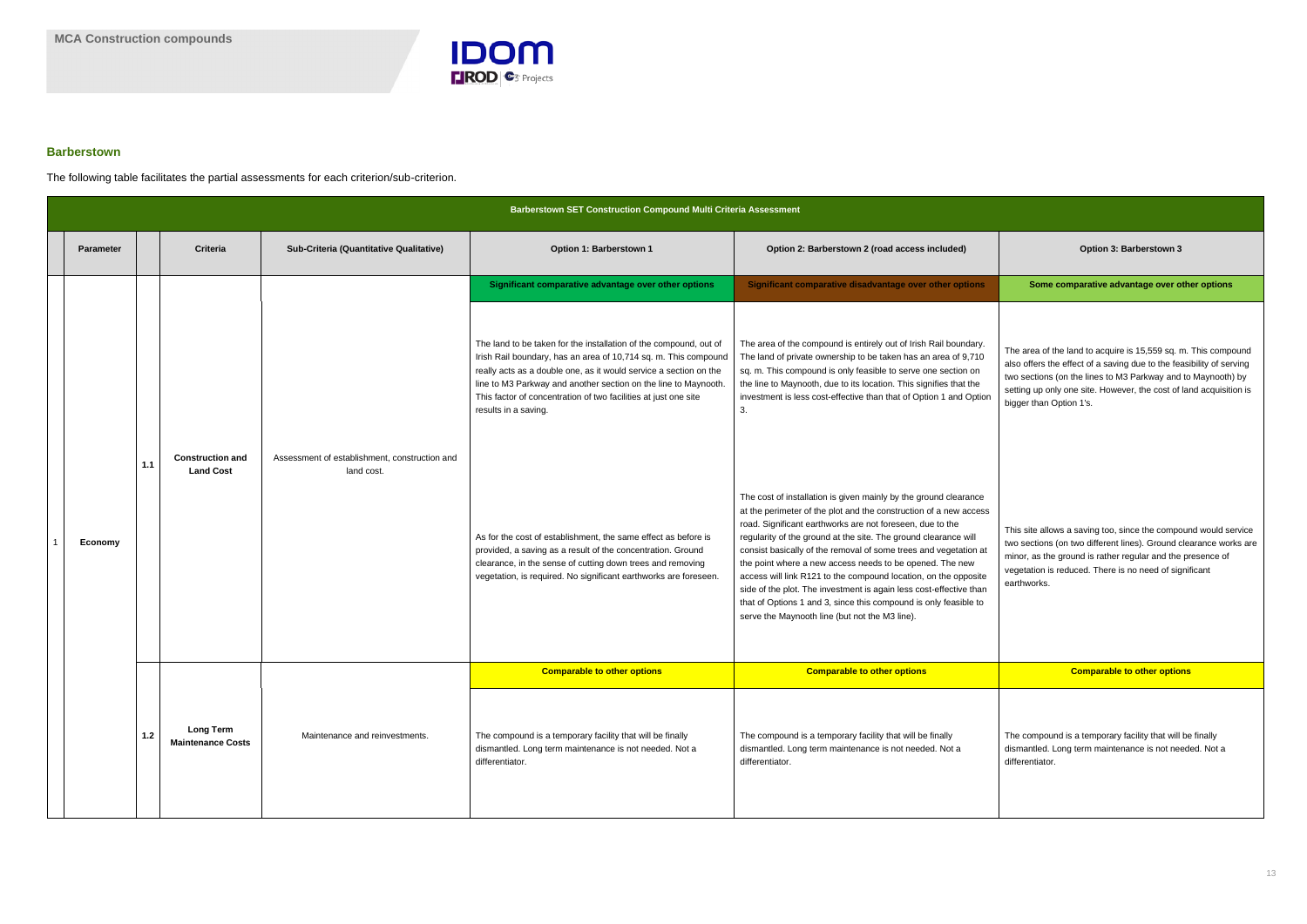

|   |                  |     |                                          |                                                                                                                                                                                                                                                                                                                                                                                        | <b>Barberstown SET Construction Compound Multi Criteria Assessment</b>                                                                                                                                                                                                                                                                                                                                                                                                                                                                                                                                                                                                                                                                                                                                                                                                                                                                                                                                                                                                                                                     |                                                                                                                                                                                                                                                                                                                                                                                            |                                                                                                                                                                                                                                                                                                                                                                                                                                                                                                                                                                                                                                                                                                                                                                                                                                         |
|---|------------------|-----|------------------------------------------|----------------------------------------------------------------------------------------------------------------------------------------------------------------------------------------------------------------------------------------------------------------------------------------------------------------------------------------------------------------------------------------|----------------------------------------------------------------------------------------------------------------------------------------------------------------------------------------------------------------------------------------------------------------------------------------------------------------------------------------------------------------------------------------------------------------------------------------------------------------------------------------------------------------------------------------------------------------------------------------------------------------------------------------------------------------------------------------------------------------------------------------------------------------------------------------------------------------------------------------------------------------------------------------------------------------------------------------------------------------------------------------------------------------------------------------------------------------------------------------------------------------------------|--------------------------------------------------------------------------------------------------------------------------------------------------------------------------------------------------------------------------------------------------------------------------------------------------------------------------------------------------------------------------------------------|-----------------------------------------------------------------------------------------------------------------------------------------------------------------------------------------------------------------------------------------------------------------------------------------------------------------------------------------------------------------------------------------------------------------------------------------------------------------------------------------------------------------------------------------------------------------------------------------------------------------------------------------------------------------------------------------------------------------------------------------------------------------------------------------------------------------------------------------|
|   | <b>Parameter</b> |     | Criteria                                 | <b>Sub-Criteria (Quantitative Qualitative)</b>                                                                                                                                                                                                                                                                                                                                         | Option 1: Barberstown 1                                                                                                                                                                                                                                                                                                                                                                                                                                                                                                                                                                                                                                                                                                                                                                                                                                                                                                                                                                                                                                                                                                    | Option 2: Barberstown 2 (road access included)                                                                                                                                                                                                                                                                                                                                             | Option 3: Barberstown 3                                                                                                                                                                                                                                                                                                                                                                                                                                                                                                                                                                                                                                                                                                                                                                                                                 |
|   |                  |     |                                          |                                                                                                                                                                                                                                                                                                                                                                                        | <b>Comparable to other options</b>                                                                                                                                                                                                                                                                                                                                                                                                                                                                                                                                                                                                                                                                                                                                                                                                                                                                                                                                                                                                                                                                                         | <b>Comparable to other options</b>                                                                                                                                                                                                                                                                                                                                                         | <b>Comparable to other options</b>                                                                                                                                                                                                                                                                                                                                                                                                                                                                                                                                                                                                                                                                                                                                                                                                      |
|   |                  | 2.1 | <b>Transport Integration</b>             | Impact on scope for and ease of interchange<br>between modes. Impact on the operation of other<br>transport services both during construction and in<br>operation. New interchange nodes and facilities;<br>Reduced walking and wait times associated with<br>interchanges. Modal shift figures during<br>construction and operations. Changes to journey<br>times to transport nodes. | Largest of the Barberstown construction compounds.<br>Barberstown 1 is situated in between the Royal Canal, M3 and<br>Maynooth rail line. C. 650m from existing Clonsilla station and c.<br>450m from Hansfield Station. C. 5min walk (450m) to<br>Westmanstown Sports Centre bus stops. Existing pedestrian<br>access to Clonsilla using Royal Canal Way and underpass at M3<br>Line. No direct ped access to Hansfield. No footpaths to connect<br>to Westmanstown Bus Stops. Large carpark located here<br>potential park & ride. Bus stops 39, 39a and 139 on Ongar<br>Distributor Road to the north of the compound. Accessed by<br>pedestrian infrastructure at Packenham Bridge to cross M3 line<br>connects to residential development and bus. Safe operation of<br>Royal Canal to be insured for potential barge and leisure<br>journeys. HGV construction vehicles may need to use<br>Packenham Bridge and level crossing - deliveries may need to<br>be worked around this to avoid train delays. Services may need<br>to be delayed for larger deliveries. This may cause delays for<br>vehicles in the area. | Located south of the Barberstown 1 & 3. Access is to be<br>provided from the R121 through a proposed development of a<br>route through a greenfield site just north of the Westwood car<br>park. HGVs may need to use the Packeham bridge to gain<br>access to the compound. Construction of pedestrian path along<br>M3 rail line to connect to Hansfield Station for future interchange. | Located on the north-side of the Royal Canal. The pedestr<br>footway that connects from Packenham Bridge to Pipers C<br>will be directly adjacent to the construction compound. C. 3<br>to Hansfield Station but no direct pedestrian infrastructure<br>access. C.950m from Clonsilla Station. Pedestrian access<br>Royal Canal Way. Royal Canal Way may be used for acce<br>bus routes located on Ongar Distributor Road to the north.<br>Journey along Royal Canal by barges and leisure trip may<br>to be restricted for certain periods of construction to ensure<br>safety. Construction of pedestrian path along M3 rail line to<br>connect to Hansfield Station for future interchange. Hedge<br>facing onto the canal is proposed to be removed, pedestria<br>access to and from the compound may be developed to im<br>access. |
| 2 | Integration      |     | <b>Land Use Integration</b>              | Impact on land-use strategies and regional and<br>local plans. Assessment of support for land use<br>factors local land use and planning. Inclusion of<br>project in relevant local and regional planning<br>documents.                                                                                                                                                                | <b>Comparable to other options</b>                                                                                                                                                                                                                                                                                                                                                                                                                                                                                                                                                                                                                                                                                                                                                                                                                                                                                                                                                                                                                                                                                         | <b>Comparable to other options</b>                                                                                                                                                                                                                                                                                                                                                         | <b>Comparable to other options</b>                                                                                                                                                                                                                                                                                                                                                                                                                                                                                                                                                                                                                                                                                                                                                                                                      |
|   |                  | 2.2 |                                          |                                                                                                                                                                                                                                                                                                                                                                                        | This Option is located within undeveloped lands that are subject<br>to the Fingal DP 2017 - 2023 Land Use Zoning Objective OS -<br>Open Space "Preserve and provide for open space and<br>recreational amenities". This option goes against the 'Open<br>Space' Objective PM51 "Provide a wide variety of accessible<br>public open spaces, including allotments, community gardens,<br>permaculture parklands and sporting facilities".                                                                                                                                                                                                                                                                                                                                                                                                                                                                                                                                                                                                                                                                                   | This Option is located within undeveloped lands that are subject<br>to the Fingal DP 2017 - 2023 Land Use Zoning Objective HA -<br>High Amenity "Protect and enhance high amenity areas". This<br>option goes against 'High Amenity' Objective NH51 "Protect High<br>Amenity areas from inappropriate development and reinforce<br>their character, distinctiveness and sense of place".   | This Option is located within undeveloped lands that are so<br>to the Fingal DP 2017 - 2023 Land Use Zoning Objective (<br>Open Space "Preserve and provide for open space and<br>recreational amenities". This option goes against the 'Oper<br>Space' Objective PM51 "Provide a wide variety of accessit<br>public open spaces, including allotments, community gard<br>permaculture parklands and sporting facilities".                                                                                                                                                                                                                                                                                                                                                                                                              |
|   |                  |     |                                          |                                                                                                                                                                                                                                                                                                                                                                                        | No planning applications have been granted at this site.                                                                                                                                                                                                                                                                                                                                                                                                                                                                                                                                                                                                                                                                                                                                                                                                                                                                                                                                                                                                                                                                   | No planning applications have been granted at this site.                                                                                                                                                                                                                                                                                                                                   | No planning applications have been granted at this site.                                                                                                                                                                                                                                                                                                                                                                                                                                                                                                                                                                                                                                                                                                                                                                                |
|   |                  | 2.3 | Geographical<br>Integration              | Integration of the compounds in nodes of the<br>railway network or in other singular elements of<br>the line.                                                                                                                                                                                                                                                                          | Some comparative advantage over other options<br>The Option 1 is located at a strategic node of the scheme, where<br>the line splits in two (one line towards M3 Parkway, another line<br>leading to Maynooth). Consequently, this location offers an<br>advantage, as it allows the site to serve the two mentioned lines.                                                                                                                                                                                                                                                                                                                                                                                                                                                                                                                                                                                                                                                                                                                                                                                                | Some comparative disadvantage over other options<br>The Option 2 is slightly apart from the rail node, to the south of it,<br>thus the site is more focused on the Maynooth line. So, this<br>location presents a disadvantage as it is not helpful to support<br>the M3 Parkway line.                                                                                                     | Some comparative advantage over other options<br>The Option 3 is located at a strategic node of the scheme,<br>the line splits in two (one line towards M3 Parkway, anothe<br>leading to Maynooth). Consequently, this location offers ar<br>advantage, as it allows the site to serve the two mentioned                                                                                                                                                                                                                                                                                                                                                                                                                                                                                                                                |
|   |                  |     |                                          | Integration with Government Policy, Smarter                                                                                                                                                                                                                                                                                                                                            | <b>Comparable to other options</b>                                                                                                                                                                                                                                                                                                                                                                                                                                                                                                                                                                                                                                                                                                                                                                                                                                                                                                                                                                                                                                                                                         | <b>Comparable to other options</b>                                                                                                                                                                                                                                                                                                                                                         | <b>Comparable to other options</b>                                                                                                                                                                                                                                                                                                                                                                                                                                                                                                                                                                                                                                                                                                                                                                                                      |
|   |                  | 2.4 | <b>Other Government</b><br><b>Policy</b> | Travel, Investment Programmes, rail safety,<br>electrification, etc.                                                                                                                                                                                                                                                                                                                   | DART+ West is supported by higher level policies such as<br>Project Ireland 2040, RPGs, Transport Strategy for GDA. Not a<br>differentiator.                                                                                                                                                                                                                                                                                                                                                                                                                                                                                                                                                                                                                                                                                                                                                                                                                                                                                                                                                                               | DART+ West is supported by higher level policies such as<br>Project Ireland 2040, RPGs, Transport Strategy for GDA. Not a<br>differentiator.                                                                                                                                                                                                                                               | DART+ West is supported by higher level policies such as<br>Project Ireland 2040, RPGs, Transport Strategy for GDA. I<br>differentiator.                                                                                                                                                                                                                                                                                                                                                                                                                                                                                                                                                                                                                                                                                                |

|         | Option 3: Barberstown 3                                                                                                                                                                                                                                                                                                                                                                                                                                                                                                                                                                                                                                                                                                                                                                                                                                                         |
|---------|---------------------------------------------------------------------------------------------------------------------------------------------------------------------------------------------------------------------------------------------------------------------------------------------------------------------------------------------------------------------------------------------------------------------------------------------------------------------------------------------------------------------------------------------------------------------------------------------------------------------------------------------------------------------------------------------------------------------------------------------------------------------------------------------------------------------------------------------------------------------------------|
|         | <b>Comparable to other options</b>                                                                                                                                                                                                                                                                                                                                                                                                                                                                                                                                                                                                                                                                                                                                                                                                                                              |
| €.      | Located on the north-side of the Royal Canal. The pedestrian<br>footway that connects from Packenham Bridge to Pipers Court<br>will be directly adjacent to the construction compound. C. 350m<br>to Hansfield Station but no direct pedestrian infrastructure to<br>access. C.950m from Clonsilla Station. Pedestrian access using<br>Royal Canal Way. Royal Canal Way may be used for access to<br>bus routes located on Ongar Distributor Road to the north.<br>Journey along Royal Canal by barges and leisure trip may need<br>to be restricted for certain periods of construction to ensure<br>safety. Construction of pedestrian path along M3 rail line to<br>connect to Hansfield Station for future interchange. Hedge line<br>facing onto the canal is proposed to be removed, pedestrian<br>access to and from the compound may be developed to improve<br>access. |
|         |                                                                                                                                                                                                                                                                                                                                                                                                                                                                                                                                                                                                                                                                                                                                                                                                                                                                                 |
|         | <b>Comparable to other options</b>                                                                                                                                                                                                                                                                                                                                                                                                                                                                                                                                                                                                                                                                                                                                                                                                                                              |
|         | This Option is located within undeveloped lands that are subject<br>to the Fingal DP 2017 - 2023 Land Use Zoning Objective OS -<br>Open Space "Preserve and provide for open space and<br>recreational amenities". This option goes against the 'Open<br>Space' Objective PM51 "Provide a wide variety of accessible<br>public open spaces, including allotments, community gardens,<br>permaculture parklands and sporting facilities".                                                                                                                                                                                                                                                                                                                                                                                                                                        |
|         | No planning applications have been granted at this site.                                                                                                                                                                                                                                                                                                                                                                                                                                                                                                                                                                                                                                                                                                                                                                                                                        |
|         | Some comparative advantage over other options                                                                                                                                                                                                                                                                                                                                                                                                                                                                                                                                                                                                                                                                                                                                                                                                                                   |
|         | The Option 3 is located at a strategic node of the scheme, where<br>the line splits in two (one line towards M3 Parkway, another line<br>leading to Maynooth). Consequently, this location offers an<br>advantage, as it allows the site to serve the two mentioned lines.                                                                                                                                                                                                                                                                                                                                                                                                                                                                                                                                                                                                      |
| h<br>t, | <b>Comparable to other options</b>                                                                                                                                                                                                                                                                                                                                                                                                                                                                                                                                                                                                                                                                                                                                                                                                                                              |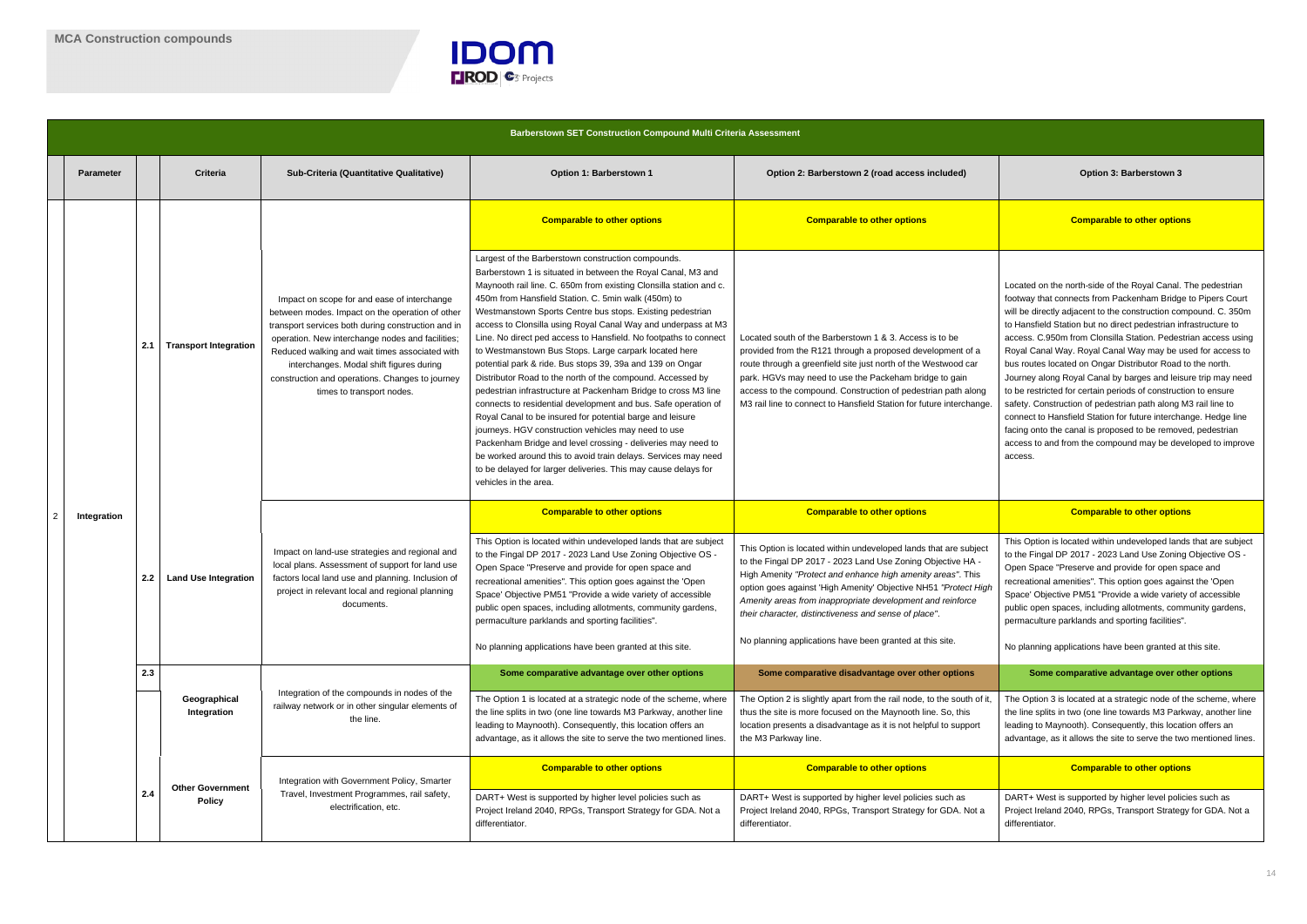

Located close to more sensitive properties than other options. Piper Court apartment block within 100m.

**Some comparative disadvantage over other options** 

Located within 50m of 1 residential property and 1 air quality sensitive ecological receptor. New housing estate under construction however looks unlikely that properties will fall within 50m.Potential for impact is not significant when mitigation measures are put in place.

**Significant comparative advantage over other options** 

|   |                    |     |                                                              |                                                                                                                                                                                                                                                                                  | <b>Barberstown SET Construction Compound Multi Criteria Assessment</b>                                                                                                                                                                                                                                                                                                                     |                                                                                                                                                                                                                                                                                                                                                                          |                                                                                                                                                                                                                                                           |
|---|--------------------|-----|--------------------------------------------------------------|----------------------------------------------------------------------------------------------------------------------------------------------------------------------------------------------------------------------------------------------------------------------------------|--------------------------------------------------------------------------------------------------------------------------------------------------------------------------------------------------------------------------------------------------------------------------------------------------------------------------------------------------------------------------------------------|--------------------------------------------------------------------------------------------------------------------------------------------------------------------------------------------------------------------------------------------------------------------------------------------------------------------------------------------------------------------------|-----------------------------------------------------------------------------------------------------------------------------------------------------------------------------------------------------------------------------------------------------------|
|   | <b>Parameter</b>   |     | Criteria                                                     | Sub-Criteria (Quantitative Qualitative)                                                                                                                                                                                                                                          | Option 1: Barberstown 1                                                                                                                                                                                                                                                                                                                                                                    | Option 2: Barberstown 2 (road access included)                                                                                                                                                                                                                                                                                                                           | Option 3: Barberstown 3                                                                                                                                                                                                                                   |
|   |                    |     |                                                              |                                                                                                                                                                                                                                                                                  | Some comparative disadvantage over other options                                                                                                                                                                                                                                                                                                                                           | Some comparative advantage over other options                                                                                                                                                                                                                                                                                                                            | Some comparative disadvantage over                                                                                                                                                                                                                        |
|   |                    | 3.1 | <b>Noise and Vibration</b>                                   | Overall potential significant impacts due to<br>construction noise & vibration on nearby sensitive<br>locations.                                                                                                                                                                 | Located close to more sensitive properties than other options.<br>Piper Court apartment block within 100m.                                                                                                                                                                                                                                                                                 | No sensitive properties within 100m.                                                                                                                                                                                                                                                                                                                                     | Located close to more sensitive properties tha<br>Piper Court apartment block within 100m.                                                                                                                                                                |
|   |                    |     | Air Quality and<br><b>Climate</b>                            |                                                                                                                                                                                                                                                                                  | Some comparative disadvantage over other options                                                                                                                                                                                                                                                                                                                                           | Some comparative advantage over other options                                                                                                                                                                                                                                                                                                                            | Some comparative disadvantage over                                                                                                                                                                                                                        |
|   |                    | 3.2 |                                                              | Local air quality effects. Number of receptors<br>within 50m.                                                                                                                                                                                                                    | Located within 50m of 2 residential properties, 1 air quality<br>sensitive ecological receptor. Potential for impact is not<br>significant when mitigation measures are put in place.                                                                                                                                                                                                      | Located within 50m of 0 residential properties and 1 air quality<br>sensitive ecological receptor. Potential for impact is not<br>significant when mitigation measures are put in place.<br>Preference given assuming access road not within 50m of<br>receptors. If it is then all comparable.                                                                          | Located within 50m of 1 residential property a<br>sensitive ecological receptor. New housing es<br>construction however looks unlikely that prope<br>50m. Potential for impact is not significant whe<br>measures are put in place.                       |
|   |                    | 3.3 |                                                              |                                                                                                                                                                                                                                                                                  | Significant comparative disadvantage over other options                                                                                                                                                                                                                                                                                                                                    | Some comparative disadvantage over other options                                                                                                                                                                                                                                                                                                                         | Significant comparative advantage over                                                                                                                                                                                                                    |
| 3 | <b>Environment</b> |     | Landscape and<br><b>Visual (including</b><br>light)          | Key landscape characteristics affected; Effects on<br>listed / key views / views from properties; Impact<br>on landscape character.                                                                                                                                              | Compound located within narrow field between railway and<br>Royal Canal. Access will impact on existing mature trees and is<br>in proximity to canal-side cottage. Zoned Open Space / Nature<br>Development Area. Boundary of compound area should be set<br>back min 10m from canal boundary hedgerow.                                                                                    | Compound located within arable field adjacent to railway and<br>north of Westmanstown Sports and Leisure Centre. Good<br>screening along boundary with Westmanstown. Access will<br>impact on mature roadside trees and hedgerows. Zoned High<br>Amenity / Highly Sensitive Landscape. Boundary of compound<br>area should be set back min 10m from hedgerows/treelines. | Compound located within arable field northwe<br>Zoned Open Space. Boundary of compound a<br>back min 10m from canal boundary hedgerow                                                                                                                     |
|   |                    | 3.4 | <b>Biodiversity (flora</b><br>and fauna)                     | Potential compliance/conflict with biodiversity<br>objectives; Indirect impacts on protected species,<br>designated sites; Overall effect on nature<br>conservation resource.                                                                                                    | Significant comparative disadvantage over other options                                                                                                                                                                                                                                                                                                                                    | Significant comparative advantage over other options                                                                                                                                                                                                                                                                                                                     | Some comparative disadvantage over                                                                                                                                                                                                                        |
|   |                    |     |                                                              |                                                                                                                                                                                                                                                                                  | This compound is located in a grassland fields between the<br>railway and canal. Trees and scrub encroaching around field<br>boundaries particularly on eastern side. The majority of the site<br>lies within the Royal Canal pNHA. Loss of mature trees,<br>grassland and scrub habitat anticipated. There is potential for<br>water quality, noise and lighting impacts within the pNHA. | This compound is located within agricultural grassland next to<br>railway. Loss of treeline/hedgerow habitat will be required to<br>accommodate road access.                                                                                                                                                                                                             | This compound is located within agricultural gr<br>southern boundary is within the Royal Canal p<br>treeline along field boundary is anticipated to a<br>access. There is potential for water quality, no<br>impacts within the pNHA.                     |
|   |                    |     |                                                              |                                                                                                                                                                                                                                                                                  | Some comparative disadvantage over other options                                                                                                                                                                                                                                                                                                                                           | Some comparative advantage over other options                                                                                                                                                                                                                                                                                                                            | Some comparative disadvantage over o                                                                                                                                                                                                                      |
|   |                    | 3.5 | Cultural,<br>Archaeological and<br>Architectural<br>Heritage | Overall effect on cultural, archaeological and<br>architecture heritage resource. Likely effects on<br>RPS, National Monuments, SMRs, Conservation<br>areas, etc. Number of designated sites/structures<br>(by level of designation) directly impacted by<br>scheme (land take). | This option is located in proximity to Packenham Bridge (RPS<br>no. 0711) and is likely to have an impact on its setting. This<br>option is also adjacent to the Royal Canal (RPS) and is likely to<br>have an indirect impact on its setting. Potential to encounter<br>unknown archaeological deposits on greenfield sites.                                                              | This option is located the furthest from Packenham Bridge (RPS<br>no. 0711) and is not likely to have an impact on its setting. This<br>option is also adjacent to the Royal Canal (RPS) and is likely to<br>have an indirect impact on its setting. Potential to encounter<br>unknown archaeological deposits on greenfield sites.                                      | This option is located in proximity to Packenha<br>no. 0711) and is likely to have an impact on its<br>option is also adjacent to the Royal Canal (RP<br>have an indirect impact on its setting. Potentia<br>unknown archaeological deposits on greenfiel |

#### **Some comparative disadvantage over other options**

Compound located within arable field northwest of Royal Canal. Zoned Open Space. Boundary of compound area should be set back min 10m from canal boundary hedgerow.

**Some comparative disadvantage over other options** 

This compound is located within agricultural grassland. The southern boundary is within the Royal Canal pNHA. Loss of treeline along field boundary is anticipated to accommodate road access. There is potential for water quality, noise and lighting impacts within the pNHA.

Some comparative disadvantage over other options

This option is located in proximity to Packenham Bridge (RPS no. 0711) and is likely to have an impact on its setting. This option is also adjacent to the Royal Canal (RPS) and is likely to have an indirect impact on its setting. Potential to encounter unknown archaeological deposits on greenfield sites.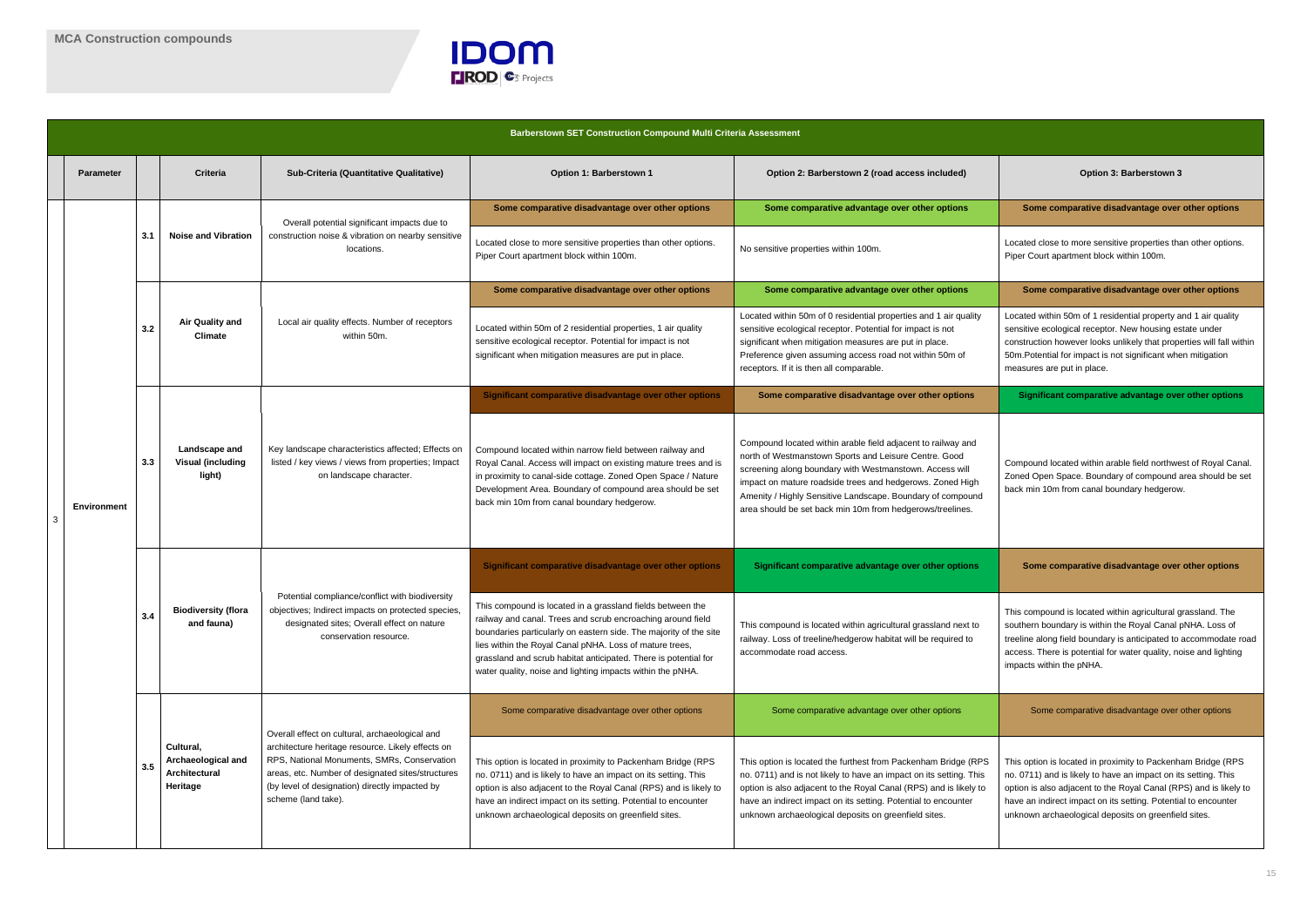

|                  | <b>Barberstown SET Construction Compound Multi Criteria Assessment</b> |                                                                                                                                                            |                                                                                                                                                                                                                                                                                                                                                                                                                                |                                                                                                                                                                                                                                                                                                                                                                                                                                                                                                                                                                                                                                              |                                                                                                                                                                                                                                                                                                                                                                   |                                                                                                                                                                                                                                                                                                                                                                                                                                                                                                                                                                                                                                                                   |  |  |  |
|------------------|------------------------------------------------------------------------|------------------------------------------------------------------------------------------------------------------------------------------------------------|--------------------------------------------------------------------------------------------------------------------------------------------------------------------------------------------------------------------------------------------------------------------------------------------------------------------------------------------------------------------------------------------------------------------------------|----------------------------------------------------------------------------------------------------------------------------------------------------------------------------------------------------------------------------------------------------------------------------------------------------------------------------------------------------------------------------------------------------------------------------------------------------------------------------------------------------------------------------------------------------------------------------------------------------------------------------------------------|-------------------------------------------------------------------------------------------------------------------------------------------------------------------------------------------------------------------------------------------------------------------------------------------------------------------------------------------------------------------|-------------------------------------------------------------------------------------------------------------------------------------------------------------------------------------------------------------------------------------------------------------------------------------------------------------------------------------------------------------------------------------------------------------------------------------------------------------------------------------------------------------------------------------------------------------------------------------------------------------------------------------------------------------------|--|--|--|
| <b>Parameter</b> |                                                                        | <b>Criteria</b>                                                                                                                                            | Sub-Criteria (Quantitative Qualitative)                                                                                                                                                                                                                                                                                                                                                                                        | Option 1: Barberstown 1                                                                                                                                                                                                                                                                                                                                                                                                                                                                                                                                                                                                                      | Option 2: Barberstown 2 (road access included)                                                                                                                                                                                                                                                                                                                    | Option 3: Barberstown 3                                                                                                                                                                                                                                                                                                                                                                                                                                                                                                                                                                                                                                           |  |  |  |
|                  |                                                                        |                                                                                                                                                            |                                                                                                                                                                                                                                                                                                                                                                                                                                | Significant comparative advantage over other options                                                                                                                                                                                                                                                                                                                                                                                                                                                                                                                                                                                         | Significant comparative disadvantage over other options                                                                                                                                                                                                                                                                                                           | Some comparative disadvantage over other options                                                                                                                                                                                                                                                                                                                                                                                                                                                                                                                                                                                                                  |  |  |  |
|                  | 3.6                                                                    | Overall potential significant effects on water<br><b>Water Resources</b><br>resource attribute likely to be affected during<br>construction and operation. |                                                                                                                                                                                                                                                                                                                                                                                                                                | Area liable to flood identified to the west of option location on<br>opposite side of canal. Flood risk to the site is likely low. This<br>option is also located on the banks of the Royal Canal (pNHA)<br>and has potential for causing water quality impacts on this<br>waterbody.                                                                                                                                                                                                                                                                                                                                                        | Option location is bounded to its south west by the<br>Westmanstown stream. PFRA mapping indicate that this area<br>(including access road) is liable to flood in extreme events. The<br>close proximity of this option location to the adjacent stream and<br>canal means it may have elevated risk for causing water quality<br>impacts to surface waterbodies. | Area liable to flood identified to the west of option location. May<br>flood portion of site in extreme events. This option is also located<br>on the banks of the Royal Canal (pNHA), c. 20m from the water's<br>edge, and has potential for causing water quality impacts on this<br>waterbody.                                                                                                                                                                                                                                                                                                                                                                 |  |  |  |
|                  |                                                                        |                                                                                                                                                            |                                                                                                                                                                                                                                                                                                                                                                                                                                | Significant comparative disadvantage over other options                                                                                                                                                                                                                                                                                                                                                                                                                                                                                                                                                                                      | Significant comparative advantage over other options                                                                                                                                                                                                                                                                                                              | Some comparative disadvantage over other options                                                                                                                                                                                                                                                                                                                                                                                                                                                                                                                                                                                                                  |  |  |  |
|                  | 3.7                                                                    | <b>Agriculture and Non-</b><br><b>Agricultural</b>                                                                                                         | Overall impact on land take & property. Number of<br>properties to be impacted/acquired. Likely<br>temporary or permanent severance effects, etc                                                                                                                                                                                                                                                                               | This option is located on agricultural lands between the Royal<br>Canal and rail line with limited access from the local road. The<br>field is comprised of permanent pasture used for extensive<br>livestock grazing. This option is located in close proximity (from<br>25m) to an equine yard south of the rail line with equine facilities<br>present for intensive interaction with horses. The equine yard<br>has a level of screening along the rail line. The direct impacts on<br>agricultural property include land take. Indirect impacts of noise /<br>visual impact on the equine operation will be of greater<br>significance. | This option is located on agricultural lands east of the rail line.<br>The field is comprised of grassland used for livestock grazing<br>including equine. The direct impacts on agricultural property<br>include land take from the compound and access road.                                                                                                    | This option is located on agricultural lands adjoining the Royal<br>Canal. The field is comprised of grassland used for livestock<br>grazing and / or fodder production. This option is located in<br>proximity (ranging from 90-110m) to an equine yard south of the<br>rail line with equine facilities present for intensive interaction with<br>horses. There is a moderate level of screening along the canal<br>and rail line. The direct impacts on agricultural property include<br>land take and impact on access to the remaining field area.<br>Indirect impacts of noise / visual impact on the equine operation<br>will be of moderate significance. |  |  |  |
|                  |                                                                        |                                                                                                                                                            |                                                                                                                                                                                                                                                                                                                                                                                                                                | Some comparative advantage over other options                                                                                                                                                                                                                                                                                                                                                                                                                                                                                                                                                                                                | Some comparative disadvantage over other options                                                                                                                                                                                                                                                                                                                  | Some comparative advantage over other options                                                                                                                                                                                                                                                                                                                                                                                                                                                                                                                                                                                                                     |  |  |  |
|                  | 3.8                                                                    | <b>Geology and Soils</b><br>(including Waste)                                                                                                              | Soils and Geology and likely impact on geological<br>resources based on preliminary/likely construction<br>details. Likely soil resources to be<br>developed/removed. Existing information relating<br>to potential to encounter contaminated land. High-<br>level assessment based on the likely structures/<br>works required and the potential for ground<br>contamination due to historic landfills, pits and<br>quarries. | This option lies on greenfield lands and has the potential to<br>result in some loss of soil resources and soil sealing. There are<br>no geological heritage sites in the area. Potential for<br>contaminated land is unknown.                                                                                                                                                                                                                                                                                                                                                                                                               | This option lies on greenfield land. Paving of an access road<br>through greenfield land as part of this option has the potential to<br>result in loss of soil resources and soil sealing. There are no<br>geological heritage sites in the area and is not expected to<br>contain contaminated land.                                                             | This option lies on greenfield lands and has the potential to<br>result in some loss of soil resources and soil sealing. There are<br>no geological heritage sites in the area. Potential for<br>contaminated land is unknown.                                                                                                                                                                                                                                                                                                                                                                                                                                    |  |  |  |
|                  |                                                                        |                                                                                                                                                            |                                                                                                                                                                                                                                                                                                                                                                                                                                | <b>Comparable to other options</b>                                                                                                                                                                                                                                                                                                                                                                                                                                                                                                                                                                                                           | <b>Comparable to other options</b>                                                                                                                                                                                                                                                                                                                                | <b>Comparable to other options</b>                                                                                                                                                                                                                                                                                                                                                                                                                                                                                                                                                                                                                                |  |  |  |
|                  | 3.9                                                                    | <b>Radiation and Stray</b><br><b>Current</b>                                                                                                               | Overall likely impact on nearby receptors.                                                                                                                                                                                                                                                                                                                                                                                     | There is no EMI or EMR impacts expected to arise from this<br>option.                                                                                                                                                                                                                                                                                                                                                                                                                                                                                                                                                                        | There is no EMI or EMR impacts expected to arise from this<br>option.                                                                                                                                                                                                                                                                                             | There is no EMI or EMR impacts expected to arise from this<br>option.                                                                                                                                                                                                                                                                                                                                                                                                                                                                                                                                                                                             |  |  |  |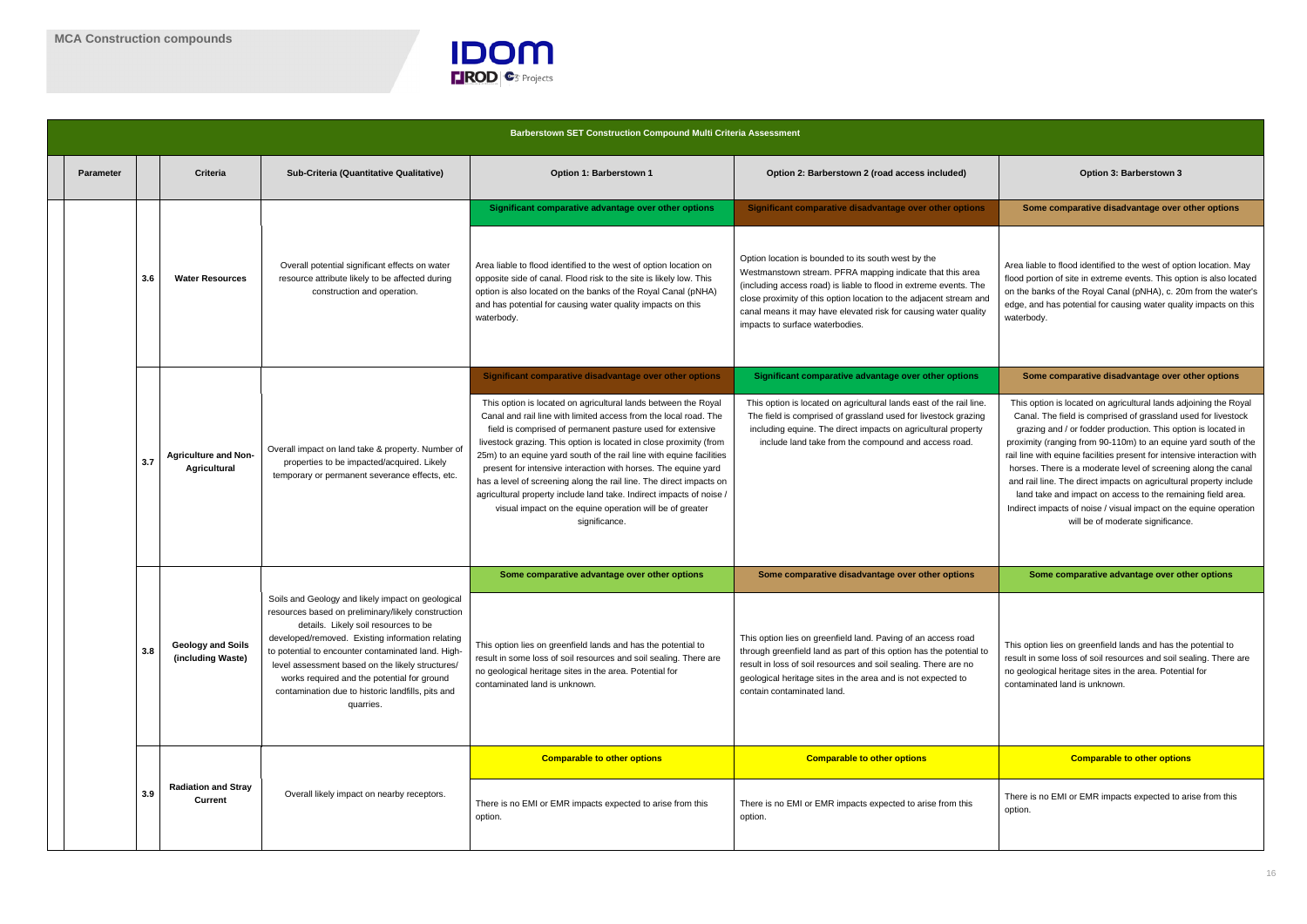

|                | <b>Barberstown SET Construction Compound Multi Criteria Assessment</b> |     |                                                                  |                                                                                                                                                                                                                             |                                                                                                                                                                                                  |                                                                                                                                                                                                  |                                                                                                                                                                                                  |  |  |
|----------------|------------------------------------------------------------------------|-----|------------------------------------------------------------------|-----------------------------------------------------------------------------------------------------------------------------------------------------------------------------------------------------------------------------|--------------------------------------------------------------------------------------------------------------------------------------------------------------------------------------------------|--------------------------------------------------------------------------------------------------------------------------------------------------------------------------------------------------|--------------------------------------------------------------------------------------------------------------------------------------------------------------------------------------------------|--|--|
|                | <b>Parameter</b>                                                       |     | <b>Criteria</b>                                                  | Sub-Criteria (Quantitative Qualitative)                                                                                                                                                                                     | Option 1: Barberstown 1                                                                                                                                                                          | Option 2: Barberstown 2 (road access included)                                                                                                                                                   | Option 3: Barberstown 3                                                                                                                                                                          |  |  |
|                |                                                                        |     |                                                                  | Impacts on low-income groups, non-car owners,                                                                                                                                                                               | <b>Comparable to other options</b>                                                                                                                                                               | <b>Comparable to other options</b>                                                                                                                                                               | <b>Comparable to other options</b>                                                                                                                                                               |  |  |
|                |                                                                        | 4.1 | <b>Impact on Vulnerable</b><br><b>Groups</b>                     | people with a disability. Quantification of increased<br>service levels to these groups; Quantification of<br>infrastructure and rolling stock improvements<br>aimed at these groups; distribution of consumers<br>surplus. | The installation of the compound and its temporary operation<br>have no relationship with this criterion as defined by the<br>Common Appraisal Framework. Not a differentiator.                  | The installation of the compound and its temporary operation<br>have no relationship with this criterion as defined by the<br>Common Appraisal Framework. Not a differentiator.                  | The installation of the compound and its temporary operation<br>have no relationship with this criterion as defined by the<br>Common Appraisal Framework. Not a differentiator.                  |  |  |
|                |                                                                        |     |                                                                  |                                                                                                                                                                                                                             | <b>Comparable to other options</b>                                                                                                                                                               | <b>Comparable to other options</b>                                                                                                                                                               | <b>Comparable to other options</b>                                                                                                                                                               |  |  |
|                |                                                                        | 4.2 | <b>Pedestrians</b><br><b>Accessibility to</b><br><b>Stations</b> | Impact on the accessibility of pedestrians to<br>station buildings.                                                                                                                                                         | The nearest stations to the site are Clonsilla and Hansfield. The<br>access of passengers to them is not impacted by the<br>installation/operation of the compound. Not a differentiator.        | The nearest stations to the site are Clonsilla and Hansfield. The<br>access of passengers to them is not impacted by the<br>installation/operation of the compound. Not a differentiator.        | The nearest stations to the site are Clonsilla and Hansfield. The<br>access of passengers to them is not impacted by the<br>installation/operation of the compound. Not a differentiator.        |  |  |
| $\overline{4}$ | <b>Accessibility</b><br>& Social                                       | 4.3 | <b>Impact on Social</b><br><b>Inclusion</b>                      | Quantification of service levels impacts including<br>severance to all groups.                                                                                                                                              | <b>Comparable to other options</b>                                                                                                                                                               | <b>Comparable to other options</b>                                                                                                                                                               | <b>Comparable to other options</b>                                                                                                                                                               |  |  |
|                | inclusion                                                              |     |                                                                  |                                                                                                                                                                                                                             | The installation of the compound and its temporary operation are<br>not related to this criterion as defined by the Common Appraisal<br>Framework. Not a differentiator.                         | The installation of the compound and its temporary operation are<br>not related to this criterion as defined by the Common Appraisal<br>Framework. Not a differentiator.                         | The installation of the compound and its temporary operation are<br>not related to this criterion as defined by the Common Appraisal<br>Framework. Not a differentiator.                         |  |  |
|                |                                                                        |     |                                                                  |                                                                                                                                                                                                                             | <b>Comparable to other options</b>                                                                                                                                                               | <b>Comparable to other options</b>                                                                                                                                                               | <b>Comparable to other options</b>                                                                                                                                                               |  |  |
|                |                                                                        | 4.4 | <b>Accessibility by road</b>                                     | Existence or not of a suitable main road providing<br>access to the compound location.                                                                                                                                      | The compound is accessible from R121 which links to the<br>Milestown Road (local road) from the south and the R149<br>Barnhill Road which joins Barberstown Lane (local road) from<br>the North. | The compound is accessible from R121 which links to the<br>Milestown Road (local road) from the south and the R149<br>Barnhill Road which joins Barberstown Lane (local road) from<br>the North. | The compound is accessible from R121 which links to the<br>Milestown Road (local road) from the south and the R149<br>Barnhill Road which joins Barberstown Lane (local road) from<br>the North. |  |  |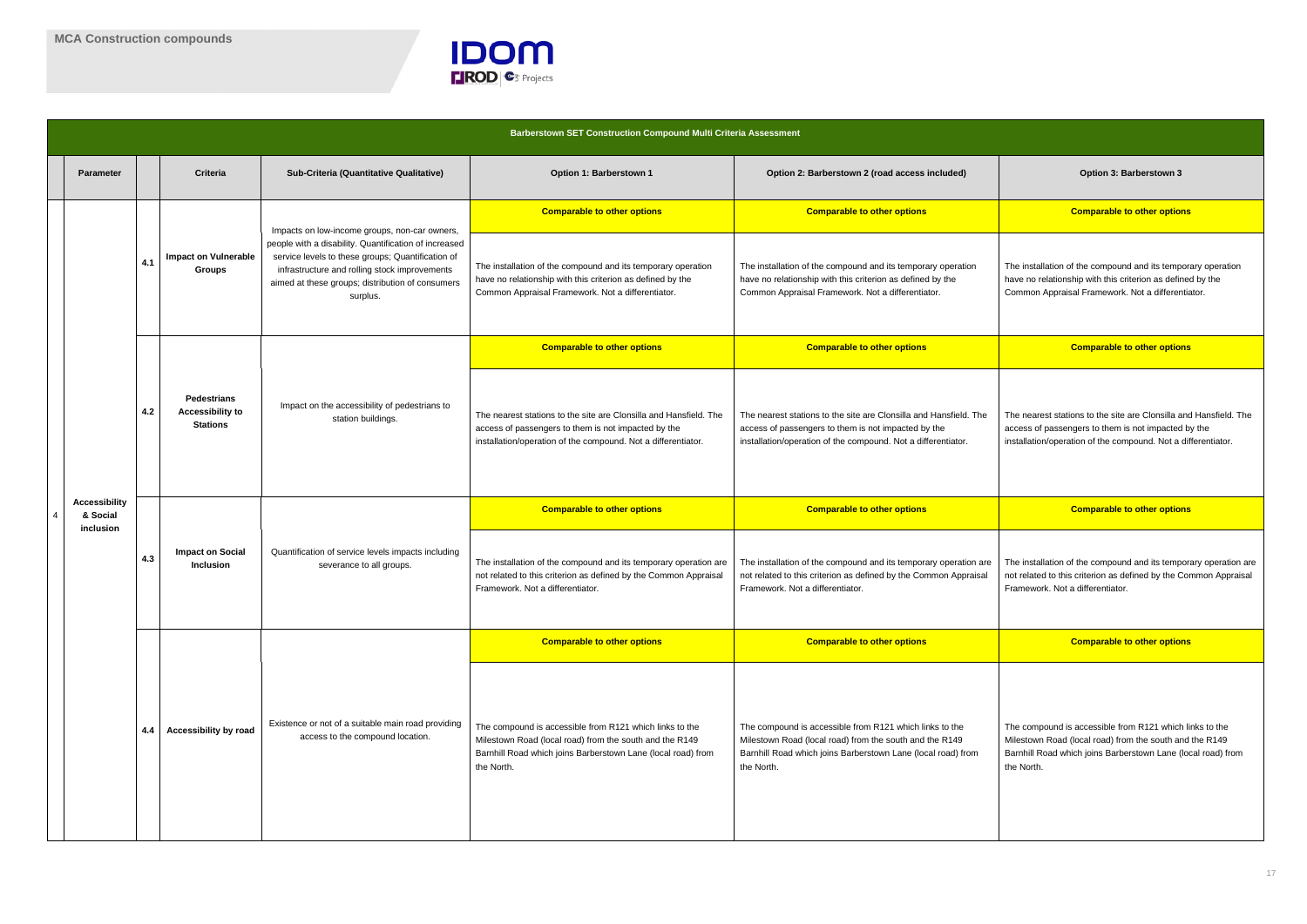

The construction and the temporary operation of the compound do not interfere in rail user safety. Not a differentiator.

**Significant comparative advantage over other options** 

Options 3 and 1 share the access route, which is shorter than that of Option 2. The probability of conflict between traffic construction and pedestrians/cyclists/vulnerable users is the same for Options 3 and 1.

**Comparable to other options** 

Options 3 and 1 share the access route. The construction traffic does not need to pass through the Barberstown level crossing to arrive at the compound, which involves an advantage.

**Some comparative advantage over other options** 

|   | <b>Barberstown SET Construction Compound Multi Criteria Assessment</b> |     |                                                                         |                                                                             |                                                                                                                                                                                                                              |                                                                                                                                                                                                                                                                                                                                                                                                 |                                                                                                                                                                                   |  |  |
|---|------------------------------------------------------------------------|-----|-------------------------------------------------------------------------|-----------------------------------------------------------------------------|------------------------------------------------------------------------------------------------------------------------------------------------------------------------------------------------------------------------------|-------------------------------------------------------------------------------------------------------------------------------------------------------------------------------------------------------------------------------------------------------------------------------------------------------------------------------------------------------------------------------------------------|-----------------------------------------------------------------------------------------------------------------------------------------------------------------------------------|--|--|
|   | <b>Parameter</b>                                                       |     | <b>Criteria</b>                                                         | Sub-Criteria (Quantitative Qualitative)                                     | Option 1: Barberstown 1                                                                                                                                                                                                      | Option 2: Barberstown 2 (road access included)                                                                                                                                                                                                                                                                                                                                                  | Option 3: Barberstown 3                                                                                                                                                           |  |  |
|   |                                                                        |     |                                                                         |                                                                             | <b>Comparable to other options</b>                                                                                                                                                                                           | <b>Comparable to other options</b>                                                                                                                                                                                                                                                                                                                                                              | <b>Comparable to other option</b>                                                                                                                                                 |  |  |
|   |                                                                        | 5.1 | <b>Rail Safety</b>                                                      | Safety for rail users.                                                      | The construction and the temporary operation of the compound<br>do not interfere in rail user safety. Not a differentiator.                                                                                                  | The construction and the temporary operation of the compound<br>do not interfere in rail user safety. Not a differentiator.                                                                                                                                                                                                                                                                     | The construction and the temporary operation<br>do not interfere in rail user safety. Not a differe                                                                               |  |  |
|   |                                                                        |     | <b>Vehicular Traffic</b><br>Safety                                      | Quality of access for these road users, lengths of                          | Significant comparative advantage over other options                                                                                                                                                                         | Significant comparative disadvantage over other options                                                                                                                                                                                                                                                                                                                                         | Significant comparative advantage over                                                                                                                                            |  |  |
| 5 | <b>Safety</b>                                                          | 5.2 |                                                                         | diversions, removal of interface with rail and other<br>modes of transport. | Options 1 and 3 share the access route. The construction traffic<br>does not need to pass through the Barberstown level crossing to<br>arrive at the compound, which involves an advantage.                                  | Option 2 access route to compound is the same as Options 1's<br>and 3's, plus an additional section of road to the south that<br>passes through Barberstown level crossing. This is an<br>unfavourable factor in relation to safety.                                                                                                                                                            | Options 3 and 1 share the access route. The o<br>does not need to pass through the Barberstow<br>arrive at the compound, which involves an adv                                    |  |  |
|   |                                                                        | 5.3 | <b>Pedestrian, Cyclist</b><br>and Vulnerable Road<br><b>User Safety</b> | Quality of access for these road users, removal of<br>interfaces.           | Some comparative advantage over other options                                                                                                                                                                                | Some comparative disadvantage over other options                                                                                                                                                                                                                                                                                                                                                | Some comparative advantage over of                                                                                                                                                |  |  |
|   |                                                                        |     |                                                                         |                                                                             | Options 1 and 3 share the access route, which is shorter than<br>that of Option 2. The probability of conflict between traffic<br>construction and pedestrians/cyclists/vulnerable users is the<br>same for Options 1 and 3. | Option 2 access route to compound is the same as Options 1's<br>and 3's, plus an additional section of existing road to the south.<br>This small increase of route length for traffic construction<br>signifies a slightly bigger probability of conflict with<br>pedestrians/cyclists/vulnerable users. So, Option 2 presents<br>minor disadvantage as for safety compared to Options 1 and 3. | Options 3 and 1 share the access route, which<br>that of Option 2. The probability of conflict bet<br>construction and pedestrians/cyclists/vulnerab<br>same for Options 3 and 1. |  |  |
|   |                                                                        |     | <b>Connectivity to</b>                                                  |                                                                             | <b>Comparable to other options</b>                                                                                                                                                                                           | <b>Comparable to other options</b>                                                                                                                                                                                                                                                                                                                                                              | <b>Comparable to other option</b>                                                                                                                                                 |  |  |
| 6 | <b>Physical</b><br><b>Activity</b>                                     | 6.1 | adjoining<br>cycling/pedestrian<br>facilities                           | Analysis of the compatibility with cycle/pedestrian<br>tracks.              | Option 1 does not present advantage nor disadvantage<br>regarding the connectivity to adjoining cycling/pedestrian<br>facilities. Not a differentiator.                                                                      | Option 2 does not present advantage nor disadvantage<br>regarding the connectivity to adjoining cycling/pedestrian<br>facilities. Not a differentiator.                                                                                                                                                                                                                                         | Option 3 does not present advantage nor disa<br>regarding the connectivity to adjoining cycling/<br>facilities. Not a differentiator.                                             |  |  |

#### **Comparable to other options**

Option 3 does not present advantage nor disadvantage regarding the connectivity to adjoining cycling/pedestrian facilities. Not a differentiator.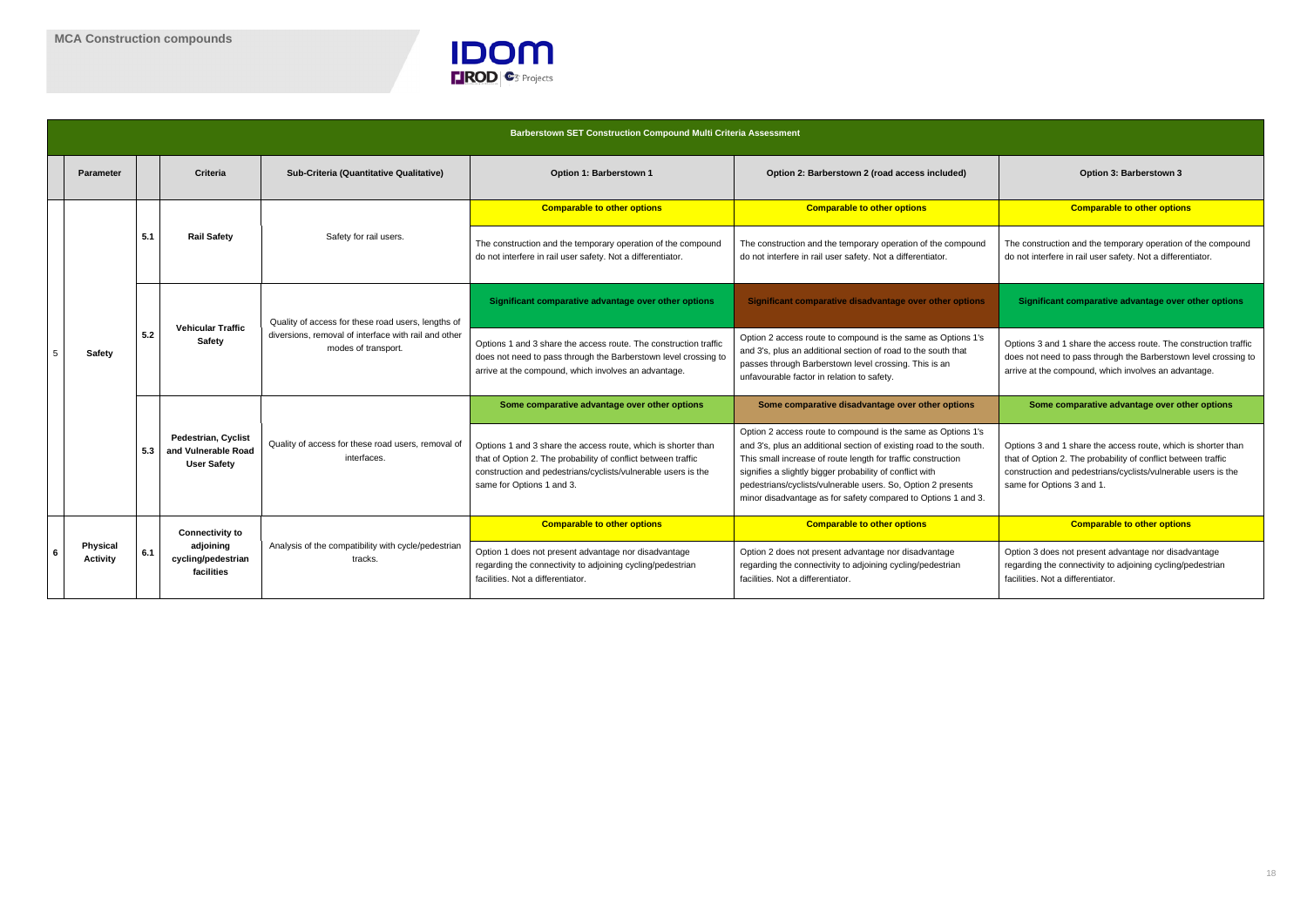

|                                             |                                                         | MCA SUMMARY. BARBERSTOWN SET CONSTRUCTION COMPOUND      |                                       |
|---------------------------------------------|---------------------------------------------------------|---------------------------------------------------------|---------------------------------------|
| Parameter                                   | Option 1                                                | <b>Option 2</b>                                         | Option 3                              |
| Economy                                     | Significant comparative advantage over other options    | Significant comparative disadvantage over other options | Some comparative advantag             |
| Integration<br>2                            | Some comparative advantage over other options           | Some comparative disadvantage over other options        | Some comparative advantag             |
| Environment<br>3                            | Significant comparative disadvantage over other options | Significant comparative advantage over other options    | Some comparative disadvanta           |
| <b>Accessibility &amp; Social inclusion</b> | <b>Comparable to other options</b>                      | <b>Comparable to other options</b>                      | <b>Comparable to oth</b>              |
| <b>Safety</b>                               | Significant comparative advantage over other options    | Significant comparative disadvantage over other options | <b>Significant comparative advant</b> |
| <b>Physical Activity</b><br>6               | <b>Comparable to other options</b>                      | <b>Comparable to other options</b>                      | <b>Comparable to oth</b>              |
| <b>Preferred Option</b>                     | Yes                                                     | No                                                      | No                                    |

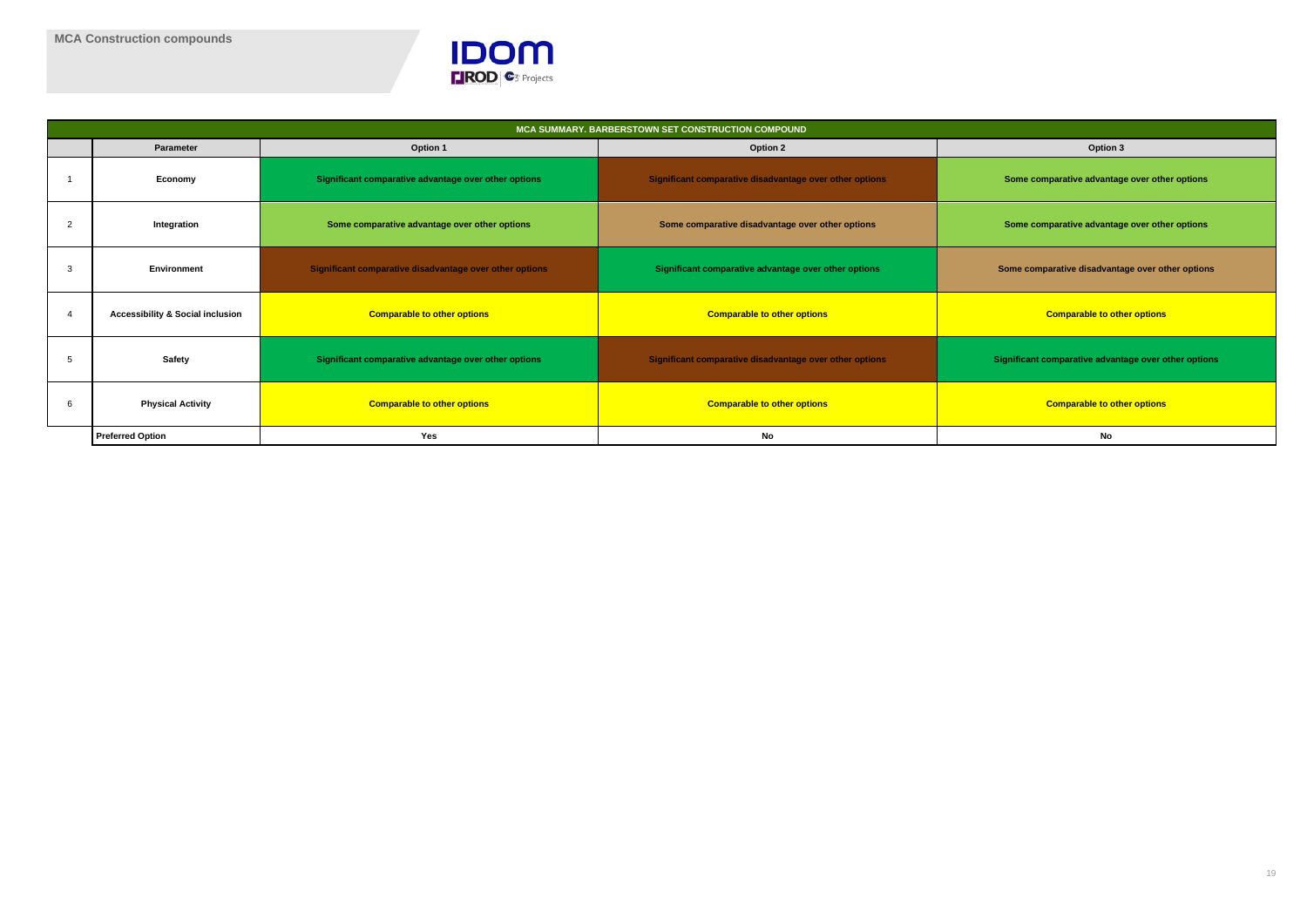

### **Millfarm PW**

The table below presents the assessments of the two alternative solutions:

|  | <b>Parameter</b> |       | <b>Criteria</b>                              | Sub-Criteria (Quantitative Qualitative)                  | Option 1                                                                                                                                                                                                                                                                                                                                                                                                                                                                                                                                                                                                                                                                                                                                                                                       | <b>Option 2</b>                                                                                                                                                                                                                                                                                                                                                                                                                                                                                                                              |
|--|------------------|-------|----------------------------------------------|----------------------------------------------------------|------------------------------------------------------------------------------------------------------------------------------------------------------------------------------------------------------------------------------------------------------------------------------------------------------------------------------------------------------------------------------------------------------------------------------------------------------------------------------------------------------------------------------------------------------------------------------------------------------------------------------------------------------------------------------------------------------------------------------------------------------------------------------------------------|----------------------------------------------------------------------------------------------------------------------------------------------------------------------------------------------------------------------------------------------------------------------------------------------------------------------------------------------------------------------------------------------------------------------------------------------------------------------------------------------------------------------------------------------|
|  |                  |       |                                              |                                                          | Some comparative advantage over other options                                                                                                                                                                                                                                                                                                                                                                                                                                                                                                                                                                                                                                                                                                                                                  | Some comparative disadvanta                                                                                                                                                                                                                                                                                                                                                                                                                                                                                                                  |
|  | Economy          | $1.1$ | <b>Construction and Land</b><br>Cost         | Assessment of establishment, construction and land cost. | Option 1 offers more direct access to the railway, due to shorter distance to<br>it. The proximity involves lower machinery operation cost, since the RRV can<br>access the tracks more rapidly. Also lower material transport cost. So,<br>Option 1 presents some economic advantage over Option 2.<br>The lands at the site belong entirely to private landowners. The area of<br>Option 1 is equivalent to that of Option 2. So, the cost of land acquisition is<br>also equivalent to Option 2's. Not a differentiator.<br>The ground at the site is regular and rather flat. There are not trees or<br>vegetation at the location. So, relevant ground clearance or earthworks are<br>not needed. Thus, the installation cost is equivalent to that of Option 2. Not a<br>differentiator. | Option 2 constitutes a less immediate locat<br>which increases the machinery operation/n<br>need greater track access time. Option 2 p<br>disadvantage compared to Option 1.<br>The site is out of Irish Rail boundary. Thus,<br>whole area, which is equivalent to that of C<br>establish a difference in relation to Option 1<br>The ground at the location does not preser<br>land to be taken is cleared, without presend<br>significant ground clearance or earthworks<br>cost does not establish a difference compa<br>differentiator. |
|  |                  |       |                                              |                                                          | <b>Comparable to other options</b>                                                                                                                                                                                                                                                                                                                                                                                                                                                                                                                                                                                                                                                                                                                                                             | <b>Comparable to oth</b>                                                                                                                                                                                                                                                                                                                                                                                                                                                                                                                     |
|  |                  | $1.2$ | <b>Long Term Maintenance</b><br><b>Costs</b> | Maintenance and reinvestments.                           | The compound is a temporary facility that will be finally dismantled. Long-<br>term maintenance is not needed. Not a differentiator.                                                                                                                                                                                                                                                                                                                                                                                                                                                                                                                                                                                                                                                           | The compound is a temporary facility that v<br>term maintenance is not needed. Not a diff                                                                                                                                                                                                                                                                                                                                                                                                                                                    |

#### **Some comparative disadvantage over other options**

tion 2 constitutes a less immediate location in relation to the railway, ich increases the machinery operation/material supply cost since the RRV ed greater track access time. Option 2 presents then some economic advantage compared to Option 1.

e site is out of Irish Rail boundary. Thus, the land take corresponds to its ole area, which is equivalent to that of Option 1. The land cost does not ablish a difference in relation to Option 1. Not a differentiator.

e ground at the location does not present relevant elevation changes. The d to be taken is cleared, without presence of vegetation. Consequently, nificant ground clearance or earthworks are not foreseen. The installation t does not establish a difference compared to that of Option 1. Not a erentiator.

**Comparable to other options Comparable to other options**

e compound is a temporary facility that will be finally dismantled. Longm maintenance is not needed. Not a differentiator.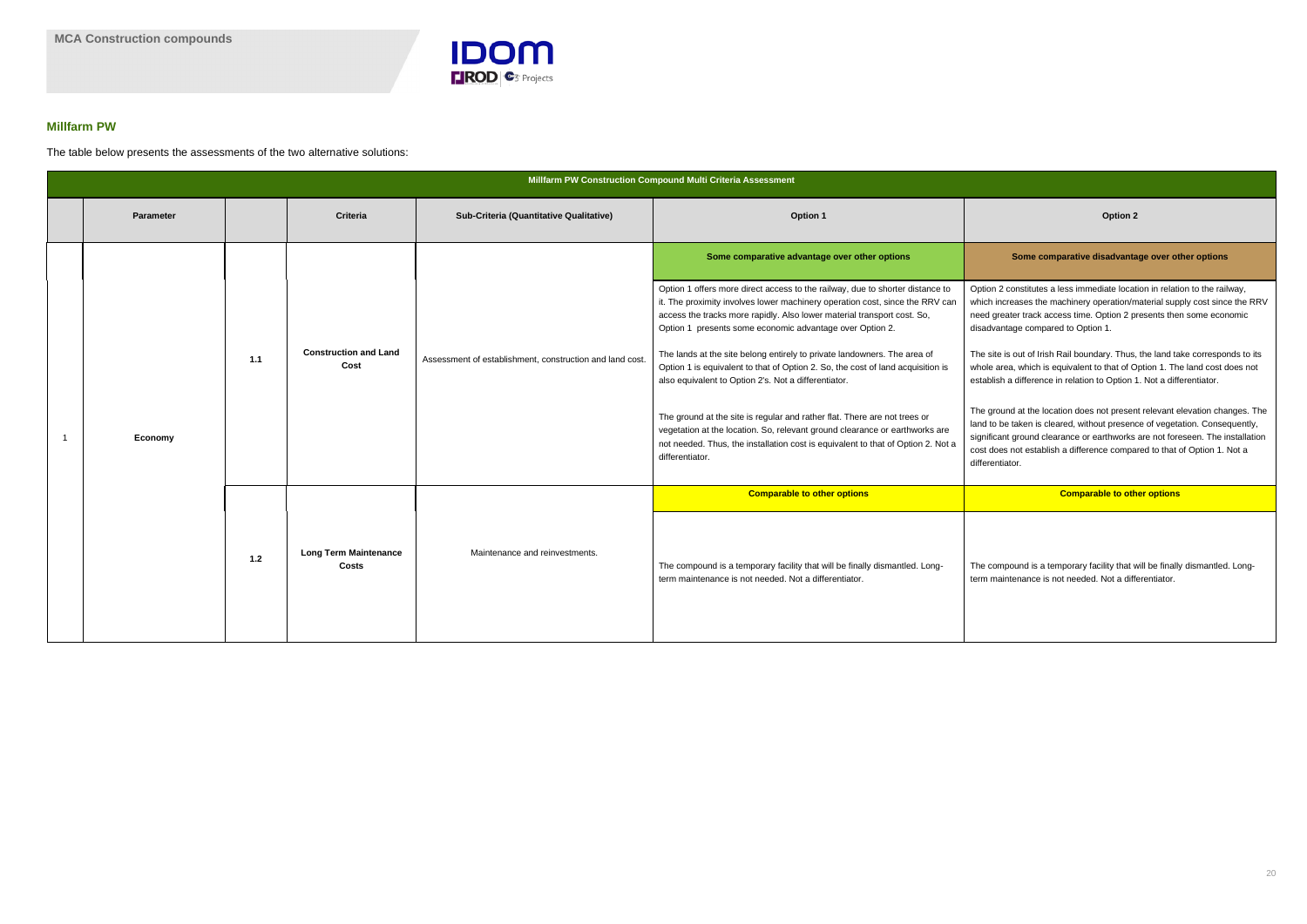

ess to the west of the site through Kilcock town. Route does not pass r train line at Kilcock train station, it runs parallel to it. The access route  $s$  along the same corridor as bus routes on Church Street and the R148. I station will not be affected but bus routes may be due to HGVs using same route. This may have some delay on bus journeys.

|                | Millfarm PW Construction Compound Multi Criteria Assessment |     |                                 |                                                                                                                                                                                                                                                                                                                                                                                     |                                                                                                                                                                                                                                                                                                                                                                                        |                                                                                                                                                                                                                                             |  |
|----------------|-------------------------------------------------------------|-----|---------------------------------|-------------------------------------------------------------------------------------------------------------------------------------------------------------------------------------------------------------------------------------------------------------------------------------------------------------------------------------------------------------------------------------|----------------------------------------------------------------------------------------------------------------------------------------------------------------------------------------------------------------------------------------------------------------------------------------------------------------------------------------------------------------------------------------|---------------------------------------------------------------------------------------------------------------------------------------------------------------------------------------------------------------------------------------------|--|
|                | <b>Parameter</b>                                            |     | Criteria                        | Sub-Criteria (Quantitative Qualitative)                                                                                                                                                                                                                                                                                                                                             | <b>Option 1</b>                                                                                                                                                                                                                                                                                                                                                                        | <b>Option 2</b>                                                                                                                                                                                                                             |  |
|                |                                                             |     |                                 |                                                                                                                                                                                                                                                                                                                                                                                     | <b>Comparable to other options</b>                                                                                                                                                                                                                                                                                                                                                     | <b>Comparable to oth</b>                                                                                                                                                                                                                    |  |
|                |                                                             | 2.1 | <b>Transport Integration</b>    | Impact on scope for and ease of interchange between<br>modes. Impact on the operation of other transport<br>services both during construction and in operation. New<br>interchange nodes and facilities; Reduced walking and<br>wait times associated with interchanges. Modal shift<br>figures during construction and operations. Changes to<br>journey times to transport nodes. | Access to the west of the site through Kilcock town. Route does not pass<br>over train line at Kilcock train station, it runs parallel to it. The access route<br>runs along the same corridor as bus routes on Church Street and the R148.<br>Train station will not be affected but bus routes may be due to HGVs using<br>the same route. This may have some delay on bus journeys. | Access to the west of the site through Kilco<br>over train line at Kilcock train station, it run<br>runs along the same corridor as bus routes<br>Train station will not be affected but bus ro<br>the same route. This may have some delay |  |
|                | Integration                                                 |     |                                 |                                                                                                                                                                                                                                                                                                                                                                                     | <b>Comparable to other options</b>                                                                                                                                                                                                                                                                                                                                                     | <b>Comparable to oth</b>                                                                                                                                                                                                                    |  |
| $\overline{2}$ |                                                             | 2.2 | <b>Land Use Integration</b>     | Impact on land-use strategies and regional and local<br>plans. Assessment of support for land use factors local<br>land use and planning. Inclusion of project in relevant<br>local and regional planning documents.                                                                                                                                                                | The compound site is located on unzoned greenfield lands between the<br>settlements of Kilcock and Maynooth. The compound will temporarily change<br>the land use in this area.<br>No planning applications have been granted at this site.                                                                                                                                            | The compound site is located on unzoned<br>settlements of Kilcock and Maynooth. The<br>the land use in this area.<br>No planning applications have been grante                                                                              |  |
|                |                                                             |     |                                 |                                                                                                                                                                                                                                                                                                                                                                                     | <b>Comparable to other options</b>                                                                                                                                                                                                                                                                                                                                                     | <b>Comparable to oth</b>                                                                                                                                                                                                                    |  |
|                |                                                             | 2.3 | <b>Geographical Integration</b> | Impact on improvement of external links.                                                                                                                                                                                                                                                                                                                                            | Option 1 connects to the M4 junction west of Kilcock town. This provides a<br>direct connection to Dublin and the M50 to the east. Also providing a<br>connection to the west onto the M6 and N4.                                                                                                                                                                                      | Option 2 connects to the M4 junction west<br>direct connection to Dublin and the M50 to<br>connection to the west onto the M6 and N4                                                                                                        |  |
|                |                                                             |     |                                 | Integration with Government Policy, Smarter Travel,                                                                                                                                                                                                                                                                                                                                 | <b>Comparable to other options</b>                                                                                                                                                                                                                                                                                                                                                     | <b>Comparable to oth</b>                                                                                                                                                                                                                    |  |
|                |                                                             | 2.4 | <b>Other Government Policy</b>  | Investment Programmes, rail safety, electrification, etc.                                                                                                                                                                                                                                                                                                                           | DART+ West is supported by higher level policies such as Project Ireland<br>2040, RPGs, Transport Strategy for GDA. Not a differentiator.                                                                                                                                                                                                                                              | DART+ West is supported by higher level p<br>2040, RPGs, Transport Strategy for GDA. I                                                                                                                                                      |  |

#### **Comparable to other options Comparable to other options**

compound site is located on unzoned greenfield lands between the ements of Kilcock and Maynooth. The compound will temporarily change land use in this area.

blanning applications have been granted at this site.

#### **Comparable to other options**

on 2 connects to the M4 junction west of Kilcock town. This provides a t connection to Dublin and the M50 to the east. Also providing a nection to the west onto the M6 and N4.

#### **Comparable to other options**

RT+ West is supported by higher level policies such as Project Ireland , RPGs, Transport Strategy for GDA. Not a differentiator.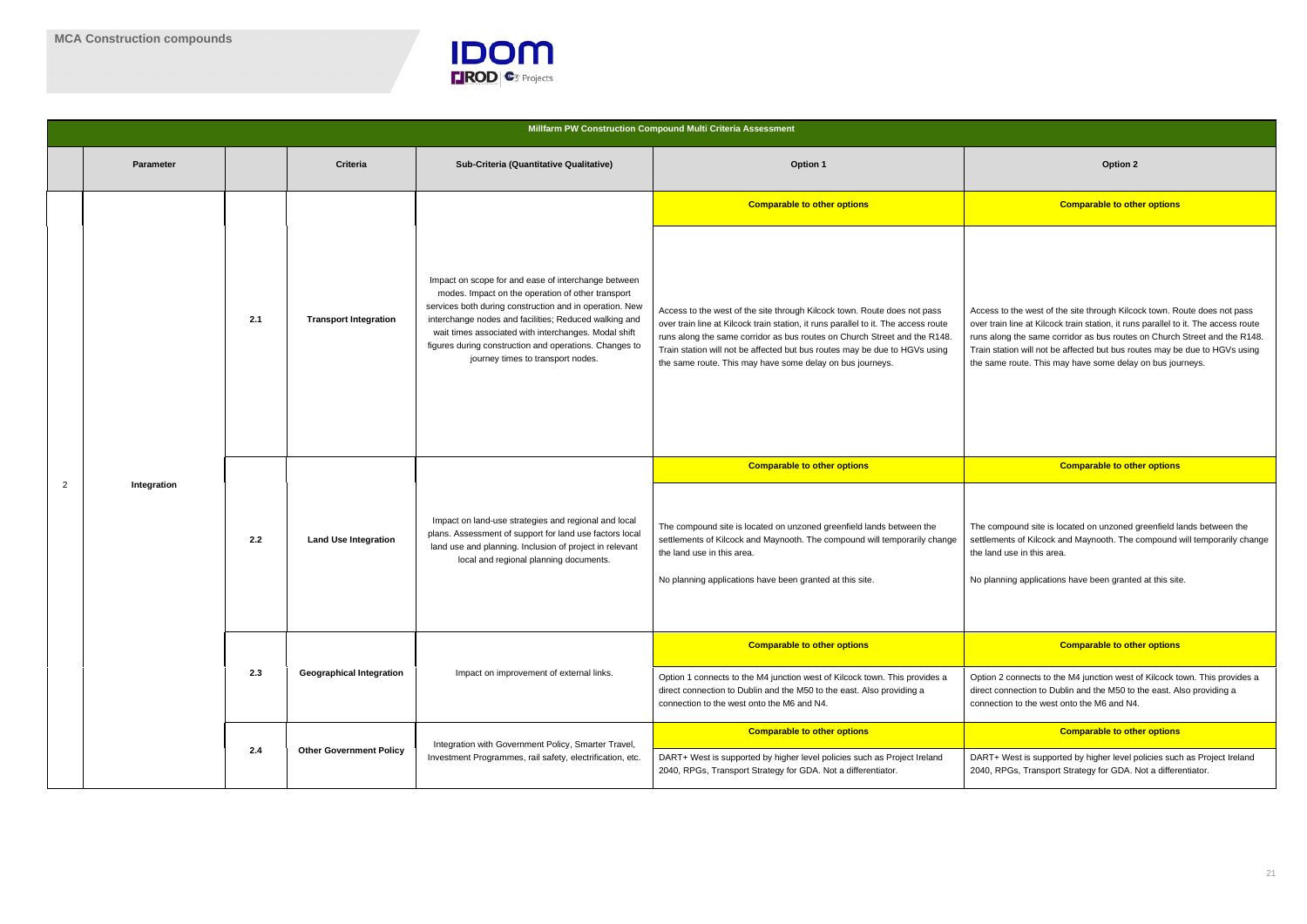

nsitive receptor within 100m of either location. Noise & Vibration impacts expected to be comparable for both options.

#### **Comparable to other options Comparable to other options**

esidential properties and 0 air quality sensitive ecological receptor within . Air quality and climate impacts are comparable for both options

#### **Comparable to other options Comparable to other options**

is located within open rural landscape with no landscape sensitivities on site. Both options will temporarily impact landscape character. ndaries of compound should be setback 5m from existing low field ndary hedgerows.

|   |                  |     |                                                        |                                                                                                                                                                                                                                                                               | Millfarm PW Construction Compound Multi Criteria Assessment                                                                                                                                                                                         |                                                                                                                                                                |  |  |
|---|------------------|-----|--------------------------------------------------------|-------------------------------------------------------------------------------------------------------------------------------------------------------------------------------------------------------------------------------------------------------------------------------|-----------------------------------------------------------------------------------------------------------------------------------------------------------------------------------------------------------------------------------------------------|----------------------------------------------------------------------------------------------------------------------------------------------------------------|--|--|
|   | <b>Parameter</b> |     | Criteria                                               | Sub-Criteria (Quantitative Qualitative)                                                                                                                                                                                                                                       | <b>Option 1</b>                                                                                                                                                                                                                                     | <b>Option 2</b>                                                                                                                                                |  |  |
|   |                  |     |                                                        |                                                                                                                                                                                                                                                                               | <b>Comparable to other options</b>                                                                                                                                                                                                                  | <b>Comparable to oth</b>                                                                                                                                       |  |  |
|   |                  | 3.1 | <b>Noise and Vibration</b>                             | Overall potential significant impacts due to construction<br>noise & vibration on nearby sensitive locations.                                                                                                                                                                 | 1 sensitive receptor within 100m of the location. Noise & Vibration impacts<br>are expected to be comparable for both options.                                                                                                                      | 1 sensitive receptor within 100m of either lo<br>are expected to be comparable for both op                                                                     |  |  |
|   |                  |     |                                                        |                                                                                                                                                                                                                                                                               | <b>Comparable to other options</b>                                                                                                                                                                                                                  | <b>Comparable to oth</b>                                                                                                                                       |  |  |
|   |                  | 3.2 | <b>Air Quality and Climate</b>                         | Local air quality effects. Number of receptors within 50m.                                                                                                                                                                                                                    | No residential properties and 0 air quality sensitive ecological receptor within<br>50m. Air quality and climate impacts are comparable for both options                                                                                            | No residential properties and 0 air quality s<br>50m. Air quality and climate impacts are co                                                                   |  |  |
|   |                  |     |                                                        |                                                                                                                                                                                                                                                                               | <b>Comparable to other options</b>                                                                                                                                                                                                                  | <b>Comparable to oth</b>                                                                                                                                       |  |  |
| 3 | Environment      | 3.3 | <b>Landscape and Visual</b><br>(including light)       | Key landscape characteristics affected; Effects on listed /<br>key views / views from properties; Impact on landscape<br>character.                                                                                                                                           | Site is located within open rural landscape with no landscape sensitivities on<br>the site. Both options will temporarily impact landscape character.<br>Boundaries of compound should be setback 5m from existing low field<br>boundary hedgerows. | Site is located within open rural landscape<br>the site. Both options will temporarily impad<br>Boundaries of compound should be setbac<br>boundary hedgerows. |  |  |
|   |                  |     |                                                        |                                                                                                                                                                                                                                                                               | <b>Comparable to other options</b>                                                                                                                                                                                                                  | <b>Comparable to oth</b>                                                                                                                                       |  |  |
|   |                  | 3.4 | <b>Biodiversity (flora and</b><br>fauna)               | Potential compliance/conflict with biodiversity objectives;<br>Indirect impacts on protected species, designated sites;<br>Overall effect on nature conservation resource.                                                                                                    | This compound is located in agricultural grassland. The compound extends<br>over 2 parcels of farmland separated by hedgerow, as a result the option will<br>result in loss of hedgerow habitat. Potential for noise and lighting impacts.          | This compound is located in agricultural gra<br>hedgerows is likely to accommodate the ne<br>noise and lighting impacts.                                       |  |  |
|   |                  |     |                                                        |                                                                                                                                                                                                                                                                               | <b>Comparable to other options</b>                                                                                                                                                                                                                  | <b>Comparable to oth</b>                                                                                                                                       |  |  |
|   |                  | 3.5 | Cultural, Archaeological<br>and Architectural Heritage | Overall effect on cultural, archaeological and architecture<br>heritage resource. Likely effects on RPS, National<br>Monuments, SMRs, Conservation areas, etc.<br>Number of designated sites/structures (by level of<br>designation) directly impacted by scheme (land take). | No known heritage resources recorded. Potential to encounter unknown<br>archaeological deposits on greenfield sites. Both options are comparable.                                                                                                   | No known heritage resources recorded. Po<br>archaeological deposits on greenfield sites                                                                        |  |  |
|   |                  | 3.6 | <b>Water Resources</b>                                 |                                                                                                                                                                                                                                                                               | <b>Comparable to other options</b>                                                                                                                                                                                                                  | <b>Comparable to oth</b>                                                                                                                                       |  |  |
|   |                  |     |                                                        |                                                                                                                                                                                                                                                                               |                                                                                                                                                                                                                                                     |                                                                                                                                                                |  |  |

#### **Comparable to other options Comparable to other options**

compound is located in agricultural grassland. Loss of roadside gerows is likely to accommodate the new access road link. Potential for and lighting impacts.

#### **Comparable to other options Comparable to other options**

known heritage resources recorded. Potential to encounter unknown aeological deposits on greenfield sites. Both options are comparable.

### **3.6 Comparable to other options**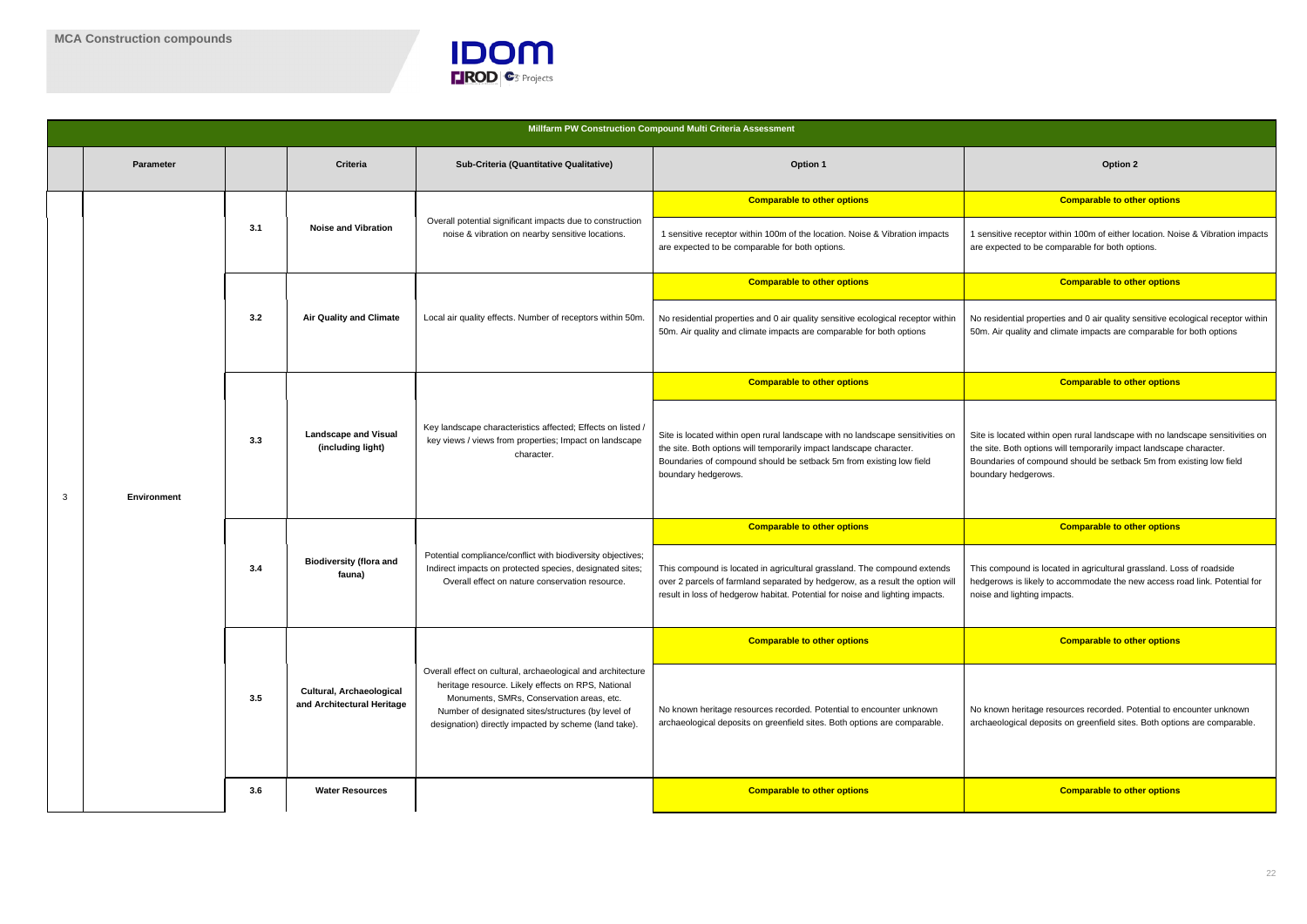

|   |                                                                                                       |                                               |                                                    |                                                                                                                                                                                                                                                                                                                                                                                                                            | Millfarm PW Construction Compound Multi Criteria Assessment                                                                                                                                                                                                                                                                                                                      |                                                                                                                                                                                     |
|---|-------------------------------------------------------------------------------------------------------|-----------------------------------------------|----------------------------------------------------|----------------------------------------------------------------------------------------------------------------------------------------------------------------------------------------------------------------------------------------------------------------------------------------------------------------------------------------------------------------------------------------------------------------------------|----------------------------------------------------------------------------------------------------------------------------------------------------------------------------------------------------------------------------------------------------------------------------------------------------------------------------------------------------------------------------------|-------------------------------------------------------------------------------------------------------------------------------------------------------------------------------------|
|   | <b>Parameter</b>                                                                                      |                                               | <b>Criteria</b>                                    | Sub-Criteria (Quantitative Qualitative)                                                                                                                                                                                                                                                                                                                                                                                    | <b>Option 1</b>                                                                                                                                                                                                                                                                                                                                                                  | Option 2                                                                                                                                                                            |
|   |                                                                                                       |                                               |                                                    | Overall potential significant effects on water resource<br>attribute likely to be affected during construction and<br>operation.                                                                                                                                                                                                                                                                                           | This option lies within an area of probable flooding (high probability) as<br>identified in the CFRAMS. The site is bounded to the south by a minor<br>watercourse which confluences with the Lyreen River c. 200m downstream<br>and as such has an elevated risk for causing water quality impacts.                                                                             | This option lies within an area of probable f<br>identified in the CFRAMS. The site is bour<br>such has an elevated risk for causing wate                                           |
|   |                                                                                                       |                                               |                                                    |                                                                                                                                                                                                                                                                                                                                                                                                                            | Some comparative advantage over other options                                                                                                                                                                                                                                                                                                                                    | Some comparative disadvanta                                                                                                                                                         |
|   |                                                                                                       | 3.7                                           | <b>Agriculture and Non-</b><br><b>Agricultural</b> | Overall impact on land take & property. Number of<br>properties to be impacted/acquired. Likely temporary or<br>permanent severance effects, etc.                                                                                                                                                                                                                                                                          | This option is located on agricultural lands. The fields are comprised of<br>grassland used for livestock grazing. The direct impacts on two agricultural<br>properties include land take and impact on access to the remaining field<br>area.<br>Option 1 is located on higher ground and will consequently require a smaller<br>quantity of compensatory storage than Option 2 | This option is located on agricultural land p<br>grassland used for cultivation. The direct in<br>include land take and impact on access to                                         |
|   |                                                                                                       | Geology and Soils<br>3.8<br>(including Waste) |                                                    | Soils and Geology and likely impact on geological<br>resources based on preliminary/likely construction details.<br>Likely soil resources to be developed/removed. Existing<br>information relating to potential to encounter<br>contaminated land. High-level assessment based on the<br>likely structures/ works required and the potential for<br>ground contamination due to historic landfills, pits and<br>quarries. | <b>Comparable to other options</b><br>This option lies on greenfield land and the development of this option is likely<br>to result in some loss of soil resources and soil sealing. There are no<br>geological heritage sites in the area. Potential for contaminated land is<br>unknown.                                                                                       | <b>Comparable to oth</b><br>This option lies on greenfield land and the<br>to result in some loss of soil resources and<br>geological heritage sites in the area. Poten<br>unknown. |
|   |                                                                                                       | 3.9                                           | <b>Radiation and Stray Current</b>                 | Overall likely impact on nearby receptors.                                                                                                                                                                                                                                                                                                                                                                                 | <b>Comparable to other options</b><br>There is no EMI or EMR impacts expected to arise from this option.                                                                                                                                                                                                                                                                         | <b>Comparable to oth</b><br>There is no EMI or EMR impacts expected                                                                                                                 |
|   | <b>Accessibility &amp; Social</b><br><b>Impact on Vulnerable</b><br>4.1<br>inclusion<br><b>Groups</b> |                                               |                                                    | Impacts on low-income groups, non-car owners, people<br>with a disability. Quantification of increased service levels                                                                                                                                                                                                                                                                                                      | <b>Comparable to other options</b>                                                                                                                                                                                                                                                                                                                                               | <b>Comparable to oth</b>                                                                                                                                                            |
| 4 |                                                                                                       |                                               |                                                    | to these groups; Quantification of infrastructure and<br>rolling stock improvements aimed at these groups;<br>distribution of consumers surplus.                                                                                                                                                                                                                                                                           | The installation of the compound and its temporary operation have no<br>relationship with this criterion as defined by the Common Appraisal<br>Framework. Not a differentiator.                                                                                                                                                                                                  | The installation of the compound and its tel<br>relationship with this criterion as defined by<br>Framework. Not a differentiator.                                                  |

option lies within an area of probable flooding (high probability) as tified in the CFRAMS. The site is bounded by the Lyreen River and as n has an elevated risk for causing water quality impacts.

#### **Some comparative disadvantage over other options**

option is located on agricultural land parcel. The field is comprised of sland used for cultivation. The direct impacts on agricultural property ide land take and impact on access to the remaining field area.

#### **Comparable to other options Comparable to other options**

option lies on greenfield land and the development of this option is likely esult in some loss of soil resources and soil sealing. There are no logical heritage sites in the area. Potential for contaminated land is nown.

### **Comparable to other options Comparable to other options**

re is no EMI or EMR impacts expected to arise from this option.

#### **Comparable to other options Comparable to other options**

installation of the compound and its temporary operation have no tionship with this criterion as defined by the Common Appraisal nework. Not a differentiator.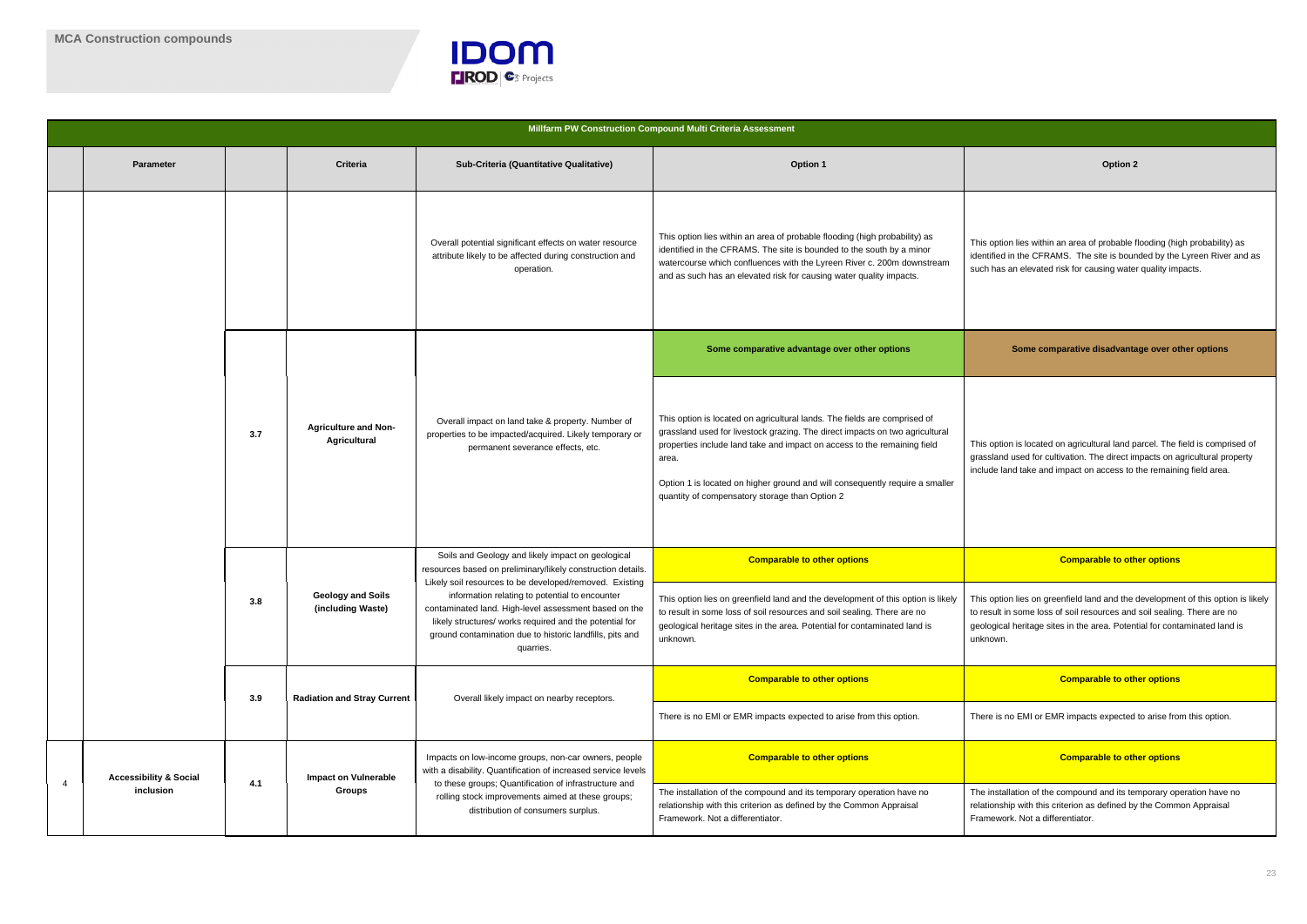

compound is situated between Maynooth to the east and Kilcock station  $t$  west. C. 5 min drive to each but a c. 35 min walk to Maynooth and c. nin walk to Kilcock. Local car parks may be used for a park & ride facility. bugh Option 2 is slightly further away, the difference, compared to the all travel distance, is minor.

#### **Comparable to other options**

installation of the compound and its temporary operation is not related to criterion as defined by the Common Appraisal Framework. Not a rentiator.

#### **Comparable to other options Comparable to other options**

compound is accessible from M4, then following R148 and the new G23A. While Option 2 is slightly further away from the M4, the difference, pared to the overall travel distance, is minor.

|   |                                                                                                                        |     |                                                                                |                                                                                                                                         | Millfarm PW Construction Compound Multi Criteria Assessment                                                                                                                                                                                                                                                                            |                                                                                                                                                                                                                             |  |  |  |
|---|------------------------------------------------------------------------------------------------------------------------|-----|--------------------------------------------------------------------------------|-----------------------------------------------------------------------------------------------------------------------------------------|----------------------------------------------------------------------------------------------------------------------------------------------------------------------------------------------------------------------------------------------------------------------------------------------------------------------------------------|-----------------------------------------------------------------------------------------------------------------------------------------------------------------------------------------------------------------------------|--|--|--|
|   | <b>Parameter</b>                                                                                                       |     | <b>Criteria</b>                                                                | Sub-Criteria (Quantitative Qualitative)                                                                                                 | Option 1                                                                                                                                                                                                                                                                                                                               | <b>Option 2</b>                                                                                                                                                                                                             |  |  |  |
|   |                                                                                                                        |     |                                                                                |                                                                                                                                         | <b>Comparable to other options</b>                                                                                                                                                                                                                                                                                                     | <b>Comparable to oth</b>                                                                                                                                                                                                    |  |  |  |
|   |                                                                                                                        | 4.2 | <b>Stations Accessibility</b>                                                  | Quantification of increased service levels to the<br>vulnerable groups.                                                                 | The compound is situated between Maynooth to the east and Kilcock station<br>to the west. C. 5 min drive to each but a c. 35 min walk to Maynooth and c.<br>45 min walk to Kilcock. Local car parks may be used for a park & ride facility.                                                                                            | The compound is situated between Mayno<br>to the west. C. 5 min drive to each but a c.<br>45 min walk to Kilcock. Local car parks ma<br>Although Option 2 is slightly further away, t<br>overall travel distance, is minor. |  |  |  |
|   |                                                                                                                        |     |                                                                                |                                                                                                                                         | <b>Comparable to other options</b>                                                                                                                                                                                                                                                                                                     | <b>Comparable to oth</b>                                                                                                                                                                                                    |  |  |  |
|   |                                                                                                                        | 4.3 | <b>Impact on Social Inclusion</b>                                              | Quantification of service levels impacts including<br>severance to all groups                                                           | The installation of the compound and its temporary operation is not related to<br>this criterion as defined by the Common Appraisal Framework. Not a<br>differentiator.                                                                                                                                                                | The installation of the compound and its tel<br>this criterion as defined by the Common Ap<br>differentiator.                                                                                                               |  |  |  |
|   |                                                                                                                        |     |                                                                                |                                                                                                                                         | <b>Comparable to other options</b>                                                                                                                                                                                                                                                                                                     | <b>Comparable to oth</b>                                                                                                                                                                                                    |  |  |  |
|   | Existence or not of a suitable main road providing access<br>4.4<br>Accessibility by road<br>to the compound location. |     | The compound is accessible from M4, then following R148 and the new<br>OBG23A. | The compound is accessible from M4, ther<br>OBG23A. While Option 2 is slightly further<br>compared to the overall travel distance, is a |                                                                                                                                                                                                                                                                                                                                        |                                                                                                                                                                                                                             |  |  |  |
|   |                                                                                                                        |     |                                                                                |                                                                                                                                         | <b>Comparable to other options</b>                                                                                                                                                                                                                                                                                                     | <b>Comparable to oth</b>                                                                                                                                                                                                    |  |  |  |
|   |                                                                                                                        | 5.1 | <b>Rail Safety</b>                                                             | Safety for rail users.                                                                                                                  | The location of Option 2 does not present a<br>The location of Option 1 does not present advantages nor disadvantages as<br>for rail safety compared to Option 2. Not a differentiator.<br>for rail safety compared to Option 1. Not a<br><b>Comparable to other options</b>                                                           |                                                                                                                                                                                                                             |  |  |  |
|   |                                                                                                                        |     |                                                                                |                                                                                                                                         |                                                                                                                                                                                                                                                                                                                                        | <b>Comparable to oth</b>                                                                                                                                                                                                    |  |  |  |
| 5 | <b>Safety</b>                                                                                                          | 5.2 | <b>Vehicular Traffic Safety</b>                                                | Quality of access for these road users, lengths of<br>diversions, removal of interface with rail and other modes<br>of transport.       | Option 1 generates the same construction traffic as Option 2 (since they are<br>intended to service the PWay works on the same line section). Options 1 and<br>2 share the access route. Consequently, the safety conditions of Option 1<br>construction traffic are comparable to those of Option 2 traffic. Not a<br>differentiator. | Option 2 generates the same construction<br>intended to service the PWay works on the<br>2 share the access route. So, the safety co<br>traffic are comparable to those of Option 1                                         |  |  |  |
|   |                                                                                                                        |     |                                                                                |                                                                                                                                         | <b>Comparable to other options</b>                                                                                                                                                                                                                                                                                                     | <b>Comparable to oth</b>                                                                                                                                                                                                    |  |  |  |
|   | 5.3                                                                                                                    |     | Pedestrian, Cyclist and<br><b>Vulnerable Road User</b><br><b>Safety</b>        | Quality of access for these road users, removal of<br>interfaces.                                                                       | The presence of pedestrians, cyclists or vulnerable users is more likely to<br>occur on ordinary roads. There is no significant difference in the length of<br>ordinary roads on the access route for both options.                                                                                                                    | The presence of pedestrians, cyclists or vu<br>occur on ordinary roads. There is no signifi<br>ordinary roads on the access route for both                                                                                  |  |  |  |
| 6 | <b>Physical Activity</b>                                                                                               | 6.1 |                                                                                | Analysis of the compatibility with cycle/pedestrian tracks.                                                                             | <b>Comparable to other options</b>                                                                                                                                                                                                                                                                                                     | <b>Comparable to oth</b>                                                                                                                                                                                                    |  |  |  |

#### **Comparable to other options Comparable to other options**

location of Option 2 does not present advantages nor disadvantages as ail safety compared to Option 1. Not a differentiator.

#### **Comparable to other options Comparable to other options**

on 2 generates the same construction traffic as Option 1 (since they are or interpretional to service the PWay works on the same line section). Options 1 and are the access route. So, the safety conditions of Option 2 construction are comparable to those of Option 1 traffic. Not a differentiator.

#### **Comparable to other options Comparable to other options**

presence of pedestrians, cyclists or vulnerable users is more likely to on ordinary roads. There is no significant difference in the length of hary roads on the access route for both options.

#### **6.1** Comparable to other options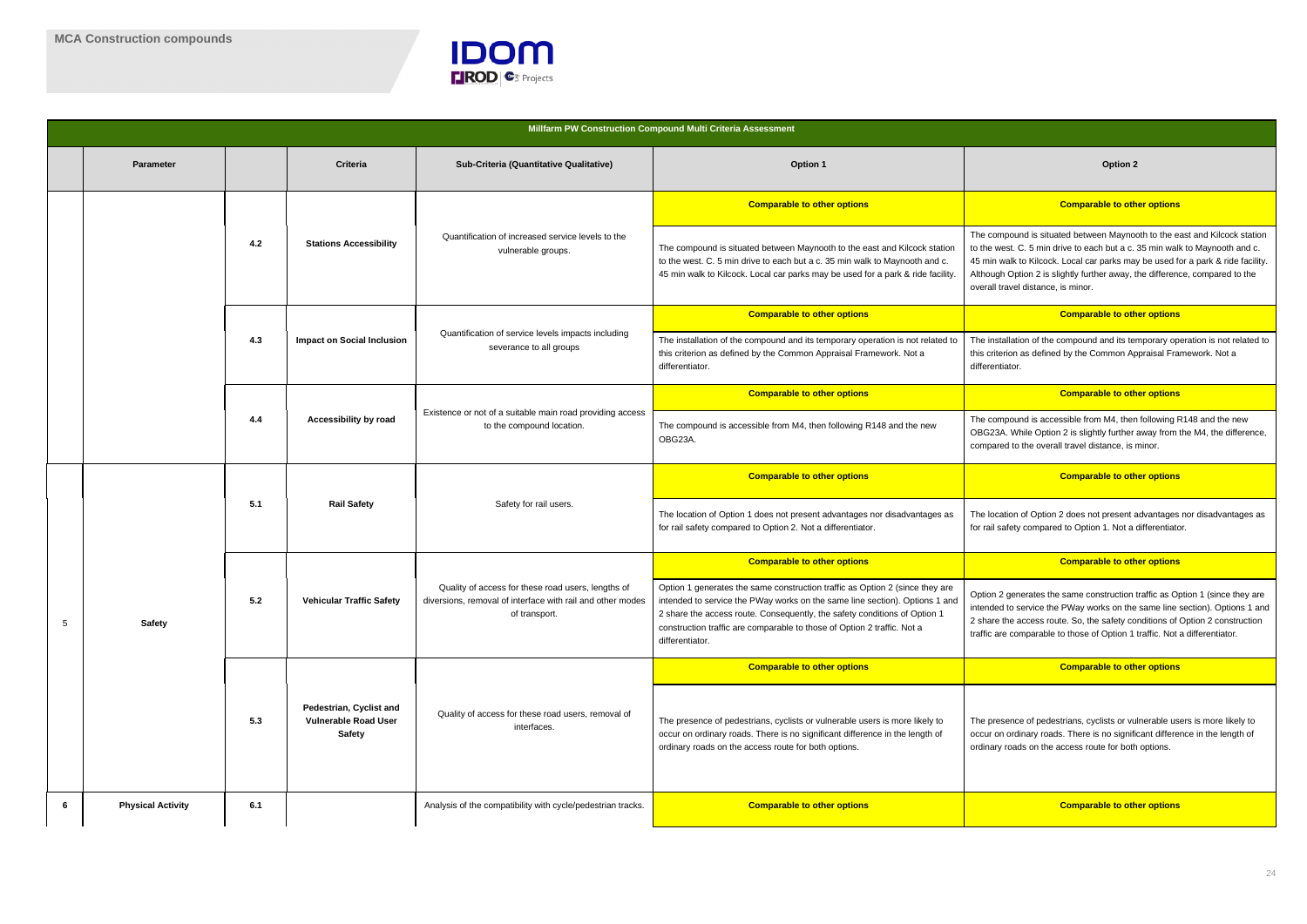

|                  |     |                                                                   |                                                                                                                | Millfarm PW Construction Compound Multi Criteria Assessment                                                                                                                                                              |                                                                                                                                          |
|------------------|-----|-------------------------------------------------------------------|----------------------------------------------------------------------------------------------------------------|--------------------------------------------------------------------------------------------------------------------------------------------------------------------------------------------------------------------------|------------------------------------------------------------------------------------------------------------------------------------------|
| <b>Parameter</b> |     | <b>Criteria</b>                                                   | Sub-Criteria (Quantitative Qualitative)                                                                        | <b>Option 1</b>                                                                                                                                                                                                          | Option 2                                                                                                                                 |
|                  |     | <b>Connectivity to adjoining</b><br>cycling/pedestrian facilities |                                                                                                                | Both options are located a short distance from the Royal Canal Greenway,<br>which provides pedestrian and cyclist access to Kilcock to the west and<br>Maynooth to the east.                                             | Both options are located a short distance fr<br>which provides pedestrian and cyclist acce<br>Maynooth to the east.                      |
|                  |     |                                                                   | Journey time and lengths of diversions for active modes                                                        | <b>Comparable to other options</b>                                                                                                                                                                                       | <b>Comparable to oth</b>                                                                                                                 |
|                  | 6.2 | Permeability and local<br>connectivity opportunity                | and numbers affected. Analysis of the connectivity with<br>green areas/key attractions related to active mode. | Connectivity to the Royal Canal Greenway remains. Access to North Kildare<br>multi-sports club is located along the greenway as identified in the GDA<br>Cycle route. This provides local permeability and connectivity. | Connectivity to the Royal Canal Greenway<br>multi-sports club is located along the green<br>Cycle route. This provides local permeabilit |

options are located a short distance from the Royal Canal Greenway, ch provides pedestrian and cyclist access to Kilcock to the west and nooth to the east.

#### **Comparable to other options**

nectivity to the Royal Canal Greenway remains. Access to North Kildare ti-sports club is located along the greenway as identified in the GDA le route. This provides local permeability and connectivity.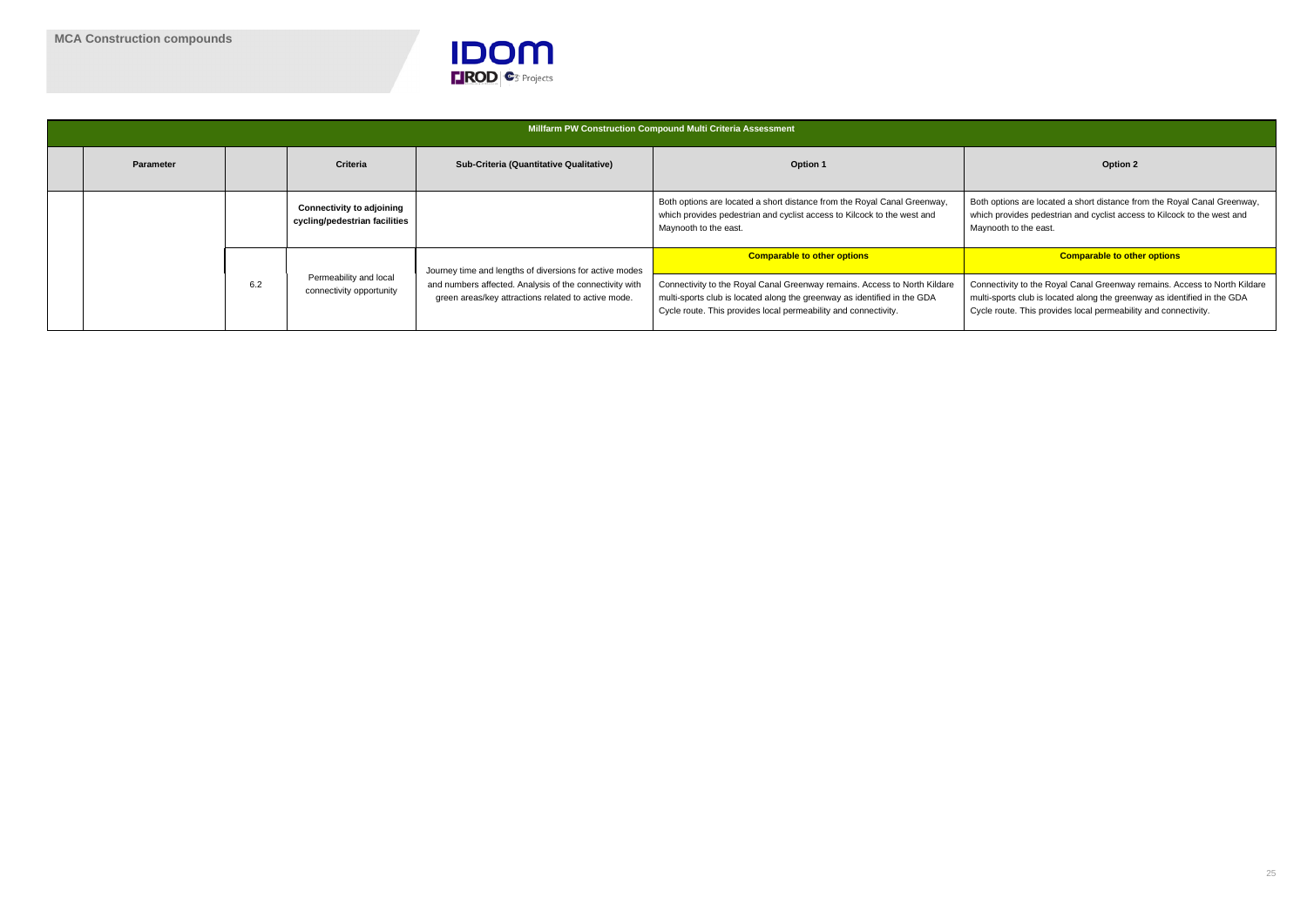

|                |                                             | MCA SUMMARY. MILLFARM PW CONSTRUCTION COMPOUND |                                                  |
|----------------|---------------------------------------------|------------------------------------------------|--------------------------------------------------|
|                | Parameter                                   | Option 1                                       | Option 2                                         |
|                | Economy                                     | Some comparative advantage over other options  | Some comparative disadvantage over other options |
| $\overline{2}$ | Integration                                 | <b>Comparable to other options</b>             | <b>Comparable to other options</b>               |
| 3              | Environment                                 | Some comparative advantage over other options  | Some comparative disadvantage over other options |
|                | <b>Accessibility &amp; Social inclusion</b> | <b>Comparable to other options</b>             | <b>Comparable to other options</b>               |
| 5              | Safety                                      | <b>Comparable to other options</b>             | <b>Comparable to other options</b>               |
| 6              | <b>Physical Activity</b>                    | <b>Comparable to other options</b>             | <b>Comparable to other options</b>               |
|                | <b>Preferred Option</b>                     | No                                             | Yes                                              |

| <b>Option 2</b>                        |
|----------------------------------------|
| rative disadvantage over other options |
| omparable to other options             |
| rative disadvantage over other options |
| omparable to other options             |
| omparable to other options             |
| omparable to other options             |
| Yes                                    |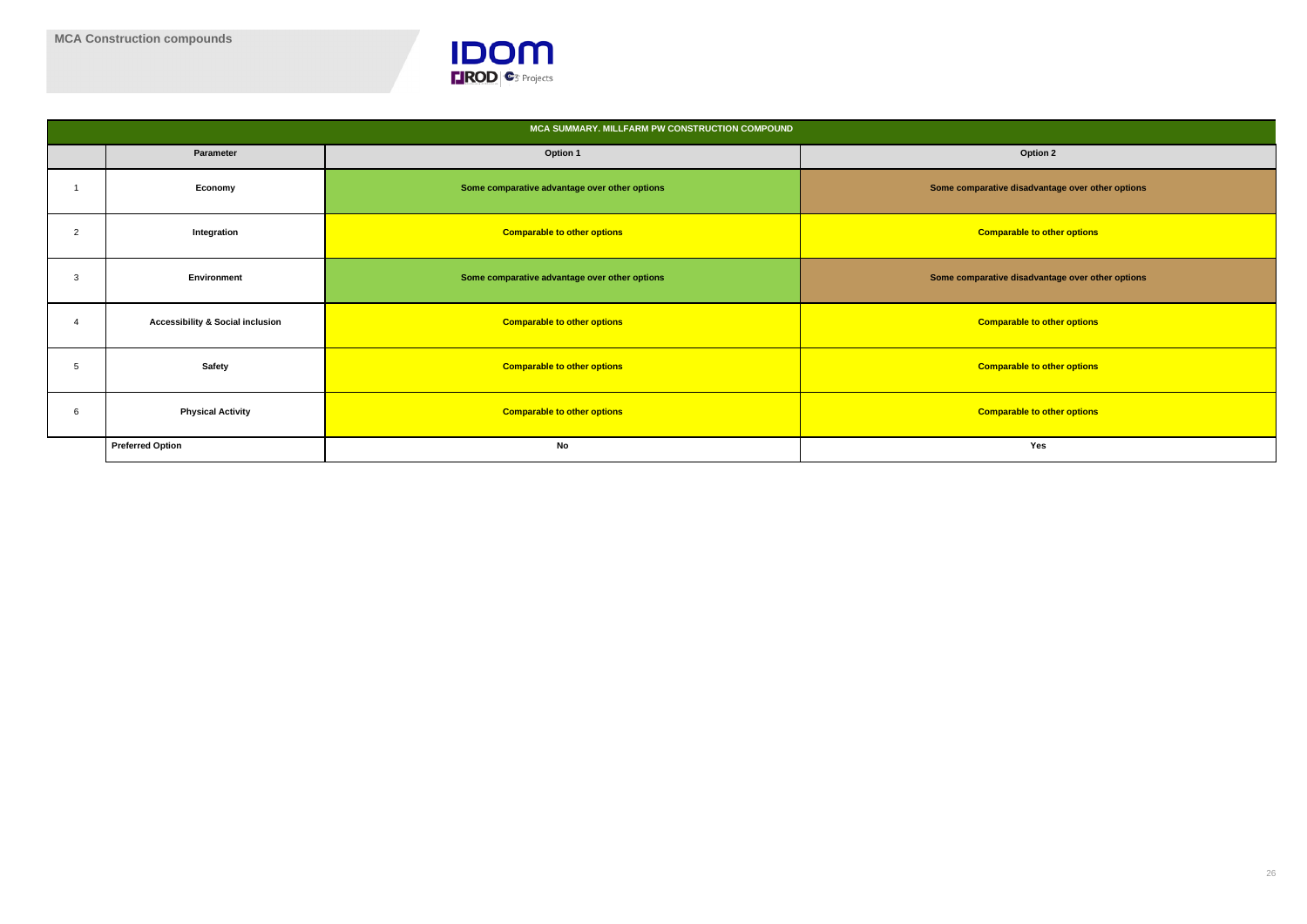

### **M3 Parkway line**

The following table provides the detailed evaluations of the six options:

|                  |       |                                              |                                                             |                                                                                                                                                                                                                                                                                                                                                                                                       | M3 Parkway line Construction Compound Multi Criteria Assessment                                                                                                                                                                                                                      |                                                                                                                                                                                                                                                                                                                                                                                                                                                                                                                                                           |                                                                                                                                                                                               |                                                                                                                                                                                 |                                                                                                                                                                                              |
|------------------|-------|----------------------------------------------|-------------------------------------------------------------|-------------------------------------------------------------------------------------------------------------------------------------------------------------------------------------------------------------------------------------------------------------------------------------------------------------------------------------------------------------------------------------------------------|--------------------------------------------------------------------------------------------------------------------------------------------------------------------------------------------------------------------------------------------------------------------------------------|-----------------------------------------------------------------------------------------------------------------------------------------------------------------------------------------------------------------------------------------------------------------------------------------------------------------------------------------------------------------------------------------------------------------------------------------------------------------------------------------------------------------------------------------------------------|-----------------------------------------------------------------------------------------------------------------------------------------------------------------------------------------------|---------------------------------------------------------------------------------------------------------------------------------------------------------------------------------|----------------------------------------------------------------------------------------------------------------------------------------------------------------------------------------------|
| <b>Parameter</b> |       | <b>Criteria</b>                              | Sub-Criteria (Quantitative<br><b>Qualitative)</b>           | Option 1: Barberstown 1                                                                                                                                                                                                                                                                                                                                                                               | Option 2: Barberstown 3                                                                                                                                                                                                                                                              | <b>Option 3: Stirling</b>                                                                                                                                                                                                                                                                                                                                                                                                                                                                                                                                 | <b>Option 4: Dunboyne</b>                                                                                                                                                                     | Option 5: M3 Parkway-on<br>parking                                                                                                                                              | Option 6: M3 Parkway-off<br>parking                                                                                                                                                          |
|                  |       |                                              |                                                             | <b>Significant comparative</b><br>advantage over other options                                                                                                                                                                                                                                                                                                                                        | <b>Significant comparative</b><br>advantage over other options                                                                                                                                                                                                                       | <b>Significant comparative</b><br>disadvantage over other<br><b>options</b>                                                                                                                                                                                                                                                                                                                                                                                                                                                                               | Some comparative advantage<br>over other options                                                                                                                                              | <b>Some comparative</b><br>disadvantage over other<br>options                                                                                                                   | <b>Significant comparative</b><br>disadvantage over other<br>options                                                                                                                         |
|                  |       |                                              |                                                             | The land to be taken for the<br>installation of the compound, out<br>of Irish Rail boundary, has an area<br>of 10,714 sq. m (SET compound).<br>This compound really acts as a<br>double one, as it would service a<br>section on the line to M3 Parkway<br>and another section on the line to<br>Maynooth. This factor of<br>concentration of two facilities at<br>just one site results in a saving. | The area of the land to acquire is<br>15,559 sq. m (SET compound).<br>This compound also offers the<br>effect of a saving due to the<br>feasibility of serving two sections<br>(on the lines to M3 Parkway and<br>to Maynooth) by setting up only<br>one site.                       | The land to be purchased has an<br>area of 7,457 sq. m (SET<br>compound). This location would<br>service only one section of the line<br>where it is located.                                                                                                                                                                                                                                                                                                                                                                                             | The compound is entirely located<br>inside Irish Rail boundary. It would<br>serve only one section of the line<br>to M3 Parkway.                                                              | The land to take has an area of<br>6,653 sq. m (SET compound plus<br>PW compound). The SET<br>compound would support only one<br>section of the line ending at its<br>location. | The land take required is 8,654<br>sq. m (SET compound plus PW<br>compound). The SET compound<br>would only service one section of<br>the line to M3 Parkway.                                |
| Economy          | 1.1   | <b>Construction and</b><br><b>Land Cost</b>  | Assessment of establishment,<br>construction and land cost. | As for the cost of establishment<br>the same effect as before is<br>provided, a saving as a result of<br>the concentration. Ground<br>clearance, in the sense of cutting<br>down trees and removing<br>vegetation, is required. Some<br>earthworks are foreseen too.                                                                                                                                  | This site allows a saving too,<br>since the compound would service<br>two sections (on two different<br>lines). Ground clearance works<br>are minor, as the ground is rather<br>regular and the presence of<br>vegetation is reduced. There is no<br>need of significant earthworks. | The boundary of the site adjacent<br>to L2222 Stirling Road is closed<br>by means of a wooden fence and<br>a continuous concrete barrier at<br>the feet of the fence. The opening<br>of an access will involve<br>demolishing a section of this<br>safety barrier and removing the<br>corresponding part of fence. A<br>number of trees behind the fence<br>are likely to be cut down to clear<br>the access point. These<br>operations give a measure of the<br>cost of installation, as ground<br>clearance and earthworks would<br>not be significant. | The cost of installation is reduced<br>as the compound location is<br>coincident with the parking of<br>Dunboyne station. It means that<br>ground clearance and earthworks<br>are not needed. | The compound is installed on the<br>parking of M3 Parkway station. It<br>avoids carrying out ground<br>clearance and earthworks. So, the<br>cost of installation is minor.      | The establishment cost consists<br>mainly of some earthworks and<br>the punctual removal of the<br>existing fence to open an access<br>point. Relevant ground clearance<br>is not necessary. |
|                  |       |                                              |                                                             | <b>Comparable to other options</b>                                                                                                                                                                                                                                                                                                                                                                    | <b>Comparable to other options</b>                                                                                                                                                                                                                                                   | <b>Comparable to other options</b>                                                                                                                                                                                                                                                                                                                                                                                                                                                                                                                        | <b>Comparable to other options</b>                                                                                                                                                            | <b>Comparable to other options</b>                                                                                                                                              | <b>Comparable to other options</b>                                                                                                                                                           |
|                  | $1.2$ | <b>Long Term</b><br><b>Maintenance Costs</b> | Maintenance and reinvestments.                              | The compound is a temporary<br>facility that will be finally<br>dismantled. Long-term<br>maintenance is not needed. Not a<br>differentiator.                                                                                                                                                                                                                                                          | The compound is a temporary<br>facility that will be finally<br>dismantled. Long-term<br>maintenance is not needed. Not a<br>differentiator.                                                                                                                                         | The compound is a temporary<br>facility that will be finally<br>dismantled. Long-term<br>maintenance is not needed. Not a<br>differentiator.                                                                                                                                                                                                                                                                                                                                                                                                              | The compound is a temporary<br>facility that will be finally<br>dismantled. Long-term<br>maintenance is not needed. Not a<br>differentiator.                                                  | The compound is a temporary<br>facility that will be finally<br>dismantled. Long-term<br>maintenance is not needed. Not a<br>differentiator.                                    | The compound is a temporary<br>facility that will be finally<br>dismantled. Long-term<br>maintenance is not needed. Not a<br>differentiator.                                                 |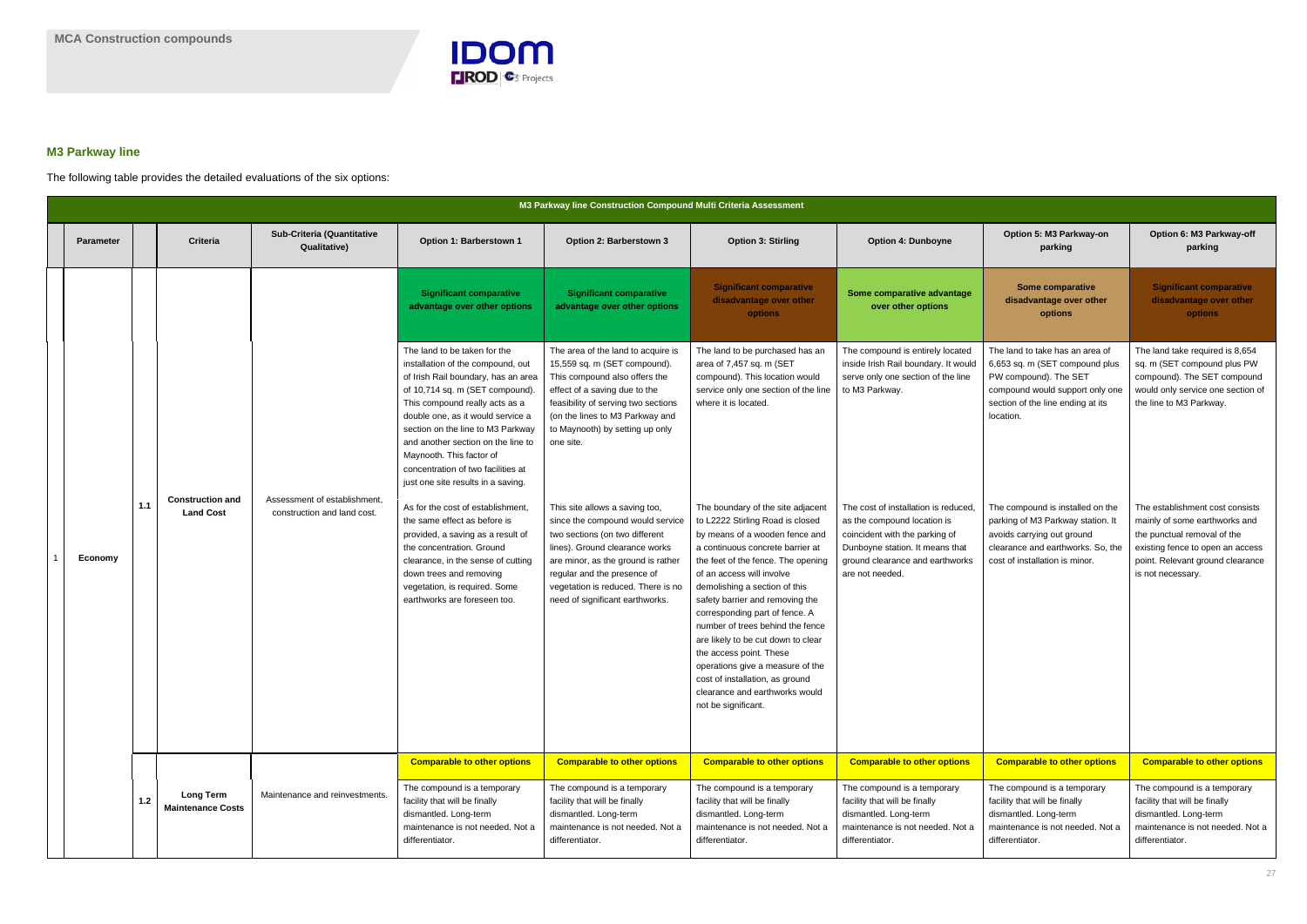

|                |                  |     |                          |                                                                                                                                                                                                                                                                                                                                                                                                    |                                                                                                                                                                                                                                                                                                                                                                                                                                                                                                                                                                                                                                                                                                                                                                                                                                                                                                                                                                                                                                                                                                                                                                              | M3 Parkway line Construction Compound Multi Criteria Assessment                                                                                                                                                                                                                                                                                                                                                                                                                                                                                                                                                                                                                                                                                                                                                                                                                                                     |                                                                                                                                                                                                                                                                                                                                                                                                                                                                                                                                                                                                                                                                                              |                                                                                                                                                                                                                                                                                                                                                                                                                                                                                                                                                                                                           |                                                                                                                                                                                                                                                                                                                                                                                                                                                                                                                                             |                                                                                                                                                                                                                                                                                                                                                                                                                                                                                                                                                        |
|----------------|------------------|-----|--------------------------|----------------------------------------------------------------------------------------------------------------------------------------------------------------------------------------------------------------------------------------------------------------------------------------------------------------------------------------------------------------------------------------------------|------------------------------------------------------------------------------------------------------------------------------------------------------------------------------------------------------------------------------------------------------------------------------------------------------------------------------------------------------------------------------------------------------------------------------------------------------------------------------------------------------------------------------------------------------------------------------------------------------------------------------------------------------------------------------------------------------------------------------------------------------------------------------------------------------------------------------------------------------------------------------------------------------------------------------------------------------------------------------------------------------------------------------------------------------------------------------------------------------------------------------------------------------------------------------|---------------------------------------------------------------------------------------------------------------------------------------------------------------------------------------------------------------------------------------------------------------------------------------------------------------------------------------------------------------------------------------------------------------------------------------------------------------------------------------------------------------------------------------------------------------------------------------------------------------------------------------------------------------------------------------------------------------------------------------------------------------------------------------------------------------------------------------------------------------------------------------------------------------------|----------------------------------------------------------------------------------------------------------------------------------------------------------------------------------------------------------------------------------------------------------------------------------------------------------------------------------------------------------------------------------------------------------------------------------------------------------------------------------------------------------------------------------------------------------------------------------------------------------------------------------------------------------------------------------------------|-----------------------------------------------------------------------------------------------------------------------------------------------------------------------------------------------------------------------------------------------------------------------------------------------------------------------------------------------------------------------------------------------------------------------------------------------------------------------------------------------------------------------------------------------------------------------------------------------------------|---------------------------------------------------------------------------------------------------------------------------------------------------------------------------------------------------------------------------------------------------------------------------------------------------------------------------------------------------------------------------------------------------------------------------------------------------------------------------------------------------------------------------------------------|--------------------------------------------------------------------------------------------------------------------------------------------------------------------------------------------------------------------------------------------------------------------------------------------------------------------------------------------------------------------------------------------------------------------------------------------------------------------------------------------------------------------------------------------------------|
|                | <b>Parameter</b> |     | <b>Criteria</b>          | <b>Sub-Criteria (Quantitative</b><br><b>Qualitative)</b>                                                                                                                                                                                                                                                                                                                                           | Option 1: Barberstown 1                                                                                                                                                                                                                                                                                                                                                                                                                                                                                                                                                                                                                                                                                                                                                                                                                                                                                                                                                                                                                                                                                                                                                      | Option 2: Barberstown 3                                                                                                                                                                                                                                                                                                                                                                                                                                                                                                                                                                                                                                                                                                                                                                                                                                                                                             | <b>Option 3: Stirling</b>                                                                                                                                                                                                                                                                                                                                                                                                                                                                                                                                                                                                                                                                    | <b>Option 4: Dunboyne</b>                                                                                                                                                                                                                                                                                                                                                                                                                                                                                                                                                                                 | Option 5: M3 Parkway-on<br>parking                                                                                                                                                                                                                                                                                                                                                                                                                                                                                                          | Option 6: M3 Parkway-off<br>parking                                                                                                                                                                                                                                                                                                                                                                                                                                                                                                                    |
|                |                  |     |                          |                                                                                                                                                                                                                                                                                                                                                                                                    | Some comparative<br>disadvantage over other<br>options                                                                                                                                                                                                                                                                                                                                                                                                                                                                                                                                                                                                                                                                                                                                                                                                                                                                                                                                                                                                                                                                                                                       | Some comparative<br>disadvantage over other<br>options                                                                                                                                                                                                                                                                                                                                                                                                                                                                                                                                                                                                                                                                                                                                                                                                                                                              | Some comparative<br>disadvantage over other<br>options                                                                                                                                                                                                                                                                                                                                                                                                                                                                                                                                                                                                                                       | Some comparative advantage<br>over other options                                                                                                                                                                                                                                                                                                                                                                                                                                                                                                                                                          | Some comparative advantage<br>over other options                                                                                                                                                                                                                                                                                                                                                                                                                                                                                            | Some comparative advantage<br>over other options                                                                                                                                                                                                                                                                                                                                                                                                                                                                                                       |
| $\overline{2}$ | Integration      | 2.1 | Transport<br>Integration | Impact on scope for and ease of<br>interchange between modes.<br>Impact on the operation of other<br>transport services both during<br>construction and in operation.<br>New interchange nodes and<br>facilities; Reduced walking and<br>wait times associated with<br>interchanges. Modal shift figures<br>during construction and<br>operations. Changes to journey<br>times to transport nodes. | Largest of the Barberstown<br>construction compounds.<br>Barberstown 1 is situated in<br>between the Royal Canal, M3 and<br>Maynooth rail line. C. 650m from<br>existing Clonsilla station and c.<br>450m from Hansfield Station. C.<br>5min walk (450m) to<br>Westmanstown Sports Centre bus<br>stops. Existing pedestrian access<br>to Clonsilla using Royal Canal<br>Way and underpass at M3 Line.<br>No direct ped access to Hansfield<br>No footpaths to connect to<br>Westmanstown Bus Stops. Large<br>carpark located here potential<br>park & ride. Bus stops 39, 39a<br>and 139 on Ongar Distributor<br>Road to the north of the<br>compound. Accessed by<br>pedestrian infrastructure at<br>Packenham Bridge to cross M3<br>line connects to residential<br>development and bus. Safe<br>operation of Royal Canal to be<br>insured for potential barge and<br>leisure journeys. HGV<br>construction vehicles may need to<br>use Packenham Bridge and level<br>crossing - deliveries may need to<br>be worked around this to avoid<br>train delays. Services may need to<br>be delayed for larger deliveries.<br>This may cause delays for<br>vehicles in the area. | Located on the north-side of the<br>Royal Canal. The pedestrian<br>footway that connects from<br>Packenham Bridge to Pipers<br>Court will be directly adjacent to<br>the construction compound. C.<br>350m to Hansfield Station but no<br>direct pedestrian infrastructure to<br>access. C.950m from Clonsilla<br>Station. Pedestrian access using<br>Royal Canal Way. Royal Canal<br>Way may be used for access to<br>bus routes located on Ongar<br>Distributor Road to the north.<br>Journey along Royal Canal by<br>barges and leisure trip may need<br>to be restricted for certain periods<br>of construction to ensure safety.<br>Construction of pedestrian path<br>along M3 rail line to connect to<br>Hansfield Station for future<br>interchange. Hedge line facing<br>onto the canal is proposed to be<br>removed, pedestrian access to<br>and from the compound may be<br>developed to improve access. | No public transport to the west of<br>the Stirling site. To the east there<br>are a number of bus stops located<br>on the east the Ongar Distributor<br>Road. The compound site is<br>located under a 5-minute drive to<br>the M3 providing access to the<br>M50 for HGVs. Dunboyne<br>Stations located c. 2km north of<br>this compound site. While the<br>existing Hansfield Site is located<br>1km to the south. The L2222<br>Stirling Road and bridge located<br>to the west are narrow and may<br>prove difficult with HGVs<br>accessing the site. Traffic may<br>need to be halted while deliveries<br>etc are being made. This would<br>increase journey times for local<br>vehicles. | Existing car park and level<br>ground. Road infrastructure is<br>sufficient to cater to HGVs and<br>deliveries. Minimal need to haul<br>traffic to cater for vehicles.<br>Number of bus services (70, 105)<br>270) at the entrance to the Station<br>on the L2228. ESB charging point<br>located in the section highlighted<br>as the construction compound.<br>This will need to be accessible to<br>the public that use electric cars for<br>park and ride. Footpaths and<br>cycle lanes provided within the<br>Dunboyne car park and sections<br>of the L2228 heading towards<br>Dunboyne town centre. | Large park and ride facility. This<br>proposed compound site is<br>located right on the M3 and R157<br>This provides easy access for<br>deliveries and HGVs within<br>minimal disruption to the road<br>network and vehicles. There is an<br>electric car Charge Point to the<br>south west of the compound<br>boundary. Need to ensure that is<br>is made accessible for electric car<br>users. Disabled parking located to<br>the east of the compound<br>boundary (directly in front of the<br>station) ensure that it is<br>accessible. | Site located C. 4 min drive (4km)<br>from the M3. M3 Parkway located<br>C. 350-400m away (crow-fly),<br>however, no direct access and so<br>actual travel distance is C. 5km.<br>No bus routes (existing or<br>planned) in the immediate vicinity,<br>closest bus service is in<br>Dunboyne C. 50min walk (4.5km).<br>Footpaths provided on approach<br>roads to site that run parallel to<br>M3, although there are no<br>pedestrian crossings at significant<br>junctions. Site access is located<br>adjacent to cluster of approx. 15<br>dwellings. |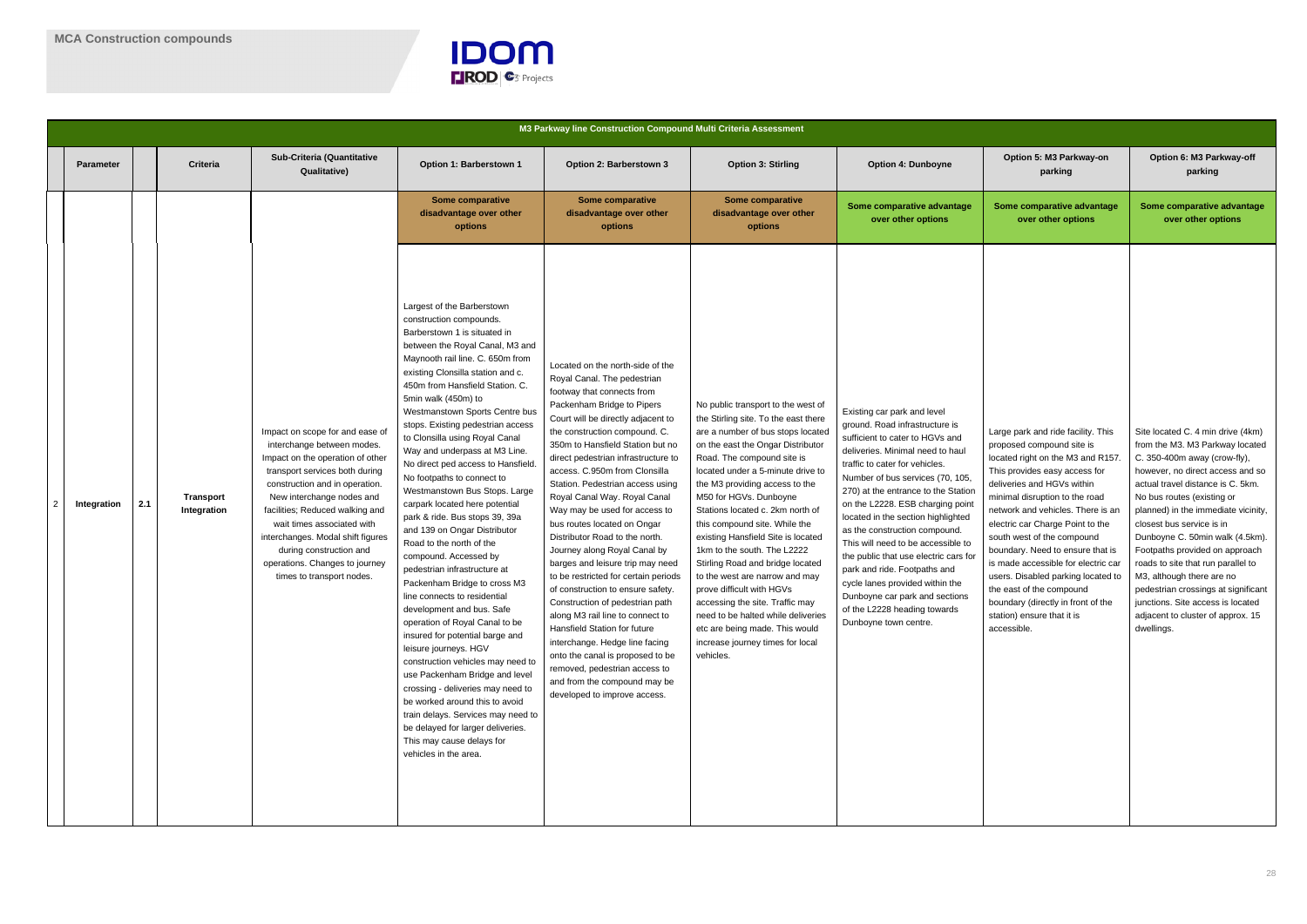

|                  |     |                                |                                                                                                                                                                                                                               |                                                                                                                                                                                                                                                                                                                                                                                                                                                                                                                           | M3 Parkway line Construction Compound Multi Criteria Assessment                                                                                                                                                                                                                                                                                                                                                                                                                                                          |                                                                                                                                                                                                                                                                                                                                                                                                                                                                                                                               |                                                                                                                                                                                                                            |                                                                                                                                                                                                                                 |                                                                                                                                                                                                                                                                                                                                                                                                                                                                                                                                                                                                                                                                                                                                                                                  |
|------------------|-----|--------------------------------|-------------------------------------------------------------------------------------------------------------------------------------------------------------------------------------------------------------------------------|---------------------------------------------------------------------------------------------------------------------------------------------------------------------------------------------------------------------------------------------------------------------------------------------------------------------------------------------------------------------------------------------------------------------------------------------------------------------------------------------------------------------------|--------------------------------------------------------------------------------------------------------------------------------------------------------------------------------------------------------------------------------------------------------------------------------------------------------------------------------------------------------------------------------------------------------------------------------------------------------------------------------------------------------------------------|-------------------------------------------------------------------------------------------------------------------------------------------------------------------------------------------------------------------------------------------------------------------------------------------------------------------------------------------------------------------------------------------------------------------------------------------------------------------------------------------------------------------------------|----------------------------------------------------------------------------------------------------------------------------------------------------------------------------------------------------------------------------|---------------------------------------------------------------------------------------------------------------------------------------------------------------------------------------------------------------------------------|----------------------------------------------------------------------------------------------------------------------------------------------------------------------------------------------------------------------------------------------------------------------------------------------------------------------------------------------------------------------------------------------------------------------------------------------------------------------------------------------------------------------------------------------------------------------------------------------------------------------------------------------------------------------------------------------------------------------------------------------------------------------------------|
| <b>Parameter</b> |     | <b>Criteria</b>                | Sub-Criteria (Quantitative<br>Qualitative)                                                                                                                                                                                    | Option 1: Barberstown 1                                                                                                                                                                                                                                                                                                                                                                                                                                                                                                   | Option 2: Barberstown 3                                                                                                                                                                                                                                                                                                                                                                                                                                                                                                  | <b>Option 3: Stirling</b>                                                                                                                                                                                                                                                                                                                                                                                                                                                                                                     | <b>Option 4: Dunboyne</b>                                                                                                                                                                                                  | Option 5: M3 Parkway-on<br>parking                                                                                                                                                                                              | Option 6: M3 Parkway-off<br>parking                                                                                                                                                                                                                                                                                                                                                                                                                                                                                                                                                                                                                                                                                                                                              |
|                  |     |                                |                                                                                                                                                                                                                               | <b>Significant comparative</b><br>disadvantage over other<br><b>options</b>                                                                                                                                                                                                                                                                                                                                                                                                                                               | <b>Significant comparative</b><br>disadvantage over other<br>options                                                                                                                                                                                                                                                                                                                                                                                                                                                     | <b>Some comparative</b><br>disadvantage over other<br>options                                                                                                                                                                                                                                                                                                                                                                                                                                                                 | <b>Significant comparative</b><br>advantage over other options                                                                                                                                                             | <b>Significant comparative</b><br>advantage over other options                                                                                                                                                                  | Some comparative advantage<br>over other options                                                                                                                                                                                                                                                                                                                                                                                                                                                                                                                                                                                                                                                                                                                                 |
|                  | 2.2 | <b>Land Use</b><br>Integration | Impact on land-use strategies and<br>regional and local plans.<br>Assessment of support for land<br>use factors local land use and<br>planning. Inclusion of project in<br>relevant local and regional<br>planning documents. | This Option is located within<br>undeveloped lands that are<br>subject to the Fingal DP 2017 -<br>2023 Land Use Zoning Objective<br>OS - Open Space "Preserve and<br>provide for open space and<br>recreational amenities". This<br>option goes against the 'Open<br>Space' Objective PM51 "Provide a<br>wide variety of accessible public<br>open spaces, including allotments,<br>community gardens, permaculture<br>parklands and sporting facilities".<br>No planning applications have<br>been granted at this site. | This Option is located within<br>undeveloped lands that are<br>subject to the Fingal DP 2017 -<br>2023 Land Use Zoning Objective<br>OS - Open Space "Preserve and<br>provide for open space and<br>recreational amenities". This<br>option goes against the 'Open<br>Space' Objective PM51 "Provide a<br>wide variety of accessible public<br>open spaces, including allotments,<br>community gardens, permaculture<br>parklands and sporting facilities"<br>No planning applications have<br>been granted at this site. | This Option is located within<br>greenfield lands that are subject to<br>the Draft Meath County DP 2021 -<br>2026 Land Use Zoning Objective<br>RA - Rural Area "To protect and<br>promote in a balanced way, the<br>development of agriculture,<br>forestry and rural-related<br>enterprise, biodiversity, the rural<br>landscape, and the built and<br>cultural heritage". This option will<br>temporarily reduce the area of<br>land zoned for 'Rural Area'.<br>No planning applications have<br>been granted at this site. | This option is located within the<br>confines of the existing Dunboyne<br>Train Station. This option will<br>temporarily reduce the number of<br>car parking spaces at the<br>Dunboyne Train Station.                      | This option is located within the<br>confines of the existing car<br>parking area of the M3 Parkway.<br>This option will temporarily reduce<br>the number of car parking spaces<br>at M3 Parkway.                               | This Option is located within lands<br>that are subject to the Draft Meath<br>County DP 2021-2026 Land Use<br>Zoning Objective E1: 'To facilitate<br>opportunities for high end<br>technology/ manufacturing and<br>major campus style office based<br>employment within high quality<br>and accessible locations' and<br>Zoning Category E3 'To facilitate<br>logistics, warehousing, distribution<br>and supply chain management<br>inclusive of related industry<br>facilities which require food<br>access to the major road network'<br>. This option will temporarily<br>reduce the area of land zoned E1<br>'Strategic Employment Zones-<br>High technology uses' and E3<br>'Warehousing and Distribution'<br>No planning applications have<br>been granted at this site. |
|                  |     |                                |                                                                                                                                                                                                                               | <b>Significant comparative</b><br><b>Solutary of Senary Senarch Strutus</b>                                                                                                                                                                                                                                                                                                                                                                                                                                               | <b>Significant comparative</b><br>advantage over other options                                                                                                                                                                                                                                                                                                                                                                                                                                                           | <b>Significant comparative</b><br>disadvantage over other<br><b>options</b>                                                                                                                                                                                                                                                                                                                                                                                                                                                   | Some comparative<br>disadvantage over other<br>options                                                                                                                                                                     | Some comparative<br>disadvantage over other<br>options                                                                                                                                                                          | Some comparative advantage<br>over other options                                                                                                                                                                                                                                                                                                                                                                                                                                                                                                                                                                                                                                                                                                                                 |
|                  | 2.3 | Geographical<br>Integration    | Integration of the compounds in<br>nodes of the railway network or in<br>other singular elements of the line.                                                                                                                 | The Option 1 is located at a<br>strategic node of the scheme,<br>where the line splits in two (one<br>line towards M3 Parkway, another<br>line leading to Maynooth).<br>Consequently, this location offers<br>an advantage, as it allows the site<br>to serve the two mentioned lines.                                                                                                                                                                                                                                    | The Option 2 is located at a<br>strategic node of the scheme,<br>where the line splits in two (one<br>line towards M3 Parkway, another<br>line leading to Maynooth).<br>Consequently, this location offers<br>an advantage, as it allows the site<br>to serve the two mentioned lines.                                                                                                                                                                                                                                   | This site is not integrated in any<br>node of the network/singular<br>element of the line, which involves<br>a disadvantage.                                                                                                                                                                                                                                                                                                                                                                                                  | The compound is located near<br>Dunboyne station. However, its<br>location reduces the availability of<br>car parking spaces and interferes<br>the internal roads of the parking<br>too. This aspect is a<br>disadvantage. | The compound is located near M3<br>Parkway station. However, its<br>location reduces the availability of<br>car parking spaces and interferes<br>in the internal roads of the parking<br>too. This aspect is a<br>disadvantage. | The compound is located near M3<br>Parkway station, although there is<br>no direct access to the station.<br>While an actual travel distance of<br>C. 5km is required to reach the<br>station, this site does not impact<br>on parking facilities at the station.<br>This aspect is an advantage.                                                                                                                                                                                                                                                                                                                                                                                                                                                                                |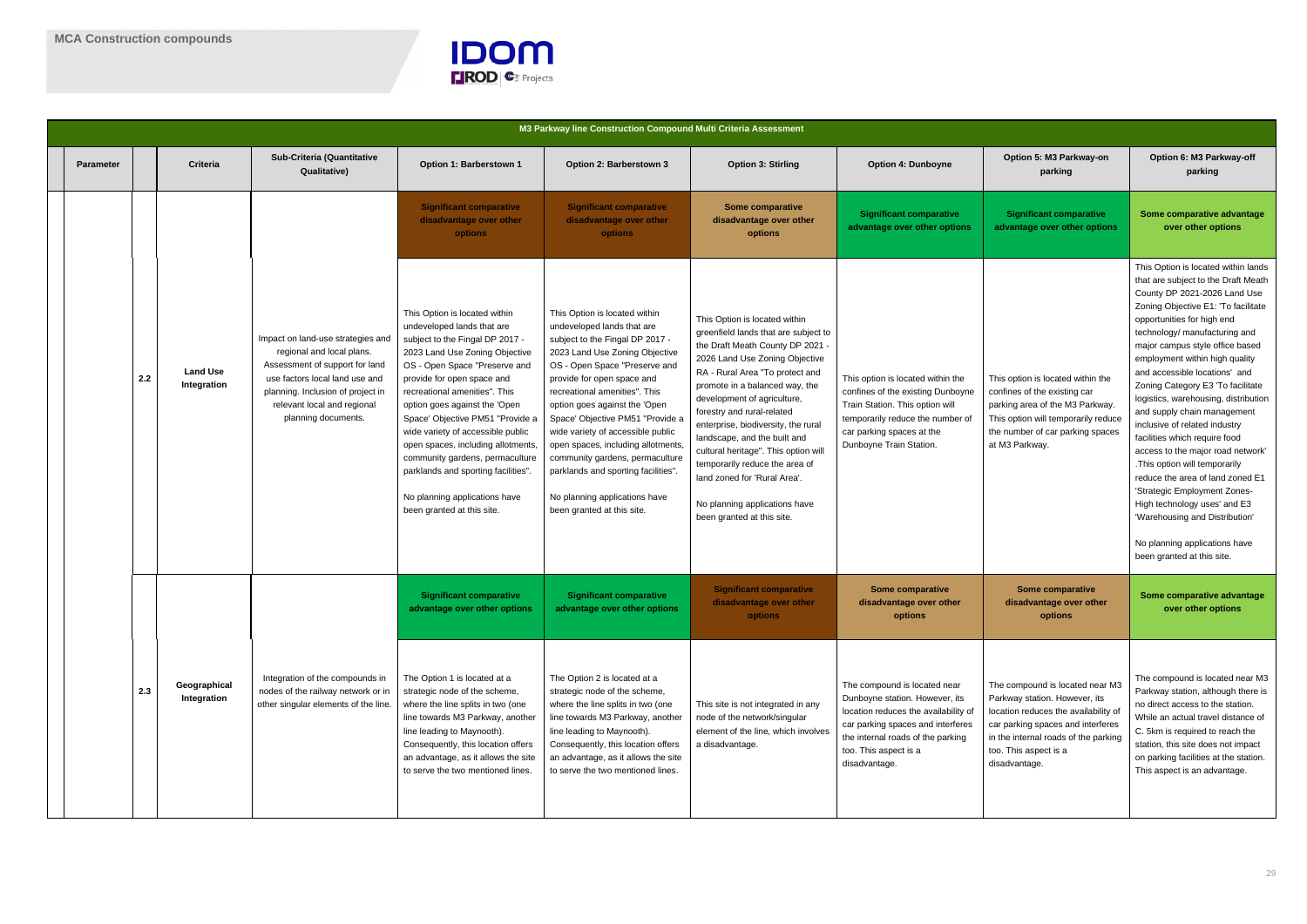

|  |                    |     |                                          |                                                                                    |                                                                                                                                                                                                                                                                                                  | M3 Parkway line Construction Compound Multi Criteria Assessment                                                                                                                                                                                                                                                                                                                                               |                                                                                                                                                                                                                                                                                                |                                                                                                                                                                                                                                                                             |                                                                                                                                                                                                                                                                               |                                                                                                                                                                                                                                                                            |
|--|--------------------|-----|------------------------------------------|------------------------------------------------------------------------------------|--------------------------------------------------------------------------------------------------------------------------------------------------------------------------------------------------------------------------------------------------------------------------------------------------|---------------------------------------------------------------------------------------------------------------------------------------------------------------------------------------------------------------------------------------------------------------------------------------------------------------------------------------------------------------------------------------------------------------|------------------------------------------------------------------------------------------------------------------------------------------------------------------------------------------------------------------------------------------------------------------------------------------------|-----------------------------------------------------------------------------------------------------------------------------------------------------------------------------------------------------------------------------------------------------------------------------|-------------------------------------------------------------------------------------------------------------------------------------------------------------------------------------------------------------------------------------------------------------------------------|----------------------------------------------------------------------------------------------------------------------------------------------------------------------------------------------------------------------------------------------------------------------------|
|  | <b>Parameter</b>   |     | <b>Criteria</b>                          | Sub-Criteria (Quantitative<br>Qualitative)                                         | Option 1: Barberstown 1                                                                                                                                                                                                                                                                          | Option 2: Barberstown 3                                                                                                                                                                                                                                                                                                                                                                                       | <b>Option 3: Stirling</b>                                                                                                                                                                                                                                                                      | <b>Option 4: Dunboyne</b>                                                                                                                                                                                                                                                   | Option 5: M3 Parkway-on<br>parking                                                                                                                                                                                                                                            | Option 6: M3 Parkway-off<br>parking                                                                                                                                                                                                                                        |
|  |                    |     | <b>Other Government</b><br><b>Policy</b> | Integration with Government<br>Policy, Smarter Travel, Investment                  | <b>Comparable to other options</b>                                                                                                                                                                                                                                                               | <b>Comparable to other options</b>                                                                                                                                                                                                                                                                                                                                                                            | <b>Comparable to other options</b>                                                                                                                                                                                                                                                             | <b>Comparable to other options</b>                                                                                                                                                                                                                                          | <b>Comparable to other options</b>                                                                                                                                                                                                                                            | <b>Comparable to other options</b>                                                                                                                                                                                                                                         |
|  |                    | 2.4 |                                          | Programmes, rail safety,<br>electrification, etc.                                  | DART+ West is supported by<br>higher level policies such as<br>Project Ireland 2040, RPGs,<br>Transport Strategy for GDA. Not a<br>differentiator.                                                                                                                                               | DART+ West is supported by<br>higher level policies such as<br>Project Ireland 2040, RPGs,<br>Transport Strategy for GDA. Not a<br>differentiator.                                                                                                                                                                                                                                                            | DART+ West is supported by<br>higher level policies such as<br>Project Ireland 2040, RPGs,<br>Transport Strategy for GDA. Not a<br>differentiator.                                                                                                                                             | DART+ West is supported by<br>higher level policies such as<br>Project Ireland 2040, RPGs,<br>Transport Strategy for GDA. Not a<br>differentiator.                                                                                                                          | DART+ West is supported by<br>higher level policies such as<br>Project Ireland 2040, RPGs,<br>Transport Strategy for GDA. Not a<br>differentiator.                                                                                                                            | DART+ West is supported by<br>higher level policies such as<br>Project Ireland 2040, RPGs,<br>Transport Strategy for GDA. Not a<br>differentiator.                                                                                                                         |
|  |                    |     |                                          | Overall potential significant                                                      | Some comparative<br>disadvantage over other<br>options                                                                                                                                                                                                                                           | <b>Some comparative</b><br>disadvantage over other<br>options                                                                                                                                                                                                                                                                                                                                                 | Some comparative advantage<br>over other options                                                                                                                                                                                                                                               | Some comparative<br>disadvantage over other<br>options                                                                                                                                                                                                                      | Some comparative advantage<br>over other options                                                                                                                                                                                                                              | <b>Some comparative</b><br>disadvantage over other<br>options                                                                                                                                                                                                              |
|  |                    | 3.1 | <b>Noise and Vibration</b>               | impacts due to construction noise<br>& vibration on nearby sensitive<br>locations. | Located close to more sensitive<br>properties than other options.<br>Piper Court apartment block within<br>100m.                                                                                                                                                                                 | Located close to more sensitive<br>properties than other options.<br>Piper Court apartment block within<br>100m.                                                                                                                                                                                                                                                                                              | Only 2 sensitive properties within<br>100m. Therefore, lower potential<br>for impacts.                                                                                                                                                                                                         | 10 sensitive properties within<br>100m which increases the risk of<br>noise impacts.                                                                                                                                                                                        | Only 1 sensitive property within<br>100m. Therefore, lower potential<br>for impacts.                                                                                                                                                                                          | 9 sensitive properties within<br>100m, all of which are adjacent to<br>the existing road that will be used<br>for access to the construction<br>compound, which increases the<br>risk of noise impacts                                                                     |
|  |                    |     |                                          |                                                                                    | <b>Comparable to other options</b>                                                                                                                                                                                                                                                               | <b>Comparable to other options</b>                                                                                                                                                                                                                                                                                                                                                                            | <b>Comparable to other options</b>                                                                                                                                                                                                                                                             | <b>Comparable to other options</b>                                                                                                                                                                                                                                          | <b>Comparable to other options</b>                                                                                                                                                                                                                                            | <b>Comparable to other options</b>                                                                                                                                                                                                                                         |
|  | <b>Environment</b> | 3.2 | Air Quality and<br><b>Climate</b>        | Local air quality effects. Number<br>of receptors within 50m.                      | Located within 50m of 2<br>residential properties, 1 air quality<br>sensitive ecological receptor.<br>Potential for impact is not<br>significant when mitigation<br>measures are put in place.<br>Haul route access is long off main<br>M3 and passes a higher number<br>of sensitive receptors. | Located within 50m of 1<br>residential property and 1 air<br>quality sensitive ecological<br>receptor. New housing estate<br>under construction however looks<br>unlikely that properties will fall<br>within 50m. Potential for impact is<br>not significant when mitigation<br>measures are put in place. Haul<br>route access is long off main M3<br>and passes a higher number of<br>sensitive receptors. | Located within 50m of 2<br>residential properties and no air<br>quality sensitive ecological<br>receptor within 50m. Potential for<br>impact is not significant when<br>mitigation measures are put in<br>place.<br>Haul route access preferable to<br>Barberstown, comparable to<br>Dunboyne. | Located within 50m of 2<br>residential properties and no air<br>quality sensitive ecological<br>receptor within 50m. Potential for<br>impact is not significant when<br>mitigation measures are put in<br>place.<br>Accessible from M3, passing<br>some linear development. | 1 residential property and no air<br>quality sensitive ecological<br>receptor within 50m. Potential for<br>impact is not significant when<br>mitigation measures are put in<br>place.<br>Access route short from main M3<br>and away sensitive receptors,<br>most preferable. | Located within 50m of 4<br>residential properties and no air<br>quality sensitive ecological<br>receptor within 50m. Potential for<br>impact is not significant when<br>mitigation measures are put in<br>place.<br>Accessible from M3 passing some<br>linear development. |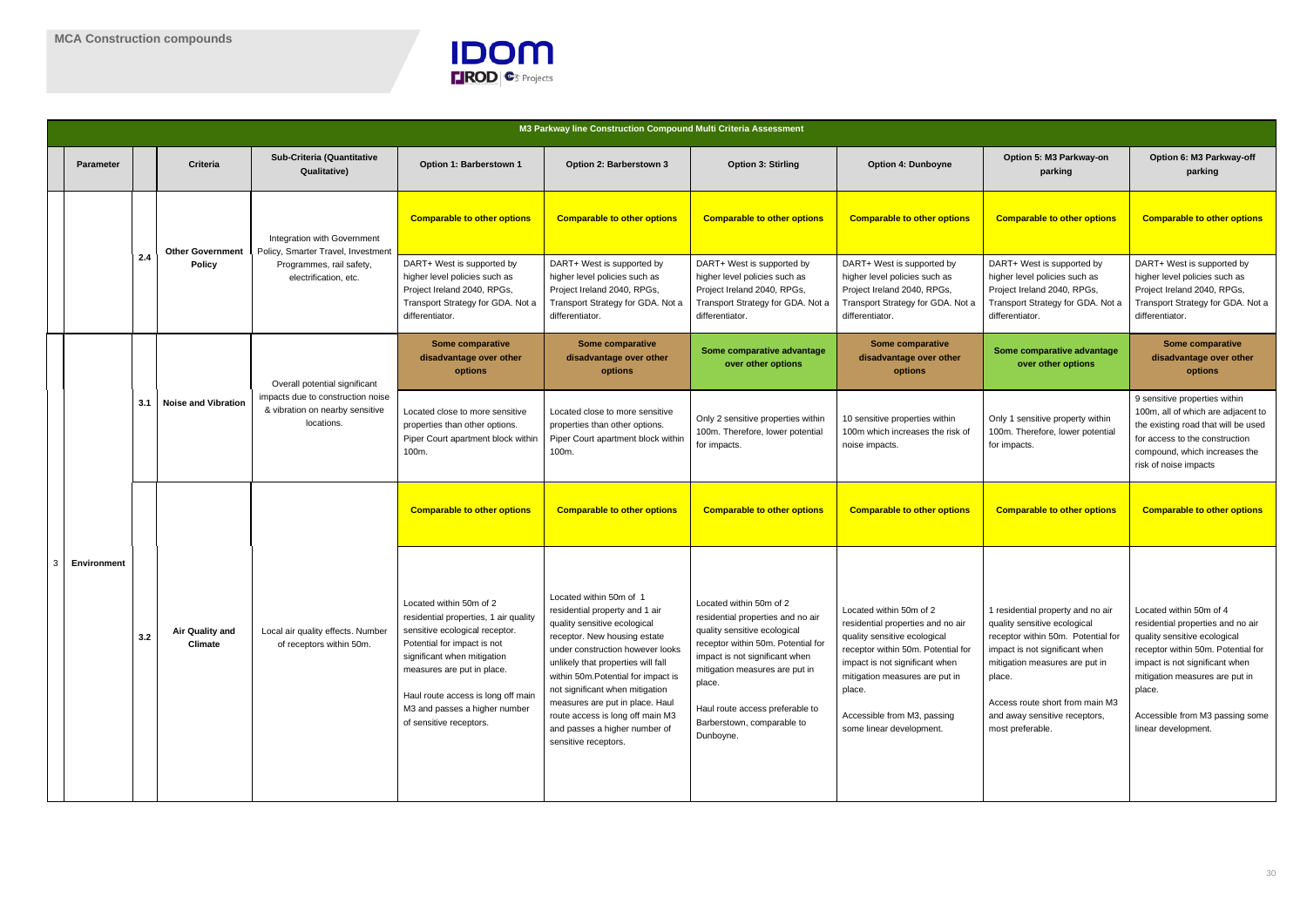

|                  |     |                                                     |                                                                                                                                                                                  |                                                                                                                                                                                                                                                                                                                                                                                                              | M3 Parkway line Construction Compound Multi Criteria Assessment                                                                                                                                                                                                                                          |                                                                                                                                                                                                                                                                                                                                                                                                                  |                                                                                                                                                                         |                                                                                                                                                                                                                                     |                                                                                                                                                                                                                                                                            |
|------------------|-----|-----------------------------------------------------|----------------------------------------------------------------------------------------------------------------------------------------------------------------------------------|--------------------------------------------------------------------------------------------------------------------------------------------------------------------------------------------------------------------------------------------------------------------------------------------------------------------------------------------------------------------------------------------------------------|----------------------------------------------------------------------------------------------------------------------------------------------------------------------------------------------------------------------------------------------------------------------------------------------------------|------------------------------------------------------------------------------------------------------------------------------------------------------------------------------------------------------------------------------------------------------------------------------------------------------------------------------------------------------------------------------------------------------------------|-------------------------------------------------------------------------------------------------------------------------------------------------------------------------|-------------------------------------------------------------------------------------------------------------------------------------------------------------------------------------------------------------------------------------|----------------------------------------------------------------------------------------------------------------------------------------------------------------------------------------------------------------------------------------------------------------------------|
| <b>Parameter</b> |     | Criteria                                            | <b>Sub-Criteria (Quantitative</b><br><b>Qualitative)</b>                                                                                                                         | Option 1: Barberstown 1                                                                                                                                                                                                                                                                                                                                                                                      | Option 2: Barberstown 3                                                                                                                                                                                                                                                                                  | <b>Option 3: Stirling</b>                                                                                                                                                                                                                                                                                                                                                                                        | <b>Option 4: Dunboyne</b>                                                                                                                                               | Option 5: M3 Parkway-on<br>parking                                                                                                                                                                                                  | Option 6: M3 Parkway-off<br>parking                                                                                                                                                                                                                                        |
|                  |     |                                                     | Key landscape characteristics<br>affected; Effects on listed / key<br>views / views from properties;<br>Impact on landscape character.                                           | <b>Some comparative</b><br>disadvantage over other<br>options                                                                                                                                                                                                                                                                                                                                                | <b>Significant comparative</b><br>disadvantage over other<br><b>options</b>                                                                                                                                                                                                                              | <b>Significant comparative</b><br>disadvantage over other<br><b>options</b>                                                                                                                                                                                                                                                                                                                                      | Some comparative advantage<br>over other options                                                                                                                        | <b>Significant comparative</b><br>advantage over other options                                                                                                                                                                      | <b>Some comparative</b><br>disadvantage over other<br>options                                                                                                                                                                                                              |
|                  | 3.3 | Landscape and<br><b>Visual (including</b><br>light) |                                                                                                                                                                                  | Compound located within narrow<br>field between railway and Royal<br>Canal. Access will impact on<br>existing mature trees and is in<br>proximity to canal-side cottage.<br>Zoned Open Space / Nature<br>Development Area. Boundary of<br>compound area should be set<br>back min 10m from canal<br>boundary hedgerow.                                                                                       | Compound located within arable<br>field northwest of Royal Canal.<br>Zoned Open Space. Boundary of<br>compound area should be set<br>back min 10m from canal<br>boundary hedgerow.                                                                                                                       | Site partly enclosed by tall<br>vegetation - however, openly<br>overlooked from 'Sunny Bank<br>House' to immediate east and<br>from Athdara House located<br>immediately west of rail line. Road<br>access will require removal of<br>tree-lined hedgerow (and section<br>of timber fencing) for entrance and<br>sightlines. Boundary of compound<br>area should be set back min 10m<br>from boundary hedgerows. | Compound located in an<br>urbanised area within existing<br>Dunboyne Car Park - no notable<br>landscape/visual features                                                 | Compound located within existing<br>large M3 Parkway Car Park - no<br>notable landscape/visual features.                                                                                                                            | Compound located within<br>greenfield area zoned E1<br>'Strategic Employment Zones-<br>High technology uses' and E3<br>'Warehousing and Distribution'.<br>Temporary visual impact to 5<br>residential properties                                                           |
|                  |     |                                                     |                                                                                                                                                                                  | <b>Significant comparative</b><br>disadvantage over other<br>options                                                                                                                                                                                                                                                                                                                                         | Some comparative<br>disadvantage over other<br>options                                                                                                                                                                                                                                                   | Some comparative advantage<br>over other options                                                                                                                                                                                                                                                                                                                                                                 | <b>Significant comparative</b><br>advantage over other options                                                                                                          | <b>Significant comparative</b><br>advantage over other options                                                                                                                                                                      | <b>Some comparative</b><br>disadvantage over other<br>options                                                                                                                                                                                                              |
|                  | 3.4 | <b>Biodiversity (flora</b><br>and fauna)            | Potential compliance/conflict with<br>biodiversity objectives; Indirect<br>impacts on protected species,<br>designated sites; Overall effect on<br>nature conservation resource. | This compound is located in a<br>grassland fields between the<br>railway and canal. Trees and<br>scrub encroaching around field<br>boundaries particularly on eastern<br>side. The majority of the site lies<br>within the Royal Canal pNHA.<br>Loss of mature trees, grassland<br>and scrub habitat anticipated.<br>There is potential for water quality,<br>noise and lighting impacts within<br>the pNHA. | This compound is located within<br>agricultural grassland. The<br>southern boundary is within the<br>Royal Canal pNHA. Loss of<br>treeline along field boundary is<br>anticipated to accommodate road<br>access. There is potential for<br>water quality, noise and lighting<br>impacts within the pNHA. | This compound is located within<br>grassland field next to the railway.<br>Loss of treeline/ Hedgerow habitat<br>anticipated at access point.                                                                                                                                                                                                                                                                    | This option is located on built<br>ground within the existing carpark.<br>The site is not near or<br>hydrologically connected to any<br>watercourse or designated site. | The compound is located on built<br>ground within the existing carpark<br>The site is located approx. 60m<br>from the River Tolka which is of<br>high ecological value and<br>connected to European<br>designated sites downstream. | Compound located on grassland<br>greenfield. The site is located c.<br>50 from the River Tolka which is<br>of high ecological value and<br>connected to European<br>designated sites downstream.<br>There is a potential for water<br>quality, noise and lighting impacts. |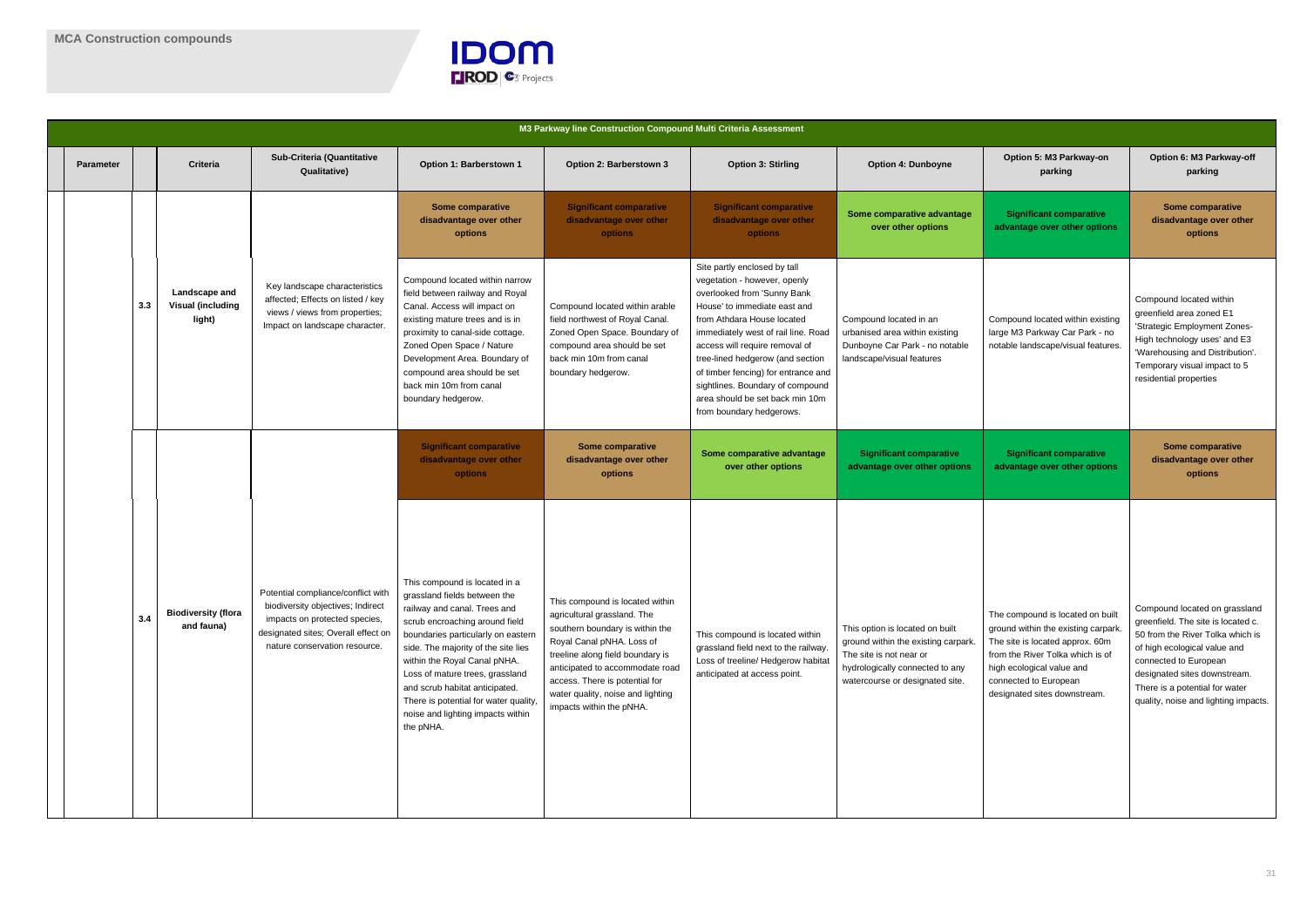

|                  |     |                                                              |                                                                                                                                                                                                                                                                                           |                                                                                                                                                                                                                                                                                                                                                   | M3 Parkway line Construction Compound Multi Criteria Assessment                                                                                                                                                                                                                                                                                   |                                                                                                                                                                                                                                                                                    |                                                                                                                                                                                                                                                                                                                                                                                                                                                                                                                  |                                                                                                                                                                                                                                                                                                                                                                                                                                                                          |                                                                                                                                                                                                                                                                                                                                                                                                                                                |
|------------------|-----|--------------------------------------------------------------|-------------------------------------------------------------------------------------------------------------------------------------------------------------------------------------------------------------------------------------------------------------------------------------------|---------------------------------------------------------------------------------------------------------------------------------------------------------------------------------------------------------------------------------------------------------------------------------------------------------------------------------------------------|---------------------------------------------------------------------------------------------------------------------------------------------------------------------------------------------------------------------------------------------------------------------------------------------------------------------------------------------------|------------------------------------------------------------------------------------------------------------------------------------------------------------------------------------------------------------------------------------------------------------------------------------|------------------------------------------------------------------------------------------------------------------------------------------------------------------------------------------------------------------------------------------------------------------------------------------------------------------------------------------------------------------------------------------------------------------------------------------------------------------------------------------------------------------|--------------------------------------------------------------------------------------------------------------------------------------------------------------------------------------------------------------------------------------------------------------------------------------------------------------------------------------------------------------------------------------------------------------------------------------------------------------------------|------------------------------------------------------------------------------------------------------------------------------------------------------------------------------------------------------------------------------------------------------------------------------------------------------------------------------------------------------------------------------------------------------------------------------------------------|
| <b>Parameter</b> |     | Criteria                                                     | Sub-Criteria (Quantitative<br><b>Qualitative)</b>                                                                                                                                                                                                                                         | Option 1: Barberstown 1                                                                                                                                                                                                                                                                                                                           | Option 2: Barberstown 3                                                                                                                                                                                                                                                                                                                           | <b>Option 3: Stirling</b>                                                                                                                                                                                                                                                          | <b>Option 4: Dunboyne</b>                                                                                                                                                                                                                                                                                                                                                                                                                                                                                        | Option 5: M3 Parkway-on<br>parking                                                                                                                                                                                                                                                                                                                                                                                                                                       | Option 6: M3 Parkway-off<br>parking                                                                                                                                                                                                                                                                                                                                                                                                            |
|                  |     |                                                              |                                                                                                                                                                                                                                                                                           | <b>Significant comparative</b><br>disadvantage over other<br><b>options</b>                                                                                                                                                                                                                                                                       | <b>Significant comparative</b><br>disadvantage over other<br>options                                                                                                                                                                                                                                                                              | Some comparative advantage<br>over other options                                                                                                                                                                                                                                   | <b>Some comparative</b><br>disadvantage over other<br>options                                                                                                                                                                                                                                                                                                                                                                                                                                                    | <b>Significant comparative</b><br>advantage over other options                                                                                                                                                                                                                                                                                                                                                                                                           | Some comparative advantage<br>over other options                                                                                                                                                                                                                                                                                                                                                                                               |
|                  | 3.5 | Cultural,<br>Archaeological and<br>Architectural<br>Heritage | Overall effect on cultural,<br>archaeological and architecture<br>heritage resource. Likely effects<br>on RPS, National Monuments,<br>SMRs, Conservation areas, etc.<br>Number of designated<br>sites/structures (by level of<br>designation) directly impacted by<br>scheme (land take). | This option is located immediately<br>south of Packenham Bridge (RPS<br>no. 0711) and is likely to have an<br>impact on its setting. This option is<br>also adjacent to the Royal Canal<br>(RPS) and is likely to have an<br>indirect impact on its setting.<br>Potential to encounter unknown<br>archaeological deposits on<br>greenfield sites. | This option is located immediately<br>north of Packenham Bridge (RPS<br>no. 0711) and is likely to have an<br>impact on its setting. This option is<br>also adjacent to the Royal Canal<br>(RPS) and is likely to have an<br>indirect impact on its setting.<br>Potential to encounter unknown<br>archaeological deposits on<br>greenfield sites. | No known heritage resources<br>recorded. Potential to encounter<br>unknown archaeological deposits<br>on greenfield sites.                                                                                                                                                         | This Option is located on made<br>ground within the confines of car<br>parking area at Dunboyne Train<br>Station. Indirect impacts are likely<br>to the setting of Dunboyne Bridge<br>(NIAH Reg. No. 14341002), a<br>cultural heritage site.                                                                                                                                                                                                                                                                     | This Option is located on made<br>ground within the confines of car<br>parking area at Dunboyne Train<br>Station. No recorded cultural,<br>archaeological and architecture<br>heritage resources present on<br>site.                                                                                                                                                                                                                                                     | No known heritage resources<br>recorded. Potential to encounter<br>unknown archaeological deposits<br>on greenfield sites.                                                                                                                                                                                                                                                                                                                     |
|                  |     |                                                              |                                                                                                                                                                                                                                                                                           | Some comparative<br>disadvantage over other<br>options                                                                                                                                                                                                                                                                                            | <b>Significant comparative</b><br>disadvantage over other<br>options                                                                                                                                                                                                                                                                              | <b>Significant comparative</b><br>advantage over other options                                                                                                                                                                                                                     | Some comparative advantage<br>over other options                                                                                                                                                                                                                                                                                                                                                                                                                                                                 | Some comparative advantage<br>over other options                                                                                                                                                                                                                                                                                                                                                                                                                         | Some comparative<br>disadvantage over other<br>options                                                                                                                                                                                                                                                                                                                                                                                         |
|                  | 3.6 | <b>Water Resources</b>                                       | Overall potential significant effects<br>on water resource attribute likely<br>to be affected during construction<br>and operation.                                                                                                                                                       | Area liable to flood identified to<br>the west of option location on<br>opposite side of canal. Flood risk<br>to the site is likely low. This option<br>is also located on the banks of the<br>Royal Canal (pNHA) and has<br>potential for causing water quality<br>impacts on this waterbody.                                                    | Area liable to flood identified to<br>the west of option location. May<br>flood portion of site in extreme<br>events. This option is also located<br>on the banks of the Royal Canal<br>(pNHA), c. 20m from the water's<br>edge, and has potential for<br>causing water quality impacts on<br>this waterbody.                                     | This option does not lie within or<br>adjacent to any areas identified as<br>liable to flood. This option is<br>located c. 300m from the closest<br>surface waterbody (Hilltown<br>Stream) and has likely low<br>potential for causing water quality<br>impacts on this waterbody. | The closest area of probable<br>flooding is located c. 250m from<br>the option location (CFRAM Flood<br>Maps). The most recent flood<br>event occurred in 2005 and<br>extended up to the western<br>boundary of the site. The closest<br>surface waterbody to the site is<br>the Dunboyne Stream and the<br>River Tolka which are located c.<br>270m and c. 470m from this<br>option respectively. This option is<br>likely to have low potential for<br>causing water quality impacts on<br>these watercourses. | The closest area of probable<br>flooding (high probability) is only<br>c. 50m west of the option location<br>(CFRAM Flood Maps). The most<br>recent flood event occurred within<br>this area, c. 50m west of the site<br>in 2005. This option is located c.<br>50m from the River Tolka however<br>as this option is located within<br>built ground of the M3 Parkway<br>car parking area, there is a low<br>potential for water quality impacts<br>on this watercourse. | The closet area of probable<br>flooding (high probability) is<br>c.100m west of the option location<br>(CFRAM Flood Maps). This<br>option lies within an area of<br>probable flooding (high<br>probability) as identified in the<br>CFRAMS. The site is bounded to<br>the south by a minor watercourse<br>which confluences with the Lyreen<br>River 200m downstream and as<br>such has an elevated risk for<br>causing water quality impacts. |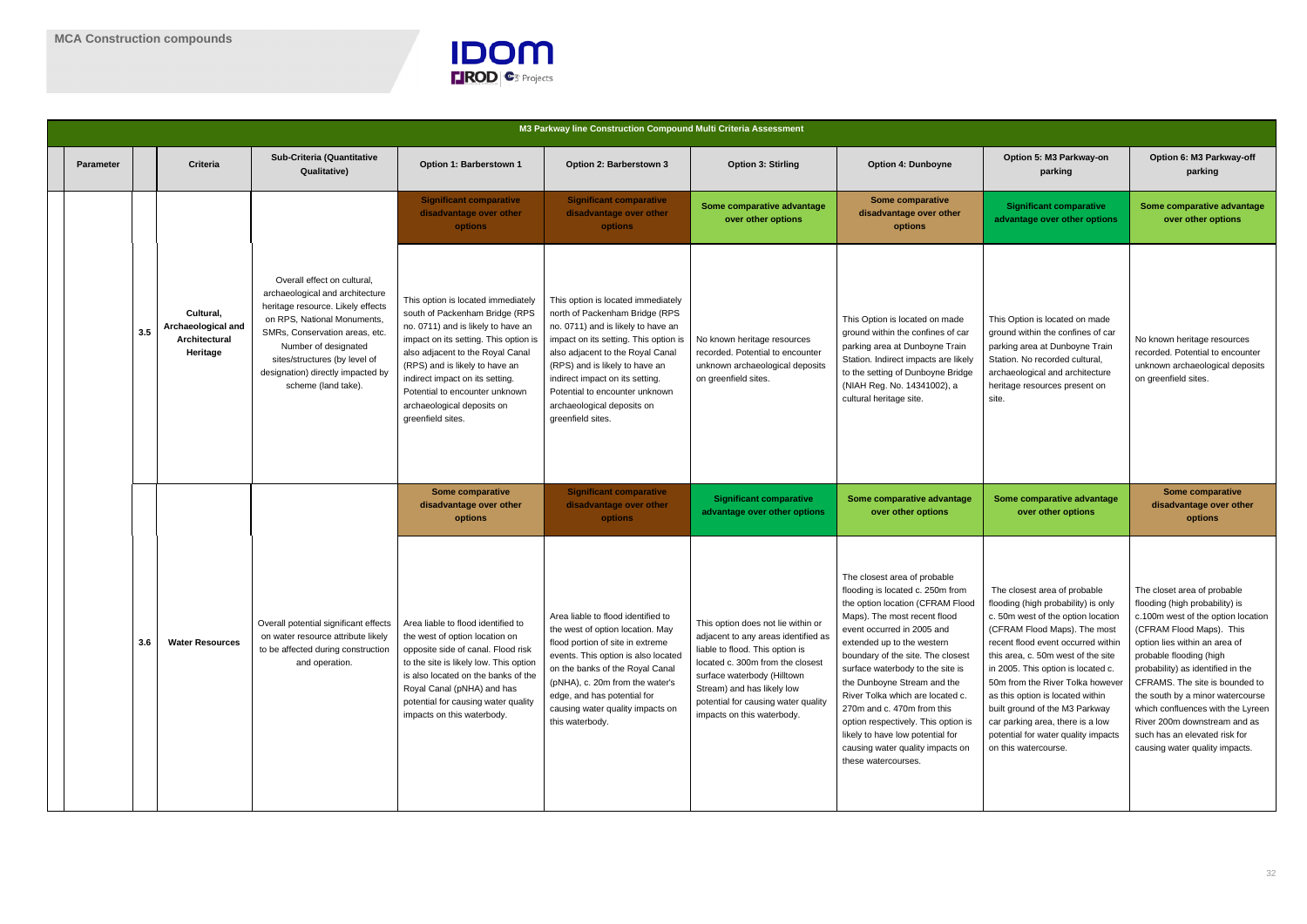

|  | M3 Parkway line Construction Compound Multi Criteria Assessment |     |                                               |                                                                                                                                                                                                                                                                                                                                                                                                                                           |                                                                                                                                                                                                                                                                                                                                                                                                                                                                                                                                                                                                                                                                         |                                                                                                                                                                                                                                                                                                                                                                                                                                                                                                                                                                                                                                                                                               |                                                                                                                                                                                                                                            |                                                                                                                                                                                                                                                 |                                                                                                                                                                                                                                                  |                                                                                                                                                                                                                                                                                                                                   |
|--|-----------------------------------------------------------------|-----|-----------------------------------------------|-------------------------------------------------------------------------------------------------------------------------------------------------------------------------------------------------------------------------------------------------------------------------------------------------------------------------------------------------------------------------------------------------------------------------------------------|-------------------------------------------------------------------------------------------------------------------------------------------------------------------------------------------------------------------------------------------------------------------------------------------------------------------------------------------------------------------------------------------------------------------------------------------------------------------------------------------------------------------------------------------------------------------------------------------------------------------------------------------------------------------------|-----------------------------------------------------------------------------------------------------------------------------------------------------------------------------------------------------------------------------------------------------------------------------------------------------------------------------------------------------------------------------------------------------------------------------------------------------------------------------------------------------------------------------------------------------------------------------------------------------------------------------------------------------------------------------------------------|--------------------------------------------------------------------------------------------------------------------------------------------------------------------------------------------------------------------------------------------|-------------------------------------------------------------------------------------------------------------------------------------------------------------------------------------------------------------------------------------------------|--------------------------------------------------------------------------------------------------------------------------------------------------------------------------------------------------------------------------------------------------|-----------------------------------------------------------------------------------------------------------------------------------------------------------------------------------------------------------------------------------------------------------------------------------------------------------------------------------|
|  | <b>Parameter</b>                                                |     | <b>Criteria</b>                               | <b>Sub-Criteria (Quantitative</b><br><b>Qualitative)</b>                                                                                                                                                                                                                                                                                                                                                                                  | Option 1: Barberstown 1                                                                                                                                                                                                                                                                                                                                                                                                                                                                                                                                                                                                                                                 | Option 2: Barberstown 3                                                                                                                                                                                                                                                                                                                                                                                                                                                                                                                                                                                                                                                                       | <b>Option 3: Stirling</b>                                                                                                                                                                                                                  | <b>Option 4: Dunboyne</b>                                                                                                                                                                                                                       | Option 5: M3 Parkway-on<br>parking                                                                                                                                                                                                               | Option 6: M3 Parkway-off<br>parking                                                                                                                                                                                                                                                                                               |
|  |                                                                 | 3.7 | <b>Agriculture and</b><br>Non-Agricultural    | Overall impact on land take &<br>property. Number of properties to<br>be impacted/acquired. Likely<br>temporary or permanent<br>severance effects, etc.                                                                                                                                                                                                                                                                                   | <b>Significant comparative</b><br>disadvantage over other<br>options                                                                                                                                                                                                                                                                                                                                                                                                                                                                                                                                                                                                    | <b>Some comparative</b><br>disadvantage over other<br>options                                                                                                                                                                                                                                                                                                                                                                                                                                                                                                                                                                                                                                 | <b>Significant comparative</b><br>advantage over other options                                                                                                                                                                             | Some comparative advantage<br>over other options                                                                                                                                                                                                | Some comparative advantage<br>over other options                                                                                                                                                                                                 | Some comparative advantage<br>over other options                                                                                                                                                                                                                                                                                  |
|  |                                                                 |     |                                               |                                                                                                                                                                                                                                                                                                                                                                                                                                           | This option is located on<br>agricultural lands between the<br>Royal Canal and rail line with<br>limited access from the local road.<br>The field is comprised of<br>permanent pasture used for<br>extensive livestock grazing. This<br>option is located in close proximity<br>(from 25m) to an equine yard<br>south of the rail line with equine<br>facilities present for intensive<br>interaction with horses. The<br>equine yard has a level of<br>screening along the rail line. The<br>direct impacts on agricultural<br>property include land take. Indirect<br>impacts of noise / visual impact on<br>the equine operation will be of<br>greater significance. | This option is located on<br>agricultural lands adjoining the<br>Royal Canal. The field is<br>comprised of grassland used for<br>livestock grazing and / or fodder<br>production. This option is located<br>in proximity (ranging from 90-<br>110m) to an equine yard south of<br>the rail line with equine facilities<br>present for intensive interaction<br>with horses. There is a moderate<br>level of screening along the canal<br>and rail line. The direct impacts on<br>agricultural property include land<br>take and impact on access to the<br>remaining field area. Indirect<br>impacts of noise / visual impact on<br>the equine operation will be of<br>moderate significance. | This option is located on<br>agricultural lands on a single farm<br>holding. It is a small holding<br>comprised of grassland used for<br>livestock grazing. The direct<br>impacts on agricultural property<br>include temporary land take. | This option is located on non-<br>agricultural lands in use as the<br>Dunboyne Train Station car park.<br>The direct impact will be a<br>reduction in parking area.                                                                             | This option is located on non-<br>agricultural lands within the M3<br>Parkway. The direct impact will be<br>a reduction in parking area.                                                                                                         | Currently a greenfield site,<br>according to Draft Meath CDP the<br>land is zoned for non-agricultural<br>purposes under the land use<br>zoning objective E1 'Strategic<br>Employment Zones-High<br>technology uses' and E3<br>'Warehousing and Distribution'.<br>Direct impact on greenfield site<br>due to temporary land take. |
|  |                                                                 |     |                                               |                                                                                                                                                                                                                                                                                                                                                                                                                                           | <b>Some comparative</b><br>disadvantage over other<br>options                                                                                                                                                                                                                                                                                                                                                                                                                                                                                                                                                                                                           | <b>Some comparative</b><br>disadvantage over other<br>options                                                                                                                                                                                                                                                                                                                                                                                                                                                                                                                                                                                                                                 | <b>Some comparative</b><br>disadvantage over other<br>options                                                                                                                                                                              | Some comparative advantage<br>over other options                                                                                                                                                                                                | Some comparative advantage<br>over other options                                                                                                                                                                                                 | <b>Some comparative</b><br>disadvantage over other<br>options                                                                                                                                                                                                                                                                     |
|  |                                                                 | 3.8 | <b>Geology and Soils</b><br>(including Waste) | Soils and Geology and likely<br>impact on geological resources<br>based on preliminary/likely<br>construction details. Likely soil<br>resources to be<br>developed/removed. Existing<br>information relating to potential to<br>encounter contaminated land.<br>High-level assessment based on<br>the likely structures/ works<br>required and the potential for<br>ground contamination due to<br>historic landfills, pits and quarries. | This option lies on greenfield<br>lands and has the potential to<br>result in some loss of soil<br>resources and soil sealing. There<br>are no geological heritage sites in<br>the area. Potential for<br>contaminated land is unknown.                                                                                                                                                                                                                                                                                                                                                                                                                                 | This option lies on greenfield<br>lands and has the potential to<br>result in some loss of soil<br>resources and soil sealing. There<br>are no geological heritage sites in<br>the area. Potential for<br>contaminated land is unknown.                                                                                                                                                                                                                                                                                                                                                                                                                                                       | This option lies on greenfield<br>lands and has the potential to<br>result in some loss of soil<br>resources and soil sealing. There<br>are no geological heritage sites in<br>the area. Potential for<br>contaminated land is unknown.    | This option lies on made ground<br>and therefore the development<br>would not result in any loss of soil<br>resources or soil sealing. There<br>are no geological heritage sites in<br>the area. Potential for<br>contaminated land is unknown. | This option lies on made ground,<br>and therefore the development<br>would not result in any loss of soil<br>resources or soil sealing. There<br>are no geological heritage sites in<br>the area. Potential for<br>contaminated land is unknown. | This option lies on greenfield<br>lands and has the potential to<br>result in some loss of soil<br>resources and soil sealing. There<br>are no geological heritage sites in<br>the area. Potential for<br>contaminated land is unknown.                                                                                           |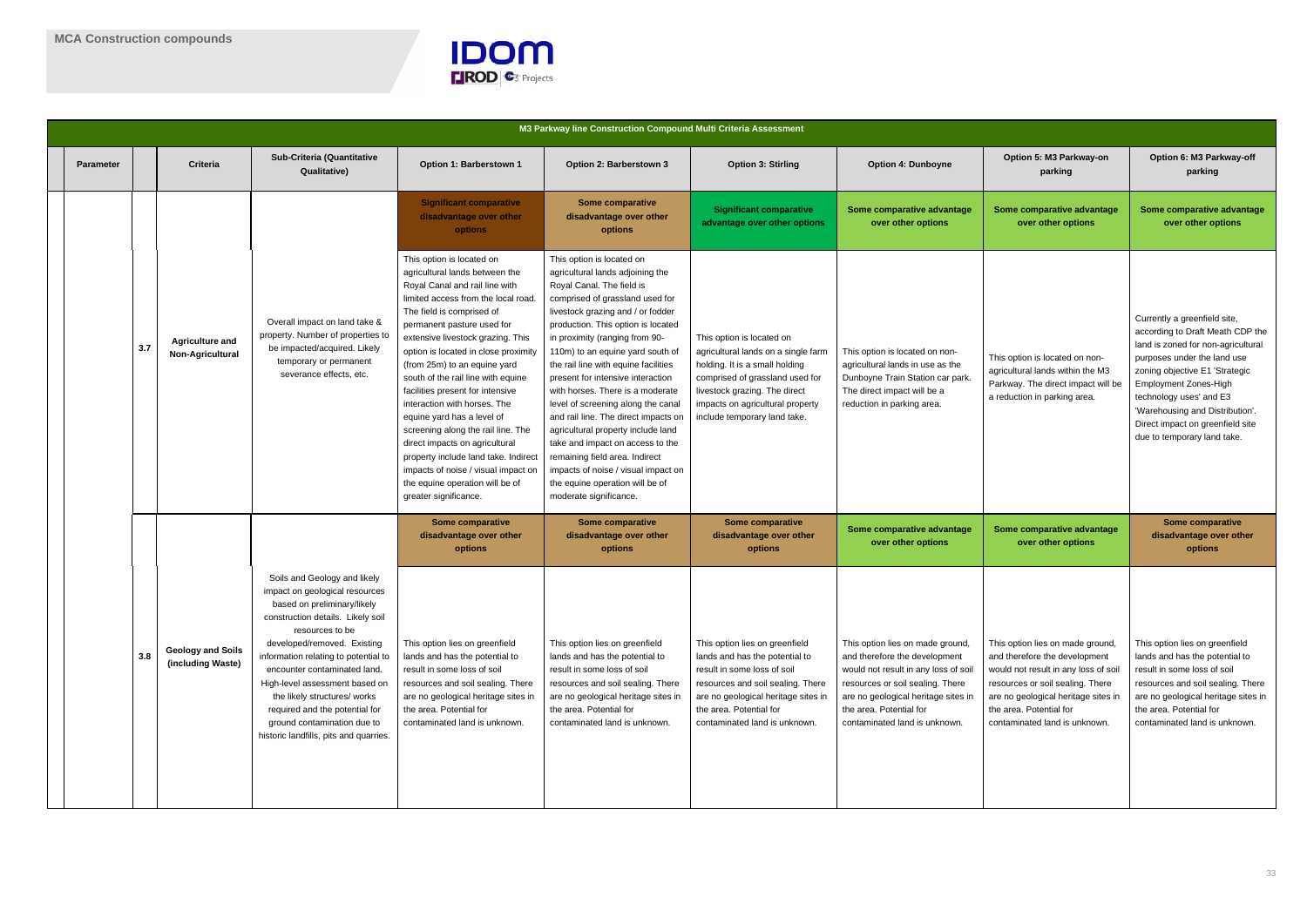

|  | M3 Parkway line Construction Compound Multi Criteria Assessment |     |                                                                  |                                                                                                                                                                                    |                                                                                                                                                |                                                                                                                                                |                                                                                                                                                |                                                                                                                                                                                                                                                                                                                           |                                                                                                                                                                                                                                                                                                                          |                                                                                                                                                |
|--|-----------------------------------------------------------------|-----|------------------------------------------------------------------|------------------------------------------------------------------------------------------------------------------------------------------------------------------------------------|------------------------------------------------------------------------------------------------------------------------------------------------|------------------------------------------------------------------------------------------------------------------------------------------------|------------------------------------------------------------------------------------------------------------------------------------------------|---------------------------------------------------------------------------------------------------------------------------------------------------------------------------------------------------------------------------------------------------------------------------------------------------------------------------|--------------------------------------------------------------------------------------------------------------------------------------------------------------------------------------------------------------------------------------------------------------------------------------------------------------------------|------------------------------------------------------------------------------------------------------------------------------------------------|
|  | <b>Parameter</b>                                                |     | <b>Criteria</b>                                                  | <b>Sub-Criteria (Quantitative</b><br><b>Qualitative)</b>                                                                                                                           | Option 1: Barberstown 1                                                                                                                        | Option 2: Barberstown 3                                                                                                                        | <b>Option 3: Stirling</b>                                                                                                                      | <b>Option 4: Dunboyne</b>                                                                                                                                                                                                                                                                                                 | Option 5: M3 Parkway-on<br>parking                                                                                                                                                                                                                                                                                       | Option 6: M3 Parkway-off<br>parking                                                                                                            |
|  |                                                                 | 3.9 | <b>Radiation and Stray</b><br><b>Current</b>                     | Overall likely impact on nearby<br>receptors.                                                                                                                                      | <b>Comparable to other options</b>                                                                                                             | <b>Comparable to other options</b>                                                                                                             | <b>Comparable to other options</b>                                                                                                             | <b>Comparable to other options</b>                                                                                                                                                                                                                                                                                        | <b>Comparable to other options</b>                                                                                                                                                                                                                                                                                       | <b>Comparable to other options</b>                                                                                                             |
|  |                                                                 |     |                                                                  |                                                                                                                                                                                    | There is no EMI or EMR impacts<br>expected to arise from this option.                                                                          | There is no EMI or EMR impacts<br>expected to arise from this option.                                                                          | There is no EMI or EMR impacts<br>expected to arise from this option                                                                           | There is no EMI or EMR impacts<br>expected to arise from this option                                                                                                                                                                                                                                                      | There is no EMI or EMR impacts<br>expected to arise from this option                                                                                                                                                                                                                                                     | There is no EMI or EMR impacts<br>expected to arise from this option.                                                                          |
|  | <b>Accessibility</b><br>& Social<br>inclusion                   | 4.1 | Impact on<br><b>Vulnerable Groups</b>                            | Impacts on low-income groups,<br>non-car owners, people with a<br>disability. Quantification of                                                                                    | <b>Comparable to other options</b>                                                                                                             | <b>Comparable to other options</b>                                                                                                             | <b>Comparable to other options</b>                                                                                                             | <b>Comparable to other options</b>                                                                                                                                                                                                                                                                                        | <b>Comparable to other options</b>                                                                                                                                                                                                                                                                                       | <b>Comparable to other options</b>                                                                                                             |
|  |                                                                 |     |                                                                  | increased service levels to these<br>groups; Quantification of<br>infrastructure and rolling stock<br>improvements aimed at these<br>groups; distribution of consumers<br>surplus. | The compound does not cause<br>any impact on vulnerable groups.<br>Not a differentiator.                                                       | The compound does not cause<br>any impact on vulnerable groups.<br>Not a differentiator.                                                       | The compound does not cause<br>any impact on vulnerable groups.<br>Not a differentiator.                                                       | The compound does not cause<br>any impact on vulnerable groups<br>Not a differentiator.                                                                                                                                                                                                                                   | The compound does not cause<br>any impact on vulnerable groups<br>Not a differentiator.                                                                                                                                                                                                                                  | The compound does not cause<br>any impact on vulnerable groups.<br>Not a differentiator.                                                       |
|  |                                                                 | 4.2 | <b>Pedestrians</b><br><b>Accessibility to</b><br><b>Stations</b> | Impact on the accessibility of<br>pedestrians to station buildings.                                                                                                                | <b>Comparable to other options</b>                                                                                                             | <b>Comparable to other options</b>                                                                                                             | <b>Comparable to other options</b>                                                                                                             | <b>Comparable to other options</b>                                                                                                                                                                                                                                                                                        | <b>Comparable to other options</b>                                                                                                                                                                                                                                                                                       | <b>Comparable to other options</b>                                                                                                             |
|  |                                                                 |     |                                                                  |                                                                                                                                                                                    | The nearest stations to the site<br>are Clonsilla and Hansfield. The<br>access of passengers to them is<br>not impacted. Not a differentiator. | The nearest stations to the site<br>are Clonsilla and Hansfield. The<br>access of passengers to them is<br>not impacted. Not a differentiator  | The nearest stations to the site<br>are Hansfield and Dunboyne. The<br>access of passengers to them is<br>not impacted. Not a differentiator.  | The pedestrian area around the<br>building station maintains its<br>geometric characteristics and it is<br>still accessible. The footbridge<br>connecting the platforms remains<br>accessible too. So, the compound<br>does not have any advantage nor<br>disadvantage regarding this<br>criterion. Not a differentiator. | The pedestrian area around the<br>building station maintains its<br>geometric characteristics and it is<br>still accessible. The footbridge<br>connecting the platforms remains<br>accessible too. So, the compound<br>does not have any advantage nor<br>disadvantage regarding this<br>criterion. Not a differentiator | The nearest station to the site is<br>M3 Parkway. The access of<br>passengers to the station is not<br>impacted. Not a differentiator.         |
|  |                                                                 |     |                                                                  |                                                                                                                                                                                    | <b>Comparable to other options</b>                                                                                                             | <b>Comparable to other options</b>                                                                                                             | <b>Comparable to other options</b>                                                                                                             | <b>Comparable to other options</b>                                                                                                                                                                                                                                                                                        | <b>Comparable to other options</b>                                                                                                                                                                                                                                                                                       | <b>Comparable to other options</b>                                                                                                             |
|  |                                                                 | 4.3 | <b>Impact on Social</b><br>Inclusion                             | Quantification of service levels<br>impacts including severance to all<br>groups                                                                                                   | The installation of the compound<br>is not related to this criterion as<br>defined by the Common Appraisal<br>Framework. Not a differentiator. | The installation of the compound<br>is not related to this criterion as<br>defined by the Common Appraisal<br>Framework. Not a differentiator. | The installation of the compound<br>is not related to this criterion as<br>defined by the Common Appraisal<br>Framework. Not a differentiator. | The installation of the compound<br>is not related to this criterion as<br>defined by the Common Appraisal<br>Framework. Not a differentiator.                                                                                                                                                                            | The installation of the compound<br>is not related to this criterion as<br>defined by the Common Appraisal<br>Framework. Not a differentiator.                                                                                                                                                                           | The installation of the compound<br>is not related to this criterion as<br>defined by the Common Appraisal<br>Framework. Not a differentiator. |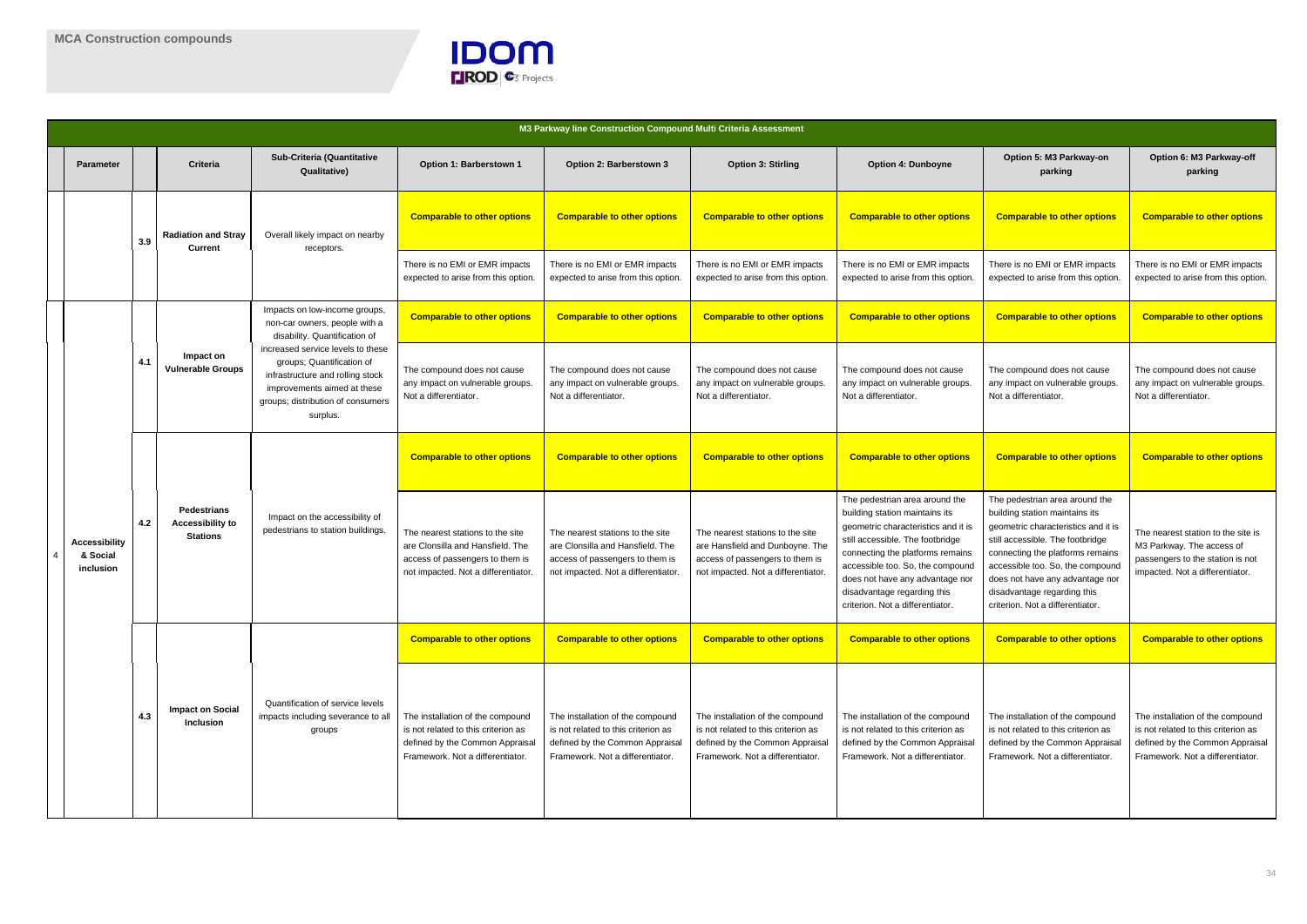

|   | M3 Parkway line Construction Compound Multi Criteria Assessment |     |                                           |                                                                                                                                      |                                                                                                                                                                                                        |                                                                                                                                                                                                        |                                                                                                                                      |                                                                                                                                                                                                           |                                                                                                                                                                                                                                                                                                                              |                                                                                                                                  |
|---|-----------------------------------------------------------------|-----|-------------------------------------------|--------------------------------------------------------------------------------------------------------------------------------------|--------------------------------------------------------------------------------------------------------------------------------------------------------------------------------------------------------|--------------------------------------------------------------------------------------------------------------------------------------------------------------------------------------------------------|--------------------------------------------------------------------------------------------------------------------------------------|-----------------------------------------------------------------------------------------------------------------------------------------------------------------------------------------------------------|------------------------------------------------------------------------------------------------------------------------------------------------------------------------------------------------------------------------------------------------------------------------------------------------------------------------------|----------------------------------------------------------------------------------------------------------------------------------|
|   | Parameter                                                       |     | Criteria                                  | <b>Sub-Criteria (Quantitative</b><br><b>Qualitative)</b>                                                                             | Option 1: Barberstown 1                                                                                                                                                                                | Option 2: Barberstown 3                                                                                                                                                                                | <b>Option 3: Stirling</b>                                                                                                            | <b>Option 4: Dunboyne</b>                                                                                                                                                                                 | Option 5: M3 Parkway-on<br>parking                                                                                                                                                                                                                                                                                           | Option 6: M3 Parkway-off<br>parking                                                                                              |
|   |                                                                 |     |                                           | Existence or not of a suitable main<br>road providing access to the<br>compound location.                                            | <b>Significant comparative</b><br>disadvantage over other<br><b>options</b>                                                                                                                            | <b>Significant comparative</b><br>disadvantage over other<br>options                                                                                                                                   | Some comparative advantage<br>over other options                                                                                     | Some comparative advantage<br>over other options                                                                                                                                                          | <b>Significant comparative</b><br>advantage over other options                                                                                                                                                                                                                                                               | <b>Some comparative</b><br>disadvantage over other<br>options                                                                    |
|   |                                                                 | 4.4 | <b>Accessibility by</b><br>road           |                                                                                                                                      | The compound is accessible from<br>R121 which links to the Milestown<br>Road (local road) from the south<br>and the R149 Barnhill Road which<br>joins Barberstown Lane (local<br>road) from the North. | The compound is accessible from<br>R121 which links to the Milestown<br>Road (local road) from the south<br>and the R149 Barnhill Road which<br>joins Barberstown Lane (local<br>road) from the North. | This compound is accessible via<br>the M3 Motorway which connects<br>to the R149 Clonee Road and<br>Stirling Road (local road).      | This compound is accessible from<br>the M3 Motorway via the Old<br>Navan Road and L2228.                                                                                                                  | This compound has a direct<br>connection to the M3 Motorway.                                                                                                                                                                                                                                                                 | The compound is accessible form<br>the L2225, which links to the M3<br>via the R164 and R147.                                    |
|   |                                                                 |     |                                           |                                                                                                                                      | <b>Significant comparative</b><br>advantage over other options                                                                                                                                         | <b>Significant comparative</b><br>advantage over other options                                                                                                                                         | <b>Significant comparative</b><br>advantage over other options                                                                       | <b>Significant comparative</b><br>disadvantage over other<br>options                                                                                                                                      | <b>Significant comparative</b><br>disadvantage over other<br>options                                                                                                                                                                                                                                                         | <b>Significant comparative</b><br>advantage over other options                                                                   |
|   |                                                                 | 5.1 | <b>Rail Safety</b>                        | Safety for rail users.                                                                                                               | The operation of the compound<br>does not interfere in rail user<br>safety.                                                                                                                            | The operation of the compound<br>does not interfere in rail user<br>safety.                                                                                                                            | The operation of the compound<br>does not interfere in rail user<br>safety.                                                          | The cars accessing/leaving the<br>parking and their occupants<br>entering/exiting the building<br>station are in conflict with the<br>construction traffic. This fact<br>represents a drawback for Option | The cars accessing/leaving the<br>parking and their occupants<br>entering/exiting the building<br>station are in conflict with the<br>construction traffic. This fact<br>represents a drawback for Option<br>5.                                                                                                              | The operation of the compound<br>does not interfere in rail user<br>safety.                                                      |
|   |                                                                 |     |                                           |                                                                                                                                      | <b>Significant comparative</b><br>disadvantage over other<br><b>options</b>                                                                                                                            | <b>Significant comparative</b><br>disadvantage over other<br>options                                                                                                                                   | Some comparative advantage<br>over other options                                                                                     | Some comparative advantage<br>over other options                                                                                                                                                          | <b>Significant comparative</b><br>advantage over other options                                                                                                                                                                                                                                                               | <b>Significant comparative</b><br>disadvantage over other<br>options                                                             |
| 5 | <b>Safety</b>                                                   | 5.2 | <b>Vehicular Traffic</b><br><b>Safety</b> | Quality of access for these road<br>users, lengths of diversions,<br>removal of interface with rail and<br>other modes of transport. | The length of access route along<br>secondary roads is similar to that<br>of Option 2 and bigger than<br>Option 3's and Option 4's.                                                                    | The length of access route along<br>secondary roads is similar to that<br>of Option 1 and bigger than<br>Option 3's and Option 4's.                                                                    | The length of access route along<br>secondary roads is similar to that<br>of Option 4 and smaller than<br>Option 1's and Option 2's. | The length of access route along<br>secondary roads is similar to that<br>of Option 3 and smaller than<br>Option 1's and Option 2's.                                                                      | Option 5 is located adjacent to<br>M3. The construction traffic will<br>run mainly on the M3 (The<br>distance to run on secondary<br>roads is almost null). Since a<br>motorway offers better safety<br>conditions than an ordinary road,<br>the circulation on the M3 is safer,<br>which gives an advantage to<br>Option 5. | The length of access route along<br>secondary roads is similar to that<br>of Options 1 and 2 and larger than<br>Options 3 and 4. |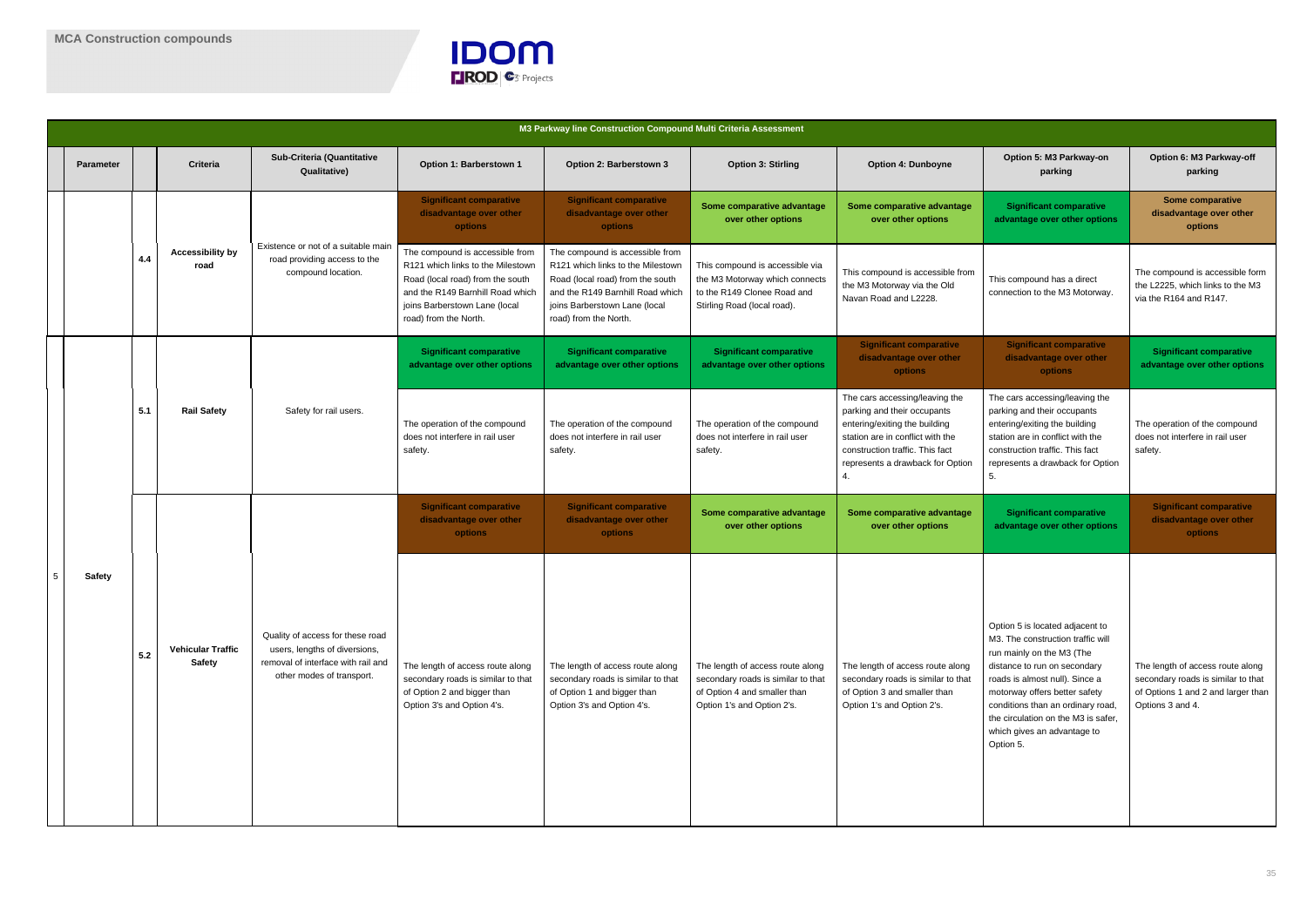

|  | M3 Parkway line Construction Compound Multi Criteria Assessment |     |                                                                         |                                                                   |                                                                                                                                                                                                                                                                                                                                           |                                                                                                                                                                                                                                                 |                                                                                                                                                                                                                                                  |                                                                                                                                                                                                                                                  |                                                                                                                                                                                                                           |                                                                                                                                                                                                                                              |  |
|--|-----------------------------------------------------------------|-----|-------------------------------------------------------------------------|-------------------------------------------------------------------|-------------------------------------------------------------------------------------------------------------------------------------------------------------------------------------------------------------------------------------------------------------------------------------------------------------------------------------------|-------------------------------------------------------------------------------------------------------------------------------------------------------------------------------------------------------------------------------------------------|--------------------------------------------------------------------------------------------------------------------------------------------------------------------------------------------------------------------------------------------------|--------------------------------------------------------------------------------------------------------------------------------------------------------------------------------------------------------------------------------------------------|---------------------------------------------------------------------------------------------------------------------------------------------------------------------------------------------------------------------------|----------------------------------------------------------------------------------------------------------------------------------------------------------------------------------------------------------------------------------------------|--|
|  | <b>Parameter</b>                                                |     | Criteria                                                                | Sub-Criteria (Quantitative<br><b>Qualitative)</b>                 | Option 1: Barberstown 1                                                                                                                                                                                                                                                                                                                   | Option 2: Barberstown 3                                                                                                                                                                                                                         | <b>Option 3: Stirling</b>                                                                                                                                                                                                                        | Option 4: Dunboyne                                                                                                                                                                                                                               | Option 5: M3 Parkway-on<br>parking                                                                                                                                                                                        | Option 6: M3 Parkway-off<br>parking                                                                                                                                                                                                          |  |
|  |                                                                 | 5.3 | <b>Pedestrian, Cyclist</b><br>and Vulnerable<br><b>Road User Safety</b> | Quality of access for these road<br>users, removal of interfaces. | <b>Significant comparative</b><br>disadvantage over other<br>options                                                                                                                                                                                                                                                                      | <b>Significant comparative</b><br>disadvantage over other<br>options                                                                                                                                                                            | Some comparative advantage<br>over other options                                                                                                                                                                                                 | Some comparative advantage<br>over other options                                                                                                                                                                                                 | <b>Significant comparative</b><br>advantage over other options                                                                                                                                                            | <b>Significant comparative</b><br>disadvantage over other<br>options                                                                                                                                                                         |  |
|  |                                                                 |     |                                                                         |                                                                   | The presence of pedestrians,<br>cyclists or vulnerable users is<br>more likely to occur on ordinary<br>roads. The length of ordinary<br>roads on Option 1 route is similar<br>to that of Option 2 and bigger than<br>Option3's and Options 4's. The<br>existence of a narrow section of<br>access route means worse safety<br>conditions. | The presence of pedestrians,<br>cyclists or vulnerable users is<br>more likely to occur on ordinary<br>roads. The length of ordinary<br>roads on Option 2 route is similar<br>to that of Option 1 and bigger than<br>Option3's and Options 4's. | The presence of pedestrians,<br>cyclists or vulnerable users is<br>more likely to occur on ordinary<br>roads. The length of ordinary<br>roads on Option 3 route is similar<br>to that of Option 4 and smaller<br>than Option1's and Options 2's. | The presence of pedestrians,<br>cyclists or vulnerable users is<br>more likely to occur on ordinary<br>roads. The length of ordinary<br>roads on Option 4 route is similar<br>to that of Option 3 and smaller<br>than Option1's and Options 2's. | The presence of pedestrians,<br>cyclists or vulnerable users is<br>unlikely to happen, as the access<br>route runs almost entirely on M3<br>Option 5 offers an advantage in<br>relation to safety of these road<br>users. | The presence of pedestrians,<br>cyclists or vulnerable users is<br>more likely to occur on ordinary<br>roads. The length of ordinary<br>roads on Option 6 route is similar<br>to that of Options 1 and 2 and<br>larger than Options 3 and 4. |  |
|  | <b>Physical</b>                                                 | 6.1 | <b>Connectivity to</b><br>adjoining                                     | Analysis of the compatibility with                                | <b>Comparable to other options</b>                                                                                                                                                                                                                                                                                                        | <b>Comparable to other options</b>                                                                                                                                                                                                              | <b>Comparable to other options</b>                                                                                                                                                                                                               | <b>Comparable to other options</b>                                                                                                                                                                                                               | <b>Comparable to other options</b>                                                                                                                                                                                        | <b>Comparable to other options</b>                                                                                                                                                                                                           |  |
|  | <b>Activity</b>                                                 |     | cycling/pedestrian<br>facilities                                        | cycle/pedestrian tracks.                                          | Option 1 does not present<br>advantage nor disadvantage<br>regarding the connectivity to<br>adjoining cycling/pedestrian<br>facilities. Not a differentiator.                                                                                                                                                                             | Option 2 does not present<br>advantage nor disadvantage<br>regarding the connectivity to<br>adjoining cycling/pedestrian<br>facilities. Not a differentiator.                                                                                   | Option 3 does not present<br>advantage nor disadvantage<br>regarding the connectivity to<br>adjoining cycling/pedestrian<br>facilities. Not a differentiator.                                                                                    | Option 4 does not present<br>advantage nor disadvantage<br>regarding the connectivity to<br>adjoining cycling/pedestrian<br>facilities. Not a differentiator.                                                                                    | Option 5 does not present<br>advantage nor disadvantage<br>regarding the connectivity to<br>adjoining cycling/pedestrian<br>facilities. Not a differentiator.                                                             | Option 6 does not present<br>advantage nor disadvantage<br>regarding the connectivity to<br>adjoining cycling/pedestrian<br>facilities. Not a differentiator.                                                                                |  |